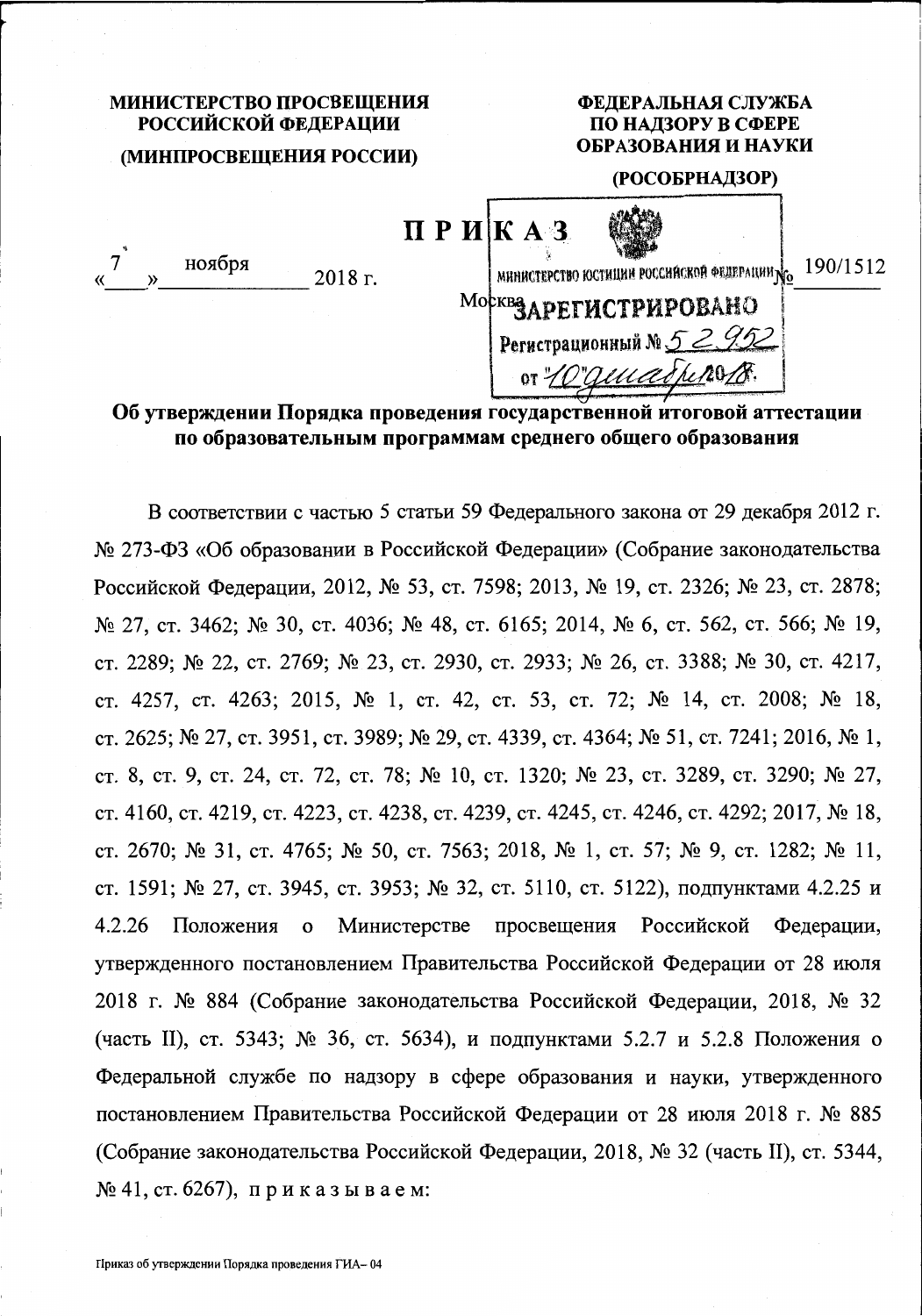1. Утвердить прилагаемый Порядок проведения государственной итоговой аттестации по образовательным программам среднего общего образования.

2. Признать утратившими силу приказы Министерства образования и науки Российской Федерации:

от 26 декабря 2013 г. № 1400 «Об утверждении Порядка проведения государственной итоговой аттестации по образовательным программам среднего общего образования» (зарегистрирован Министерством юстиции Российской Федерации 3 февраля 2014 г., регистрационный № 31205);

от 8 апреля 2014 г. № 291 «О внесении изменения в Порядок проведения государственной итоговой аттестации по образовательным программам среднего общего образования, утвержденный приказом Министерства образования и науки Российской Федерации от 26 декабря 2013 г. № 1400» (зарегистрирован Российской 18 2014 Министерством юстиции Федерации апреля Г., регистрационный № 32021);

от 15 мая 2014 г. № 529 «О внесении изменений в Порядок проведения государственной итоговой аттестации по образовательным программам среднего общего образования, утвержденный приказом Министерства образования и науки Российской Федерации от 26 декабря 2013 г. № 1400» (зарегистрирован Министерством юстиции Российской Федерации 21 мая 2014 г., регистрационный  $N<sub>2</sub>$  32381);

от 5 августа 2014 г. № 923 «О внесении изменений в Порядок проведения государственной итоговой аттестации по образовательным программам среднего общего образования, утвержденный приказом Министерства образования и науки Российской Федерации от 26 декабря 2013 г. № 1400» (зарегистрирован Министерством юстиции Российской Федерации 15 августа 2014  $\Gamma_{\cdot}$ регистрационный № 33604);

от 16 января 2015 г. № 9 «О внесении изменений в Порядок проведения государственной итоговой аттестации по образовательным программам среднего общего образования, утвержденный приказом Министерства образования и науки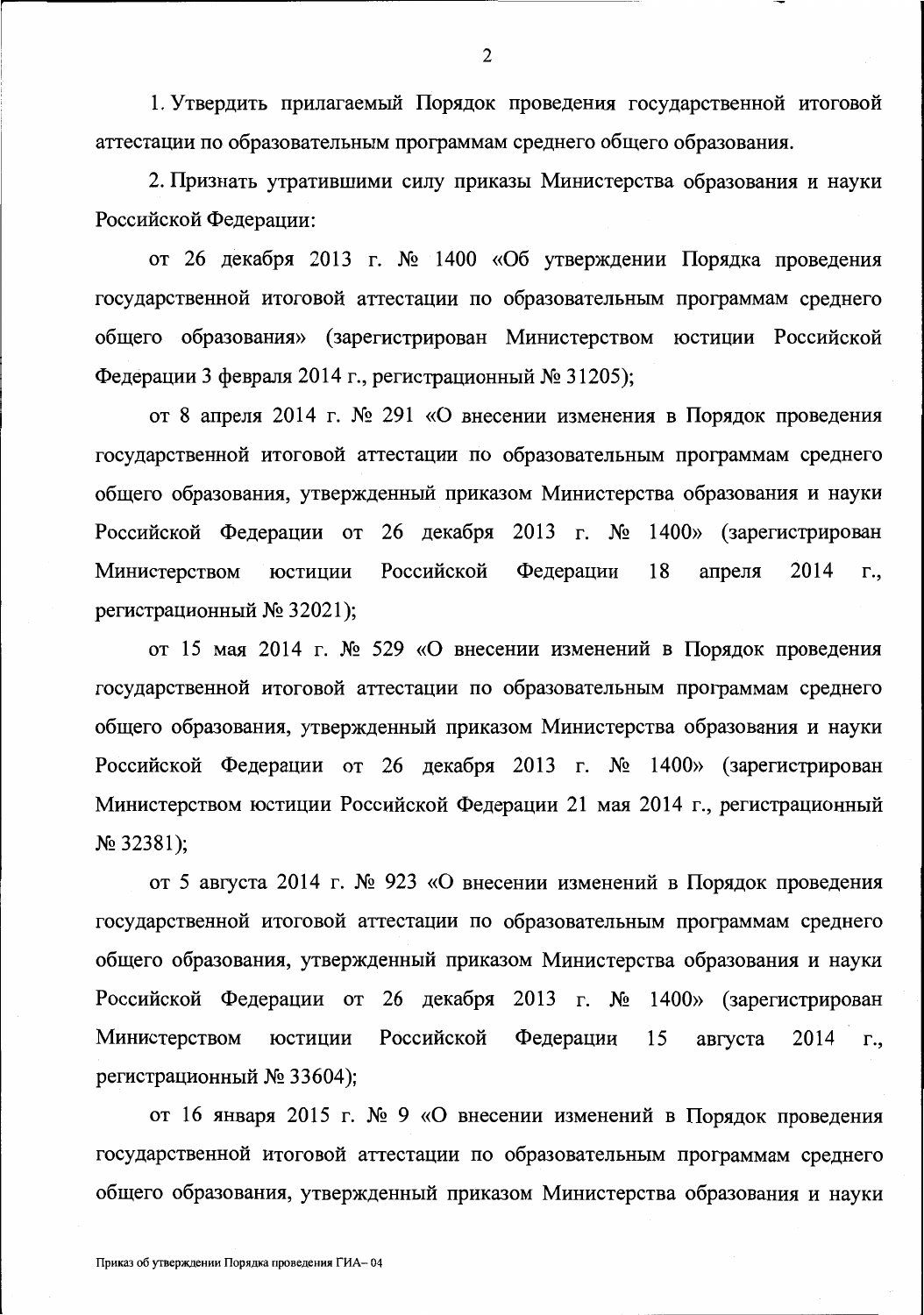Российской Федерации от 26 декабря 2013 г. № Министерством юстиции Российской Федерации регистрационный № 35794); 1400» (зарегистрирован 30 января 2015 г.,

от 7 июля 2015 г. № 693 «О внесении изменений в Порядок проведения государственной итоговой аттестации по образовательным программам среднего общего образования, утвержденный приказом Министерства образования и науки Российской Федерации от 26 декабря 2013 г. № 1400» (зарегистрирован Министерством юстиции Российской Федерации 22 июля 2015 г., регистрационный  $N<sub>2</sub>$  38125);

от 24 ноября 2015 г. № 1369 «О внесении изменений в Порядок проведения государственной итоговой аттестации по образовательным программам среднего общего образования, утвержденный приказом Министерства образования и науки Российской Федерации от 26 декабря 2013 г. № 1400» (зарегистрирован Министерством юстиции Российской Федерации 18 декабря 2015 г., регистрационный № 40167);

от 24 марта 2016 г. № 306 «О внесении изменений в Порядок проведения государственной итоговой аттестации по образовательным программам среднего общего образования, утвержденный приказом Министерства образования и науки Российской Федерации от 26 декабря 2013 г. № 1400» (зарегистрирован Министерством юстиции Российской Федерации 21 апреля 2016 г., регистрационный № 41896);

от 23 августа 2016 г. № 1091 «О внесении изменений в Порядок проведения государственной итоговой аттестации по образовательным программам среднего общего образования, утвержденный приказом Министерства образования и науки Российской Федерации от 26 декабря 2013 г. № 1400» (зарегистрирован Министерством юстиции Российской Федерации 7 сентября 2016 г., регистрационный № 43594);

от 9 января 2017 г. № 6 «О внесении изменений в Порядок проведения государственной итоговой аттестации по образовательным программам среднего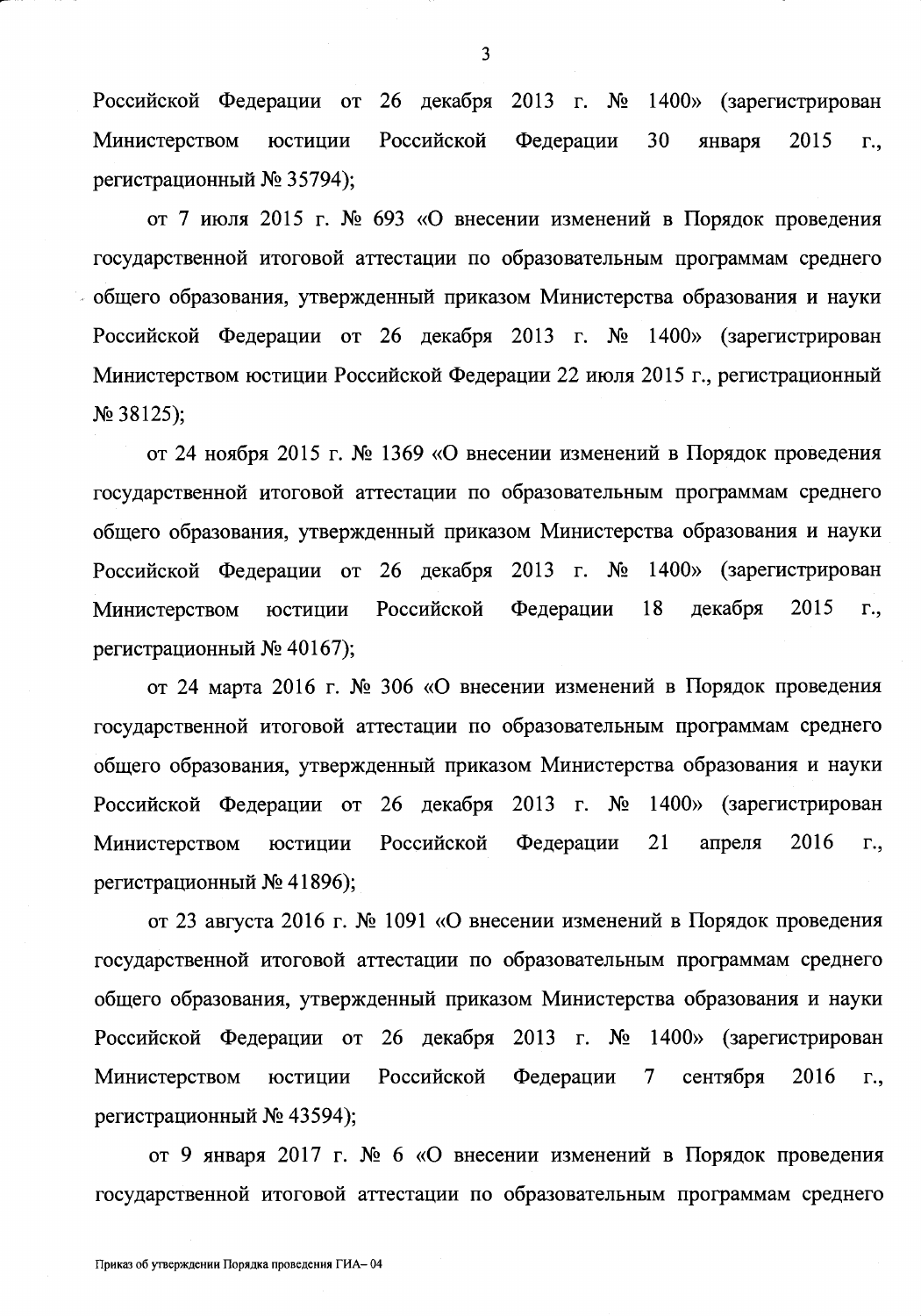общего образования, утвержденный приказом Министерства образования и науки Российской Федерации от 26 декабря 2013 г. № 1400» (зарегистрирован Федерации Министерством Российской 28 февраля 2017 юстиции Γ., регистрационный № 45805).

Министр просвещения Российской Федерации

О.Ю. Васильева

Руководитель Федеральной службы по надзору в сфере образования и науки

С.С. Кравцов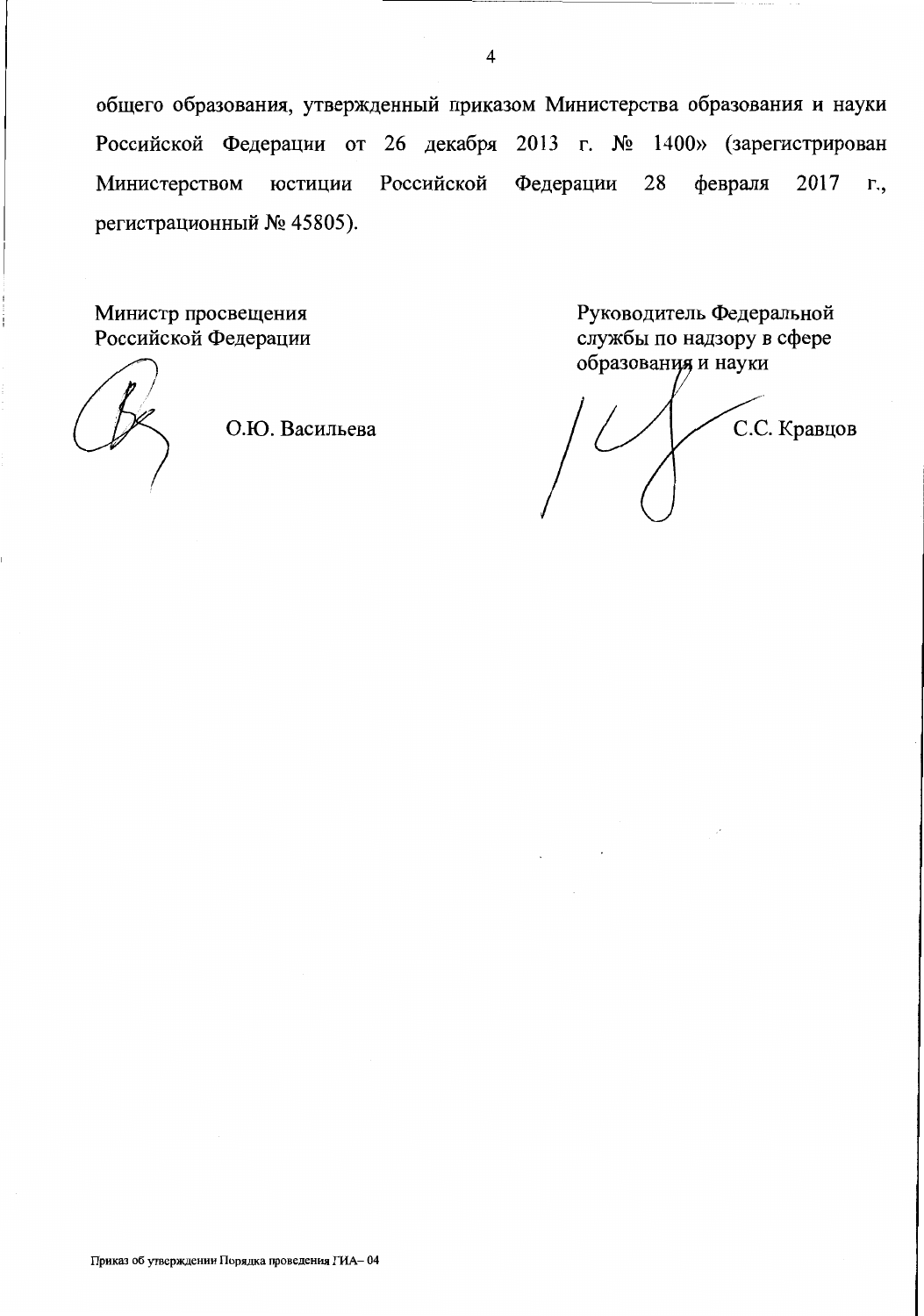#### Приложение

Утвержден приказом Министерства просвещения Российской Федерации и Федеральной службы по надзору в сфере образования и науки OT « 7 » HOLP S/2018 г. № 190/1512

#### ПОРЯДОК

# проведения государственной итоговой аттестации по образовательным программам среднего общего образования

#### I. Общие положения

государственной 1. Порядок итоговой аттестации проведения по образовательным программам среднего общего образования (далее – Порядок) проведения государственной итоговой аттестации определяет формы по образовательным программам среднего общего образования (далее – ГИА), участников, требования к использованию средств обучения и воспитания, средств связи при проведении ГИА, требования, предъявляемые к лицам, привлекаемым к проведению ГИА, порядок проверки экзаменационных работ, порядок подачи и рассмотрения апелляций, изменения и (или) аннулирования результатов ГИА.

2. ГИА, завершающая освоение имеющих государственную аккредитацию основных образовательных программ среднего общего образования, является обязательной.

 $3. \Gamma$ *HA* проводится государственными экзаменационными комиссиями  $(a \text{ance} - \text{T} \text{K})$  B целях определения результатов соответствия освоения общего обучающимися образовательных программ среднего образования соответствующим требованиям федерального государственного образовательного стандарта среднего общего образования.

<sup>&</sup>lt;sup>1</sup> Часть 4 статьи 59 Федерального закона от 29 декабря 2012 г. № 273-ФЗ «Об образовании в Российской Федерации» (далее - Федеральный закон).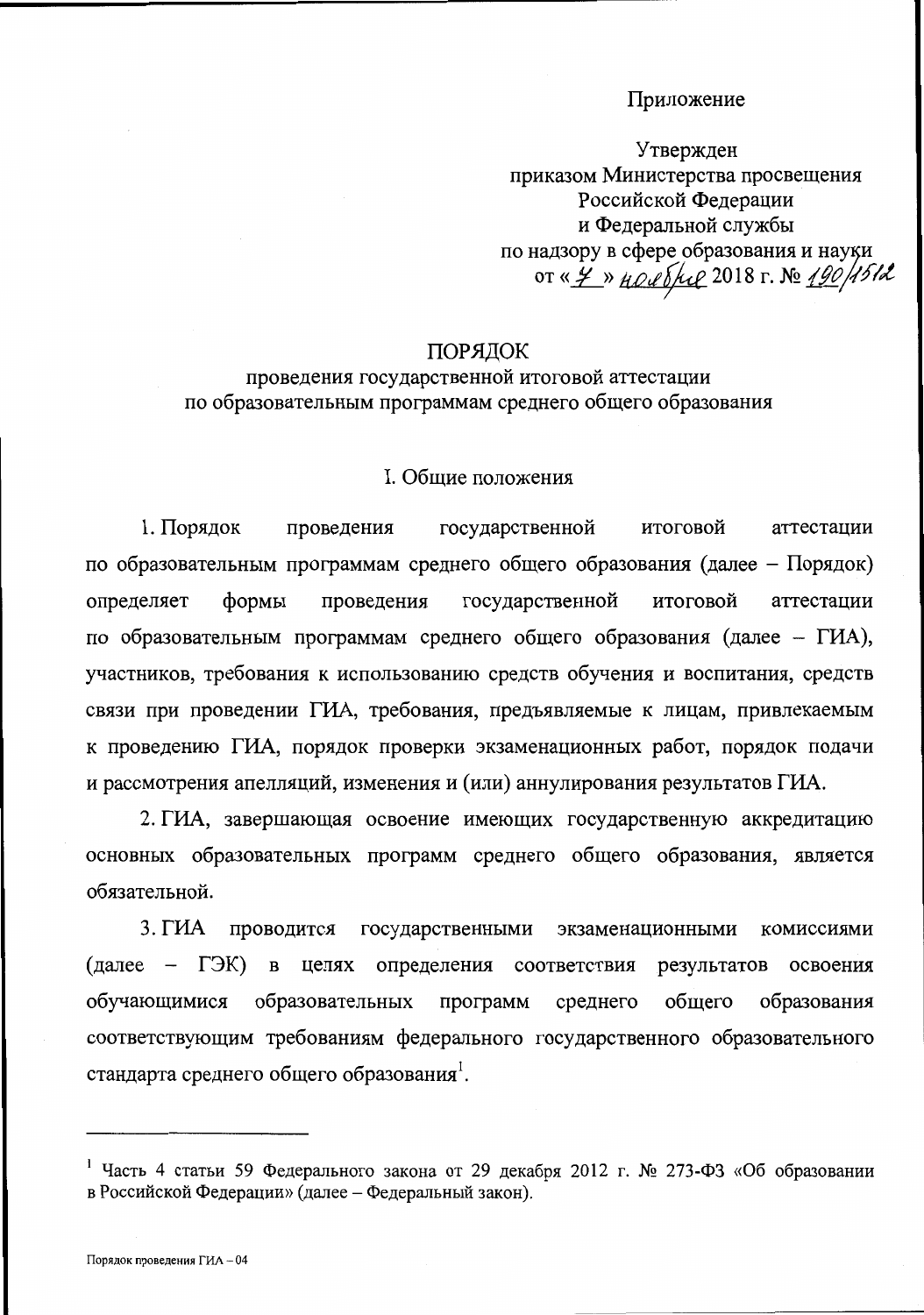4. Обучающиеся, являющиеся в текущем учебном году победителями или призерами заключительного этапа всероссийской олимпиады школьников, членами сборных команд Российской Федерации, участвовавших в международных олимпиадах и сформированных в порядке, устанавливаемом Министерством просвещения Российской Федерации<sup>2</sup>, освобождаются от прохождения ГИА по учебному предмету, соответствующему профилю всероссийской олимпиады школьников, международной олимпиады.

5. Обучающиеся  $\Pi$ <sup>O</sup> образовательным программам среднего профессионального образования, не имеющие среднего общего образования (далее - обучающиеся СПО), вправе пройти ГИА, которой завершается освоение образовательных программ среднего общего образования<sup>3</sup>.

6. Лица, осваивающие образовательные программы среднего общего образования в форме самообразования или семейного образования, либо лица, обучающиеся по не имеющим государственной аккредитации образовательным общего образования, числе обучающиеся программам среднего **B** TOM образовательным программам среднего профессионального образования,  $\overline{a}$ получающие среднее общее образование по не имеющим государственную аккредитацию образовательным программам среднего общего образования, вправе пройти ГИА экстерном в организации, осуществляющей образовательную деятельность по имеющим государственную аккредитацию образовательным программам среднего общего образования (далее - образовательная организация), в формах, устанавливаемых настоящим Порядком<sup>4</sup> (далее – экстерны).

## II. Формы проведения ГИА и участники ГИА

7. ГИА проводится:

(далее  $ET3$  $a)$   $B$  $\phi$ opme государственного экзамена единого с использованием контрольных измерительных материалов, представляющих собой

<sup>3</sup> Часть 6 статьи 68 Федерального закона.

 $\overline{2}$ 

<sup>&</sup>lt;sup>2</sup> Подпункт 4.2.32 Положения о Министерстве просвещения Российской Федерации, утвержденного постановлением Правительства Российской Федерации от 28 июля 2018 г. № 884 (далее - Положение о Министерстве просвещения Российской Федерации).

<sup>&</sup>lt;sup>4</sup> Часть 3 статьи 34 Федерального закона.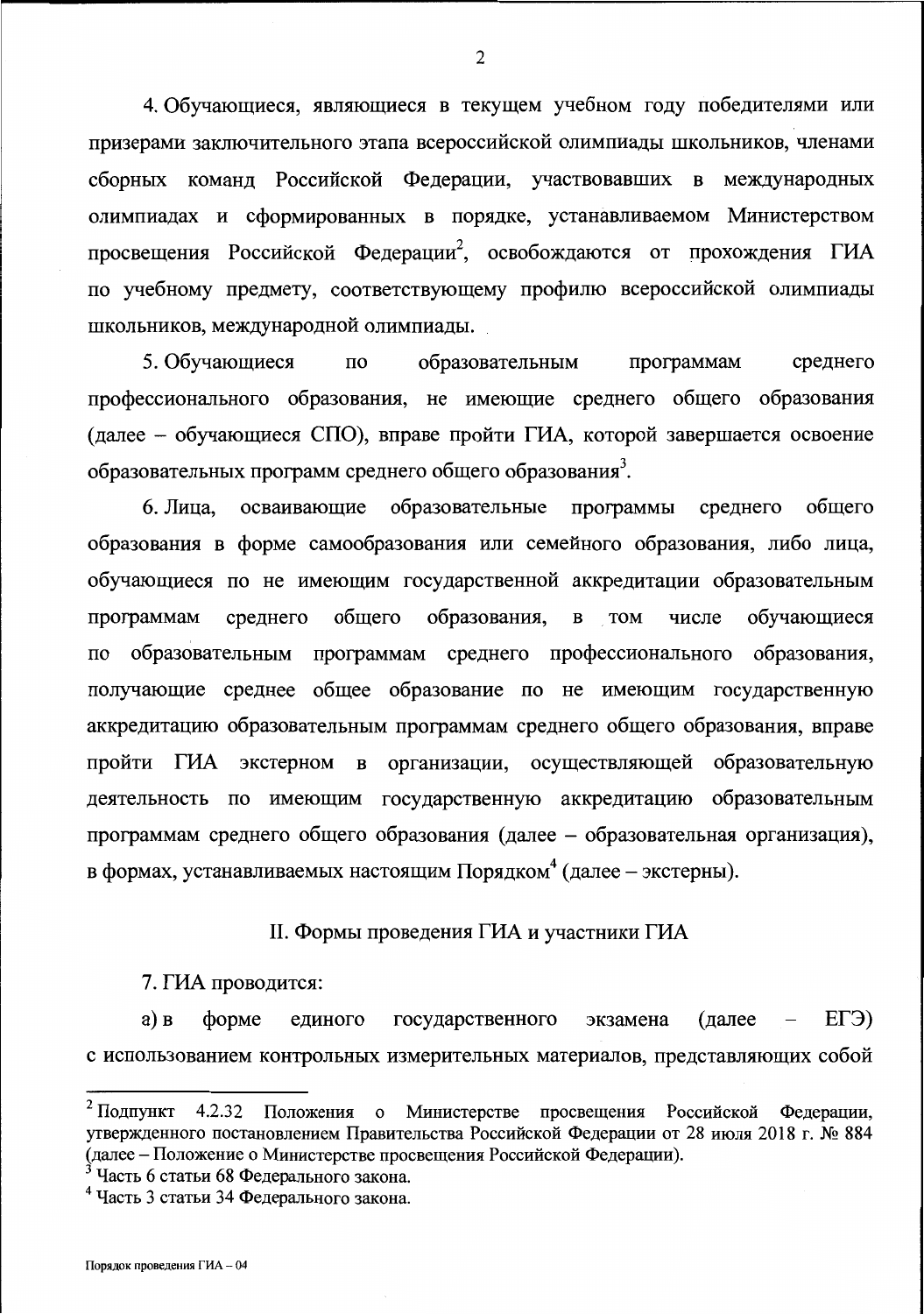комплексы заданий стандартизированной формы<sup>5</sup> (далее – КИМ), – для лиц, обучающихся по образовательным программам среднего общего образования (далее - обучающиеся), в том числе иностранных граждан, лиц без гражданства, в том числе соотечественников за рубежом, беженцев и вынужденных переселенцев, освоивших образовательные программы среднего общего образования в очной, очно-заочной или заочной формах, а также для экстернов, допущенных в текущем году к ГИА;

 $(B3)$  $6$ ) B  $\phi$ opme государственного выпускного экзамена (далее  $\overline{\phantom{0}}$ с использованием текстов, тем, заданий, билетов - для обучающихся в специальных учебно-воспитательных учреждениях закрытого типа, а также в учреждениях, исполняющих наказание  $\overline{B}$ виде лишения свободы, ДЛЯ обучающихся программам среднего профессионального образования, образовательным  $\overline{a}$ образование получающих среднее общее государственную  $\overline{10}$ имеющим образования, образовательным программам среднего общего аккредитацию в том числе по образовательным программам среднего профессионального образования, интегрированным с образовательными программами основного общего и среднего общего образования, для обучающихся с ограниченными возможностями здоровья, для обучающихся - детей-инвалидов и инвалидов, осваивающих образовательные программы среднего общего образования<sup>6</sup> (далее - обучающиеся с ограниченными возможностями здоровья, обучающиеся - дети-инвалиды и инвалиды);

в) в форме, устанавливаемой органами исполнительной власти субъектов Российской Федерации, осуществляющими государственное управление в сфере образования<sup>7</sup> (далее - ОИВ), - для обучающихся, изучавших родной язык из числа языков народов Российской Федерации (далее - родной язык) и литературу народов России на родном языке из числа языков народов Российской Федерации (далее – родная литература) и выбравших экзамен по родному языку и (или) родной литературе для прохождения ГИА на добровольной основе.

<sup>5</sup> Часть 11 статьи 59 Федерального закона.

<sup>&</sup>lt;sup>6</sup> Пункт 1 части 13 статьи 59 Федерального закона.

<sup>7</sup> Пункт 2 части 13 статьи 59 Федерального закона.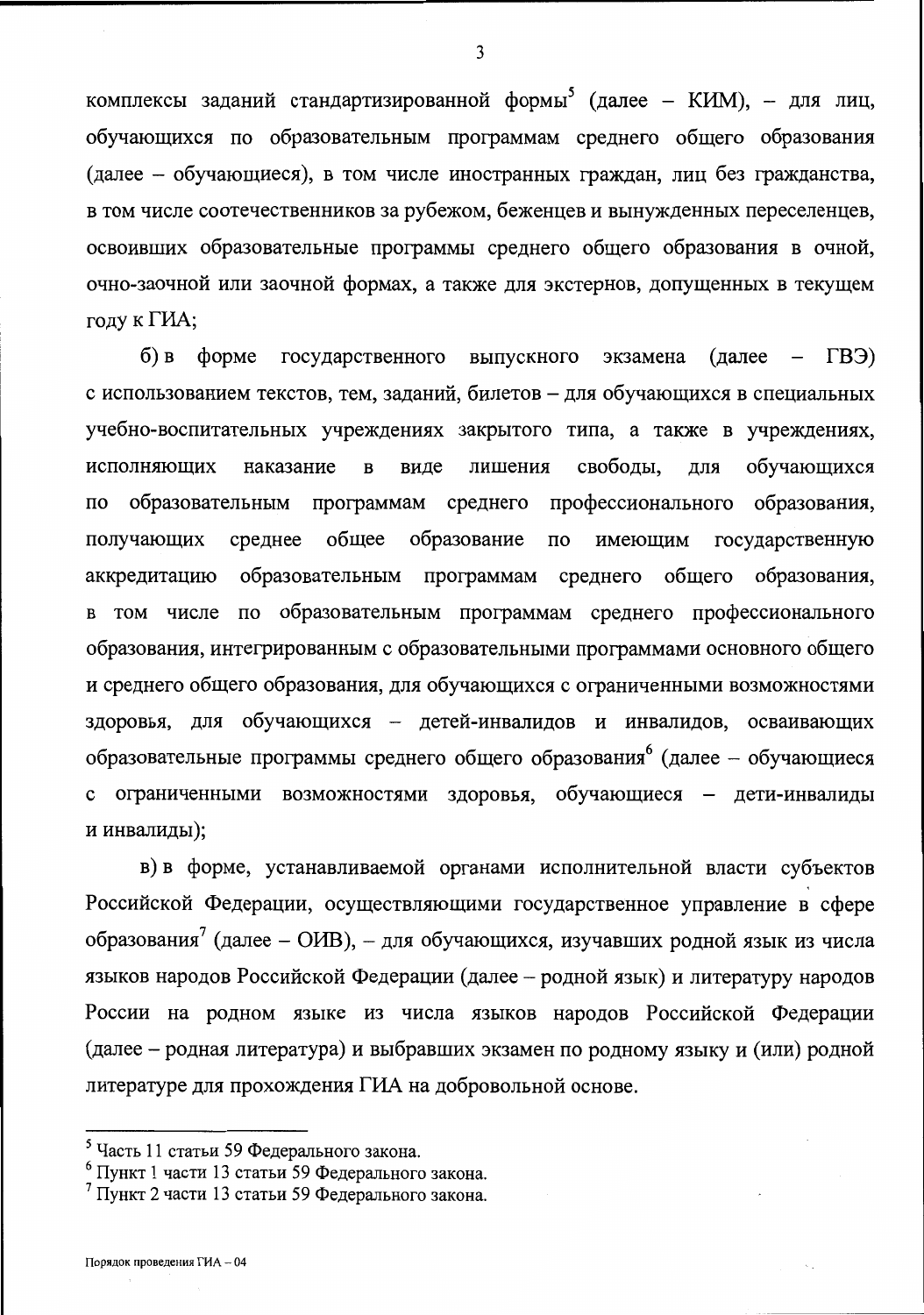8. ГИА проводится по русскому языку и математике (далее – обязательные учебные предметы), а также по следующим учебным предметам: литература, физика, химия, биология, география, история, обществознание, иностранные языки (английский, немецкий, французский, испанский и китайский), информатика и информационно-коммуникационные технологии (ИКТ) (далее – учебные предметы по выбору), которые обучающиеся, экстерны (далее вместе - участники ГИА) сдают на добровольной основе по своему выбору для предоставления результатов ЕГЭ при приеме на обучение по программам бакалавриата и программам специалитета<sup>8</sup>.

Лицам, изучавшим родной язык и родную литературу, предоставляется право при прохождении ГИА выбрать экзамен по родному языку и (или) родной литературе.

ЕГЭ по математике проводится по двум уровням:

ЕГЭ, результаты которого признаются в качестве результатов ГИА общеобразовательными организациями и профессиональными образовательными организациями (далее – ЕГЭ по математике базового уровня);

ЕГЭ, результаты которого признаются в качестве результатов ГИА общеобразовательными организациями и профессиональными образовательными организациями, а также в качестве результатов вступительных испытаний по математике при приеме на обучение по образовательным программам высшего образования – программам бакалавриата и программам специалитета в образовательные организации высшего образования (далее – ЕГЭ по математике профильного уровня).

Экзамены по всем учебным предметам (за исключением иностранных языков, а также родного языка и родной литературы) проводятся на русском языке.

9. Для лиц, указанных в подпункте «б» пункта 7 настоящего Порядка, ГИА по отдельным учебным предметам по их желанию проводится в форме ЕГЭ. При этом допускается сочетание форм проведения ГИА (ЕГЭ и ГВЭ).

10. K THA допускаются обучающиеся, не имеющие академической

<sup>&</sup>lt;sup>8</sup> Часть 1 статьи 70 Федерального закона.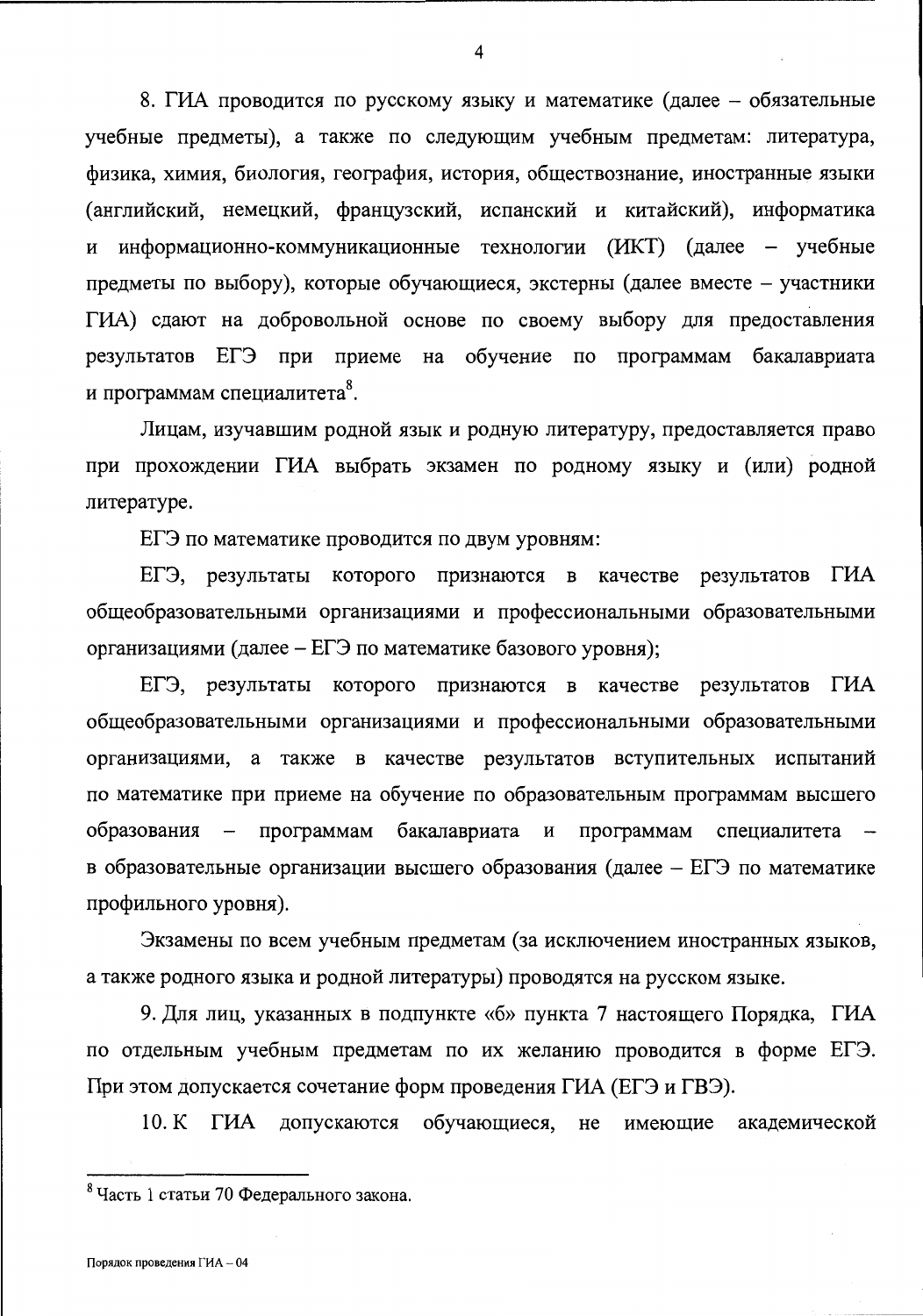задолженности, в полном объеме выполнившие учебный план или индивидуальный учебный план (имеющие годовые отметки по всем учебным предметам учебного плана за каждый год обучения по образовательным программам среднего общего образования не ниже удовлетворительных), а также имеющие результат «зачет» за итоговое сочинение (изложение).

Экстерны допускаются к ГИА при условии получения на промежуточной аттестации отметок не ниже удовлетворительных, а также имеющие результат «зачет» за итоговое сочинение (изложение).

К экзаменам по учебным предметам, освоение которых завершилось ранее, допускаются обучающиеся X-XI (XII) классов, имеющие годовые отметки не ниже удовлетворительных по всем учебным предметам учебного плана за предпоследний год обучения.

11. Выбранные участниками ГИА учебные предметы, уровень ЕГЭ по математике (базовый или профильный), форма (формы) ГИА (для лиц, указанных в подпункте «б» пункта 7 настоящего Порядка), а также сроки участия в ГИА указываются ими в заявлениях.

Заявления об участии в ГИА подаются до 1 февраля включительно:

обучающимися - в образовательные организации, в которых обучающиеся осваивают образовательные программы среднего общего образования;

экстернами – в образовательные организации по выбору экстернов.

Заявления подаются участниками ГИА лично на основании документов, удостоверяющих личность, или их родителями (законными представителями) на основании документов, удостоверяющих личность, или уполномоченными удостоверяющих документов, личность, лицами Ha основании и доверенности.

Участники ГИА с ограниченными возможностями здоровья при подаче заявления предъявляют копию рекомендаций психолого-медико-педагогической комиссии (далее - ПМПК), а участники ГИА - дети-инвалиды и инвалиды оригинал или заверенную копию справки, подтверждающей факт установления инвалидности, выданной федеральным государственным учреждением медико-

<sup>&</sup>lt;sup>9</sup> Часть 6 статьи 59 Федерального закона.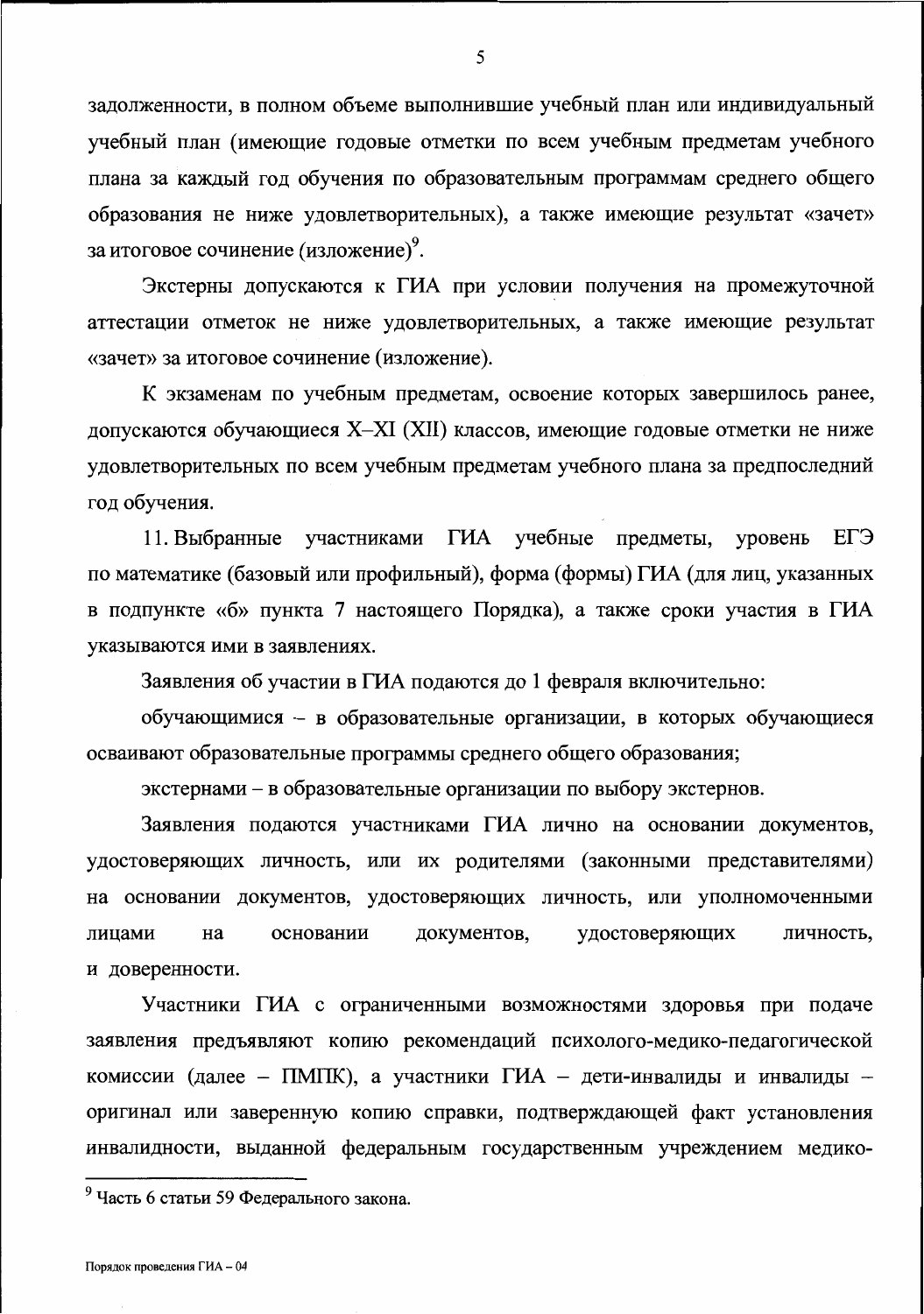социальной экспертизы (далее - справка, подтверждающая инвалидность), а также копию рекомендаций ПМПК в случаях, предусмотренных пунктом 53 настоящего Порядка.

12. Участники ГИА вправе изменить (дополнить) перечень указанных в заявлениях учебных предметов, а также изменить форму ГИА (для лиц, указанных в подпункте «б» пункта 7 настоящего Порядка) и сроки участия в ГИА при наличии у них уважительных причин (болезни или иных обстоятельств), подтвержденных документально. В этом случае участники ГИА подают в ГЭК заявления с указанием измененного (дополненного) перечня учебных предметов, по которым они планируют сдавать экзамены, и (или) измененной формы ГИА, сроков участия в ГИА.

Указанные заявления подаются не позднее чем за две недели до начала соответствующего экзамена.

После 1 февраля заявления об участии в ГИА участников ГИА принимаются по решению ГЭК только при наличии у заявителей уважительных причин (болезни или иных обстоятельств), подтвержденных документально, не позднее чем за две недели до начала соответствующего экзамена.

13. Лица, освоившие образовательные программы среднего общего об образовании, образования  $\mathbf{B}$ предыдущие годы, имеющие документ подтверждающий получение среднего общего образования (или образовательные программы среднего (полного) общего образования - для лиц, получивших документ об образовании, подтверждающий получение среднего (полного) общего образования, до 1 сентября 2013 г.) и (или) подтверждающий получение среднего профессионального образования, а также лица, имеющие среднее общее образование, полученное иностранных организациях,  $\, {\bf B}$ осуществляющих образовательную деятельность (далее - выпускники прошлых лет), обучающиеся СПО, обучающиеся, получающие среднее общее образование в иностранных образовательную организациях, осуществляющих деятельность (далее – иностранные ОО), могут участвовать в ЕГЭ, в том числе при наличии у них действующих результатов ЕГЭ прошлых лет.

Выпускники прошлых лет, обучающиеся СПО, а также обучающиеся,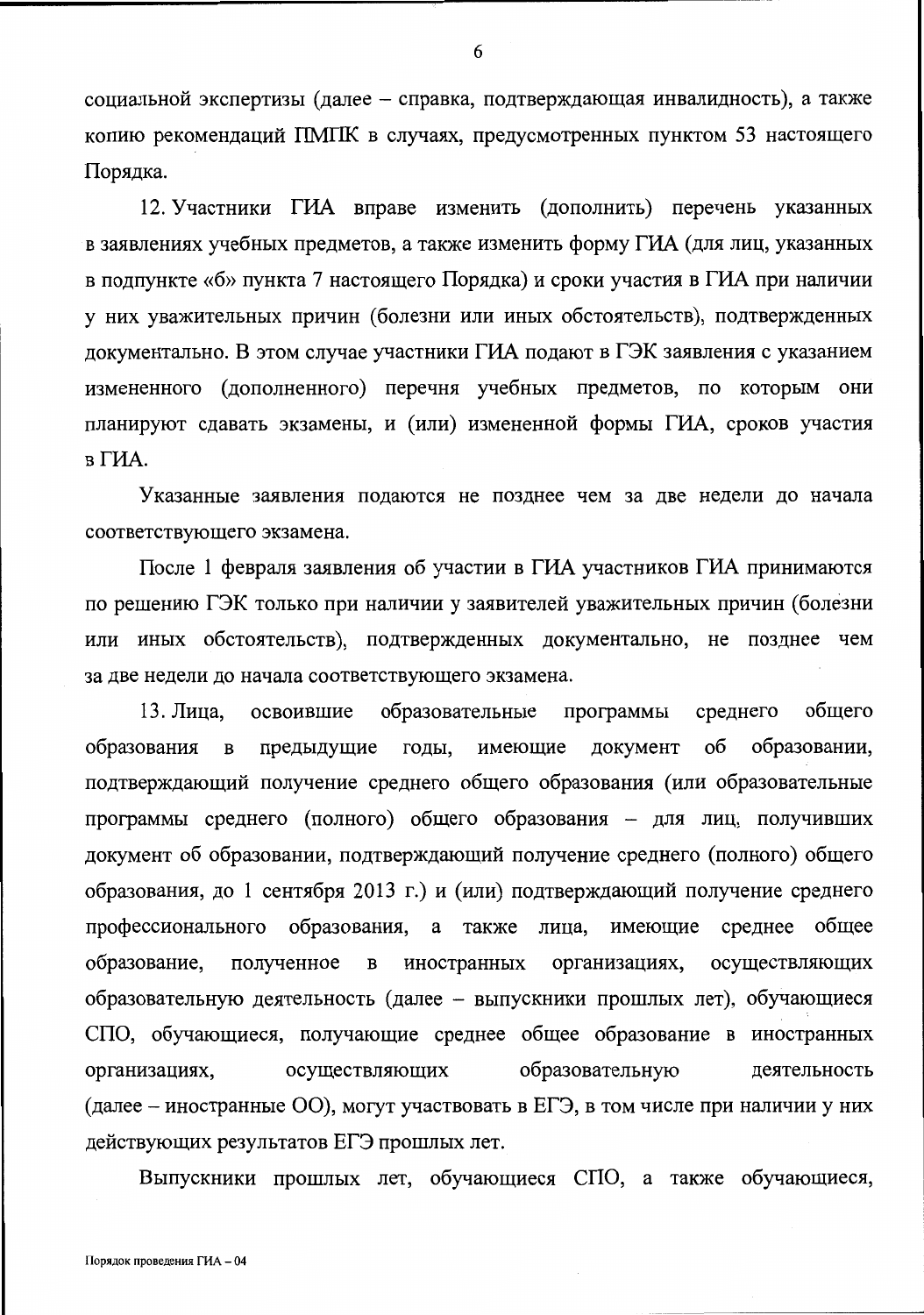получающие среднее общее образование в иностранных ОО (далее вместе участники ЕГЭ), участвуют в ЕГЭ по следующим учебным предметам: русский язык, математика профильного уровня, литература, физика, химия, биология, география, история, обществознание, иностранные языки (английский, немецкий, китайский), информатика  $\, {\bf N}$ информационноиспанский  $\boldsymbol{\mathrm{M}}$ французский, коммуникационные технологии (ИКТ) - по своему выбору для предоставления результатов ЕГЭ при приеме на обучение по программам бакалавриата и программам специалитета<sup>10</sup>.

, 14. Для участия в ЕГЭ лица, указанные в пункте 13 настоящего Порядка, подают до 1 февраля включительно заявления с указанием выбранных учебных предметов и сроков участия в ЕГЭ в места регистрации на сдачу ЕГЭ, определенные O<sub>*MB*</sub>.

Заявления подаются участниками ЕГЭ лично на основании документов, удостоверяющих личность, или их родителями (законными представителями) на основании документов, удостоверяющих личность, или уполномоченными лицами на основании документов, удостоверяющих личность, и доверенности.

Участники ЕГЭ вправе изменить сроки участия в ЕГЭ при наличии у них уважительных причин (болезни или иных обстоятельств), подтвержденных документально. В этом случае указанные лица подают в ГЭК заявления с указанием измененных сроков участия в ЕГЭ. Указанные заявления подаются не позднее чем за две недели до начала соответствующего экзамена.

15. Участники ЕГЭ с ограниченными возможностями здоровья при подаче заявления предъявляют копию рекомендаций ПМПК, а участники ЕГЭ дети-инвалиды и инвалиды - оригинал или заверенную копию справки, подтверждающей инвалидность, а также копию рекомендаций ПМПК в случаях, предусмотренных пунктом 53 настоящего Порядка.

16. Выпускники прошлых лет при подаче заявления предъявляют оригиналы документов об образовании или заверенные копии документов об образовании. Оригинал (копия) иностранного документа об образовании предъявляется

 $\overline{7}$ 

<sup>10</sup> Часть 1 статьи 70 Федерального закона.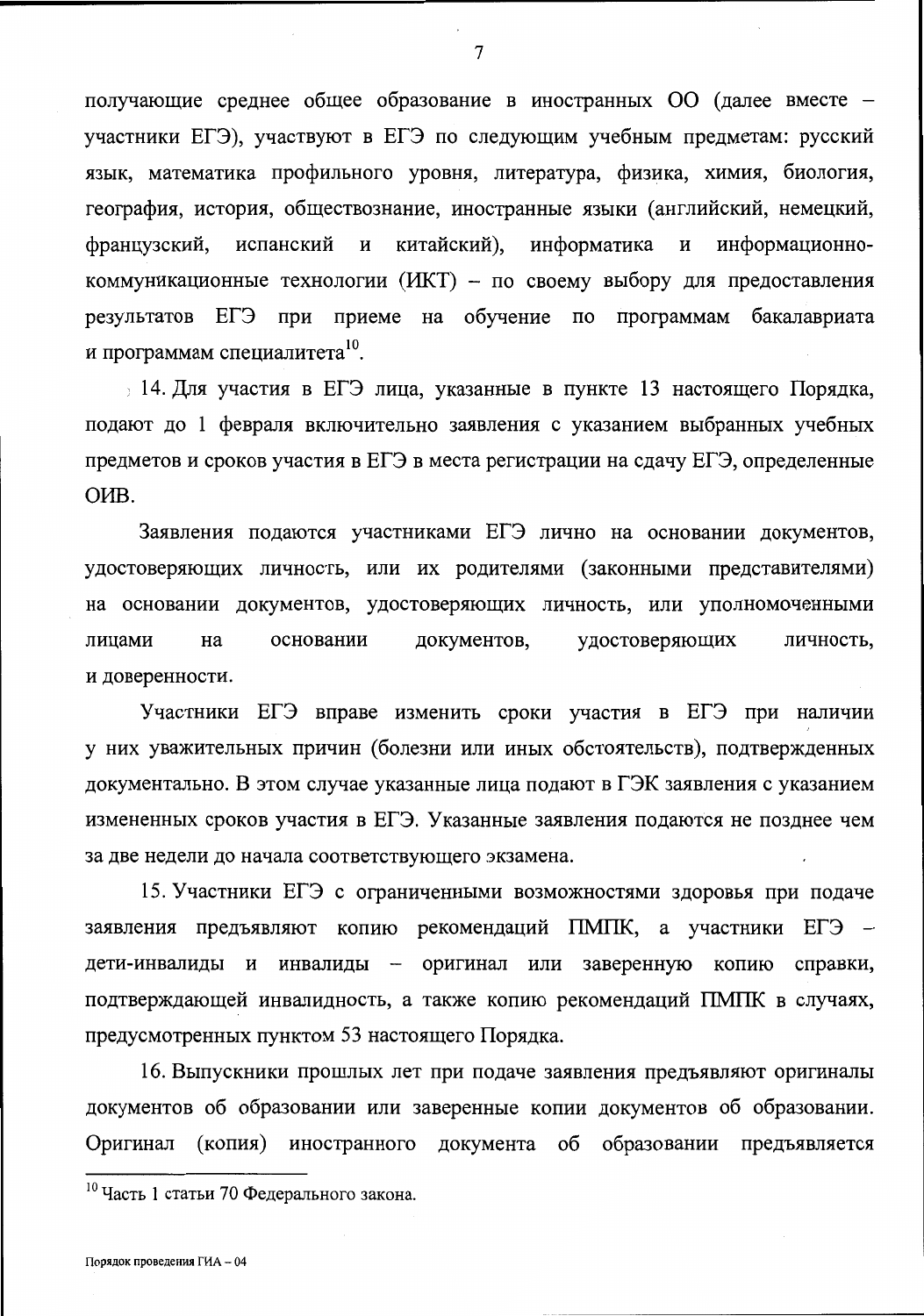с заверенным переводом с иностранного языка.

Обучающиеся СПО и обучающиеся, получающие среднее общее образование в иностранных ОО, при подаче заявления предъявляют справку из организации, осуществляющей образовательную деятельность, в которой они проходят обучение, образовательных общего подтверждающую освоение программ среднего образования или завершение освоения образовательных программ среднего общего образования в текущем учебном году (далее – справка).

Оригинал справки предъявляется обучающимся, получающим среднее общее образование в иностранной ОО, с заверенным переводом с иностранного языка.

После 1 февраля заявления об участии в ЕГЭ участников ЕГЭ принимаются по решению ГЭК только при наличии у заявителей уважительных причин (болезни или иных обстоятельств), подтвержденных документально, не позднее чем за две недели до начала соответствующего экзамена.

17. Учредители образовательных организаций, расположенных за пределами территории Российской Федерации и реализующих имеющие государственную аккредитацию образовательные программы среднего общего образования (далее – учредители), загранучреждения МИД России, имеющие в своей структуре специализированные структурные образовательные подразделения (далее – загранучреждения), при наличии возможности организуют сдачу ЕГЭ выпускникам прошлых лет в образовательных организациях, расположенных за пределами территории Российской Федерации и реализующих имеющие государственную аккредитацию образовательные программы среднего общего образования, загранучреждениях.

18. Выпускники прошлых лет - военнослужащие, проходящие военную службу по призыву и по контракту, поступающие на обучение в военные образовательные организации высшего образования, - для участия в ЕГЭ подают не позднее чем за две недели до начала проведения соответствующего экзамена места регистрации на сдачу ЕГЭ в субъекте Российской Федерации,  $\mathbf B$ где расположена военная образовательная организация высшего образования, заявление с указанием учебных предметов, по которым заявители планируют сдавать ЕГЭ в текущем году, сроков участия в ЕГЭ.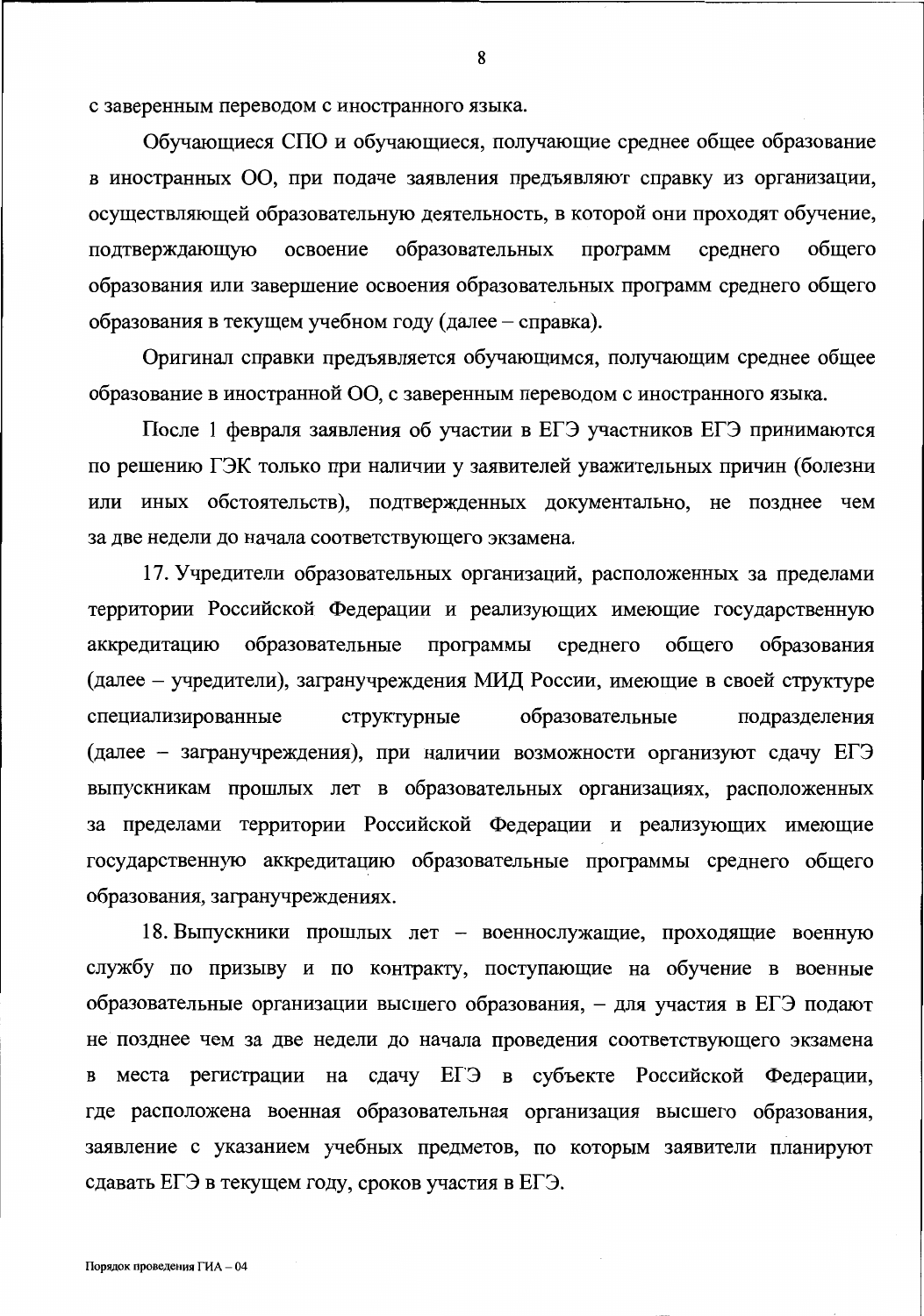#### III. Итоговое сочинение (изложение)

19. Итоговое сочинение (изложение) проводится для обучающихся XI (XII) классов, экстернов в первую среду декабря последнего года обучения по темам, (текстам), сформированным по часовым поясам Рособрнадзором.

20. Итоговое изложение вправе писать следующие категории лиц:

обучающиеся XI (XII) классов, экстерны с ограниченными возможностями здоровья,

дети-инвалиды и инвалиды;

обучающиеся в специальных учебно-воспитательных учреждениях закрытого типа, а также в учреждениях, исполняющих наказание в виде лишения свободы;

обучающиеся на дому, в образовательных организациях, в том числе необходимые лечебные, санаторно-курортных,  $\, {\bf B}$ которых проводятся реабилитационные И оздоровительные мероприятия ДЛЯ нуждающихся в длительном лечении на основании заключения медицинской организации.

21. Для участия в итоговом сочинении (изложении) обучающиеся XI (XII) классов подают заявления в образовательные организации, в которых обучающиеся осваивают образовательные программы среднего общего образования, а экстерны в образовательные организации по выбору экстерна. Указанные заявления подаются не позднее чем за две недели до начала проведения итогового сочинения (изложения).

Обучающиеся XI (XII) классов, экстерны с ограниченными возможностями здоровья при подаче заявления на участие в итоговом сочинении (изложении) предъявляют копию рекомендаций ПМПК, а обучающиеся XI (XII) классов, экстерны - дети-инвалиды и инвалиды - оригинал или заверенную копию справки, подтверждающей инвалидность.

22. Участники ЕГЭ вправе писать итоговое сочинение по желанию. Указанные лица для участия в итоговом сочинении подают заявления не позднее чем за две недели до даты проведения итогового сочинения в места регистрации для участия в написании итогового сочинения, определенные ОИВ.

Участники ЕГЭ с ограниченными возможностями здоровья при подаче заявления на участие в итоговом сочинении предъявляют копию рекомендаций

 $\mathbf Q$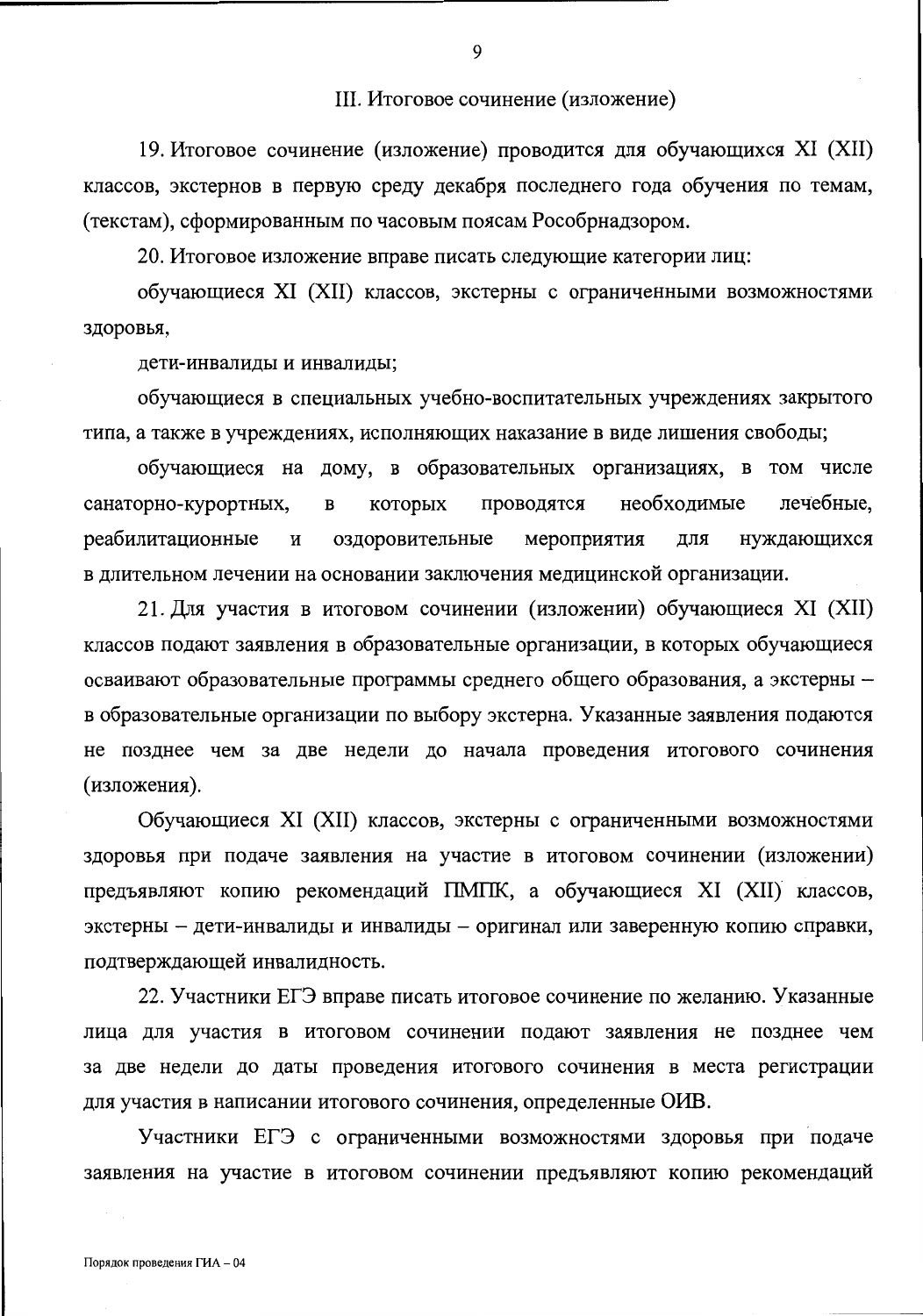ПМПК, а участники ЕГЭ - дети-инвалиды и инвалиды - оригинал или заверенную копию справки, подтверждающей инвалидность.

Дата участия в итоговом сочинении определяется лицами, указанными в настоящем пункте Порядка, с учетом дат, предусмотренных пунктами 19 и 29 настоящего Порядка.

23. Итоговое сочинение (изложение) проводится  $\, {\bf B}$ образовательных организациях, в которых обучающиеся осваивают образовательные программы среднего общего образования, и (или) в местах, определенных ОИВ.

Для проведения итогового сочинения (изложения) ОИВ, учредителями, загранучреждениями создаются комиссия по проведению итогового сочинения проверке (изложения) (изложения), комиссия итогового сочинения по в образовательных организациях и (или) комиссия по проведению итогового сочинения (изложения), комиссия по проверке итогового сочинения (изложения) в местах, определенных ОИВ.

(изложения) Результатом итогового сочинения является «зачет» или «незачет».

24. Комплекты тем итогового сочинения (тексты для итогового изложения) доставляются Рособрнадзором в ОИВ, учредителям, в загранучреждения в день проведения итогового сочинения (изложения).

Хранение комплекта тем итогового сочинения (текстов для итогового изложения) осуществляется в условиях, исключающих доступ к нему посторонних лиц и позволяющих обеспечить его сохранность.

Вскрытие комплекта тем итогового сочинения (текстов для итогового изложения) до начала проведения итогового сочинения (изложения) не допускается.

25. Для лиц, указанных в пункте 53 настоящего Порядка, продолжительность итогового сочинения (изложения) увеличивается на 1,5 часа.

26. Во время проведения итогового сочинения (изложения) на рабочем столе участников итогового сочинения (изложения) помимо бланка регистрации и бланков записи (дополнительных бланков записи) находятся:

ручка (гелевая или капиллярная с чернилами черного цвета);

документ, удостоверяющий личность;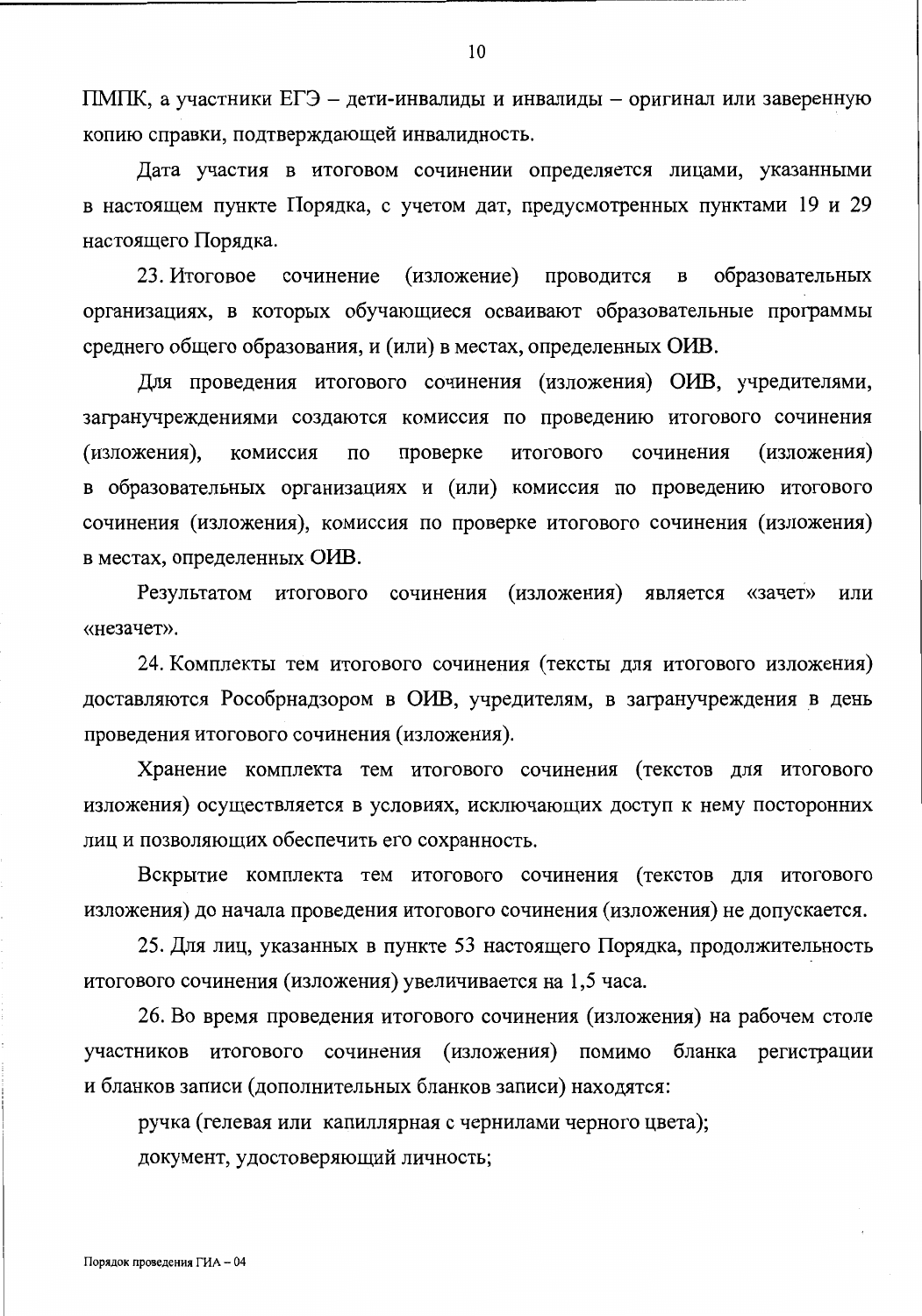орфографический словарь ДЛЯ участников итогового сочинения (орфографический и толковый словари для участников итогового изложения), выданный по месту проведения итогового сочинения (изложения);

листы бумаги для черновиков, выданные по месту проведения итогового сочинения (изложения);

лекарства и питание (при необходимости);

специальные технические средства (для участников итогового сочинения (изложения)  $\mathbf{c}$ ограниченными возможностями здоровья, детей-инвалидов и инвалидов) (при необходимости).

27. B день проведения итогового сочинения (изложения) участникам итогового сочинения (изложения) запрещается иметь при себе средства связи, фото-, аудио- и видеоаппаратуру, справочные материалы, письменные заметки и иные средства хранения и передачи информации.

Участники итогового сочинения (изложения), нарушившие установленные требования, удаляются с итогового сочинения (изложения) членом комиссии по проведению итогового сочинения (изложения) в образовательной организации и (или) членом комиссии по проведению итогового сочинения (изложения) в месте, определенном ОИВ.

28. Проверка итогового сочинения (изложения) участников итогового сочинения (изложения) осуществляется лицами, входящими в состав комиссии по проверке итогового сочинения (изложения) в образовательной организации и (или) членами комиссии по проверке итогового сочинения (изложения) в месте, определенном ОИВ, и завершается не позднее чем через семь календарных дней с даты проведения итогового сочинения (изложения).

Обработка бланков итогового сочинения (изложения) осуществляется определенными в соответствии с законодательством Российской Федерации организациями - региональными центрами обработки информации субъектов Российской Федерации (далее - РЦОИ) - с использованием специальных аппаратнопрограммных средств. Обработку бланков итоговых сочинений (изложений), полученных при проведении итогового сочинения (изложения) за пределами территории Российской Федерации, осуществляет определенная в соответствии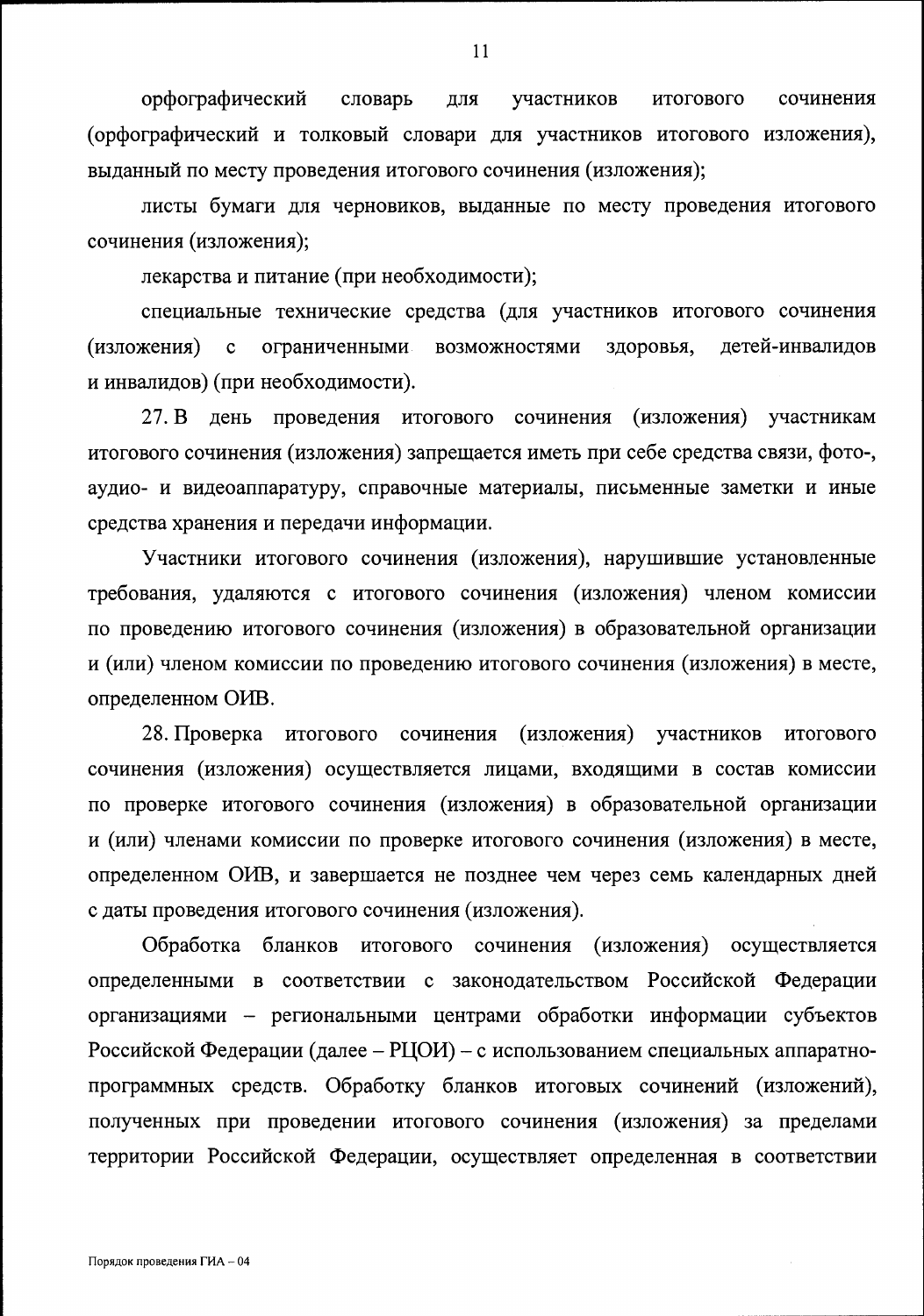с законодательством Российской Федерации организация (далее - уполномоченная организация).

Обработка бланков итогового сочинения (изложения) завершается не позднее чем через пять календарных дней после завершения проверки итогового сочинения (изложения).

29. Повторно допускаются к написанию итогового сочинения (изложения) в дополнительные сроки в текущем учебном году (в первую среду февраля и первую рабочую среду мая):

обучающиеся XI (XII) классов, экстерны, получившие по итоговому сочинению (изложению) неудовлетворительный результат («незачет»);

обучающиеся XI (XII) классов, экстерны, удаленные с итогового сочинения (изложения) за нарушение требований, установленных пунктом 27 настоящего Порядка;

участники итогового сочинения (изложения), не явившиеся на итоговое сочинение (изложение) по уважительным причинам (болезнь ИЛИ иные обстоятельства), подтвержденным документально;

участники итогового сочинения (изложения), не завершившие написание итогового сочинения (изложения) по уважительным причинам (болезнь или иные обстоятельства), подтвержденным документально.

IV. Организация проведения ГИА

30. Рособрнадзор в рамках проведения ГИА осуществляет следующие функции:

устанавливает порядок разработки, использования и KИM хранения (включая требования к режиму их защиты, порядку и условиям размещения информации, содержащейся в КИМ, в информационно-телекоммуникационной сети «Интернет» (далее – сеть «Интернет»)<sup>11</sup>;

организует разработку КИМ для проведения ГИА и критериев оценивания экзаменационных работ, выполненных на основе этих КИМ (далее - критерии

<sup>11</sup> Часть 11 статьи 59 Федерального закона.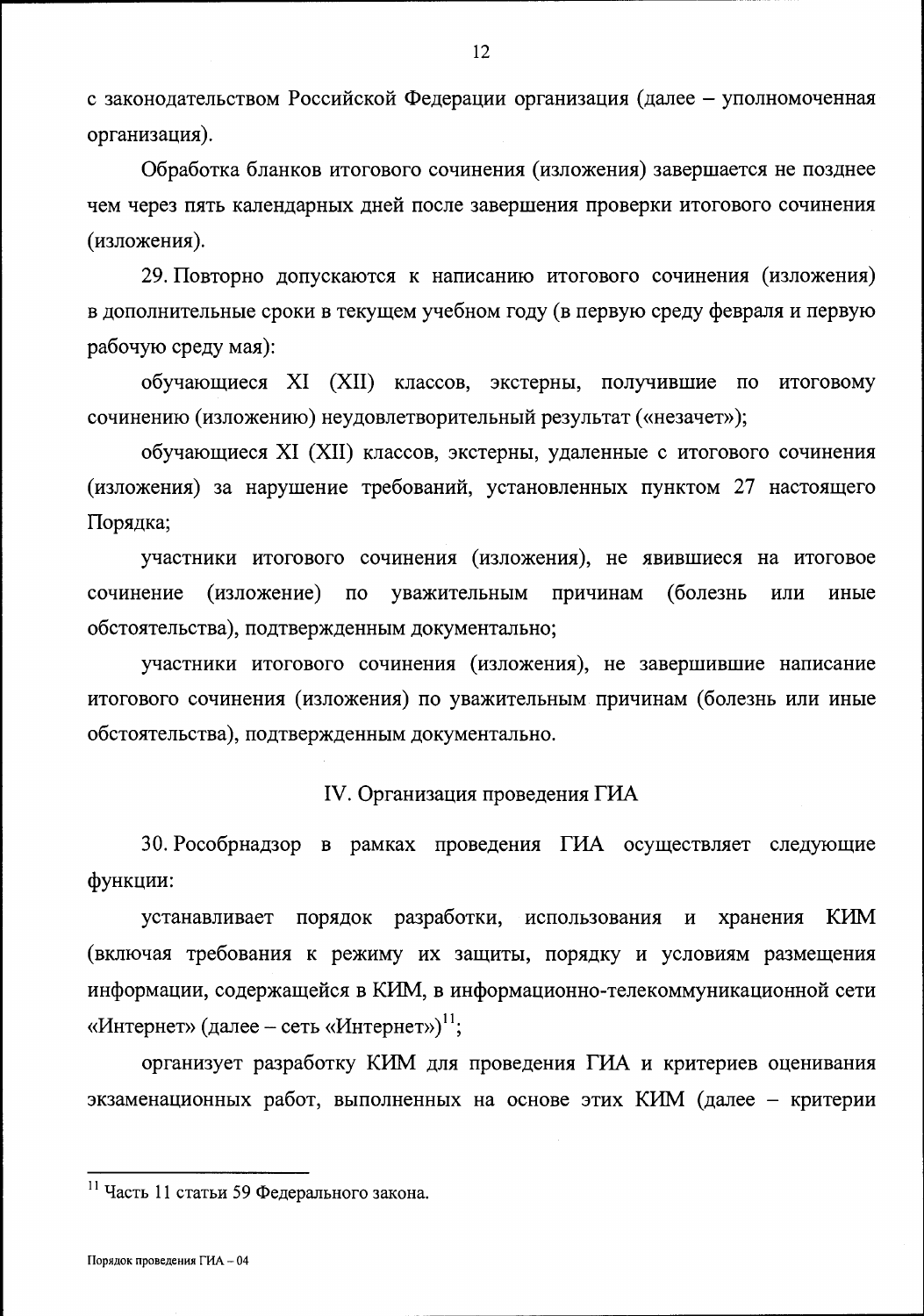оценивания), организует обеспечение этими КИМ ГЭК<sup>12</sup>, а также создает комиссии по разработке КИМ по каждому учебному предмету (далее - Комиссия по разработке КИМ);

обеспечивает ОИВ, учредителей, МИД России загранучреждения  $\mathbf{M}$ комплектами тем итогового сочинения (текстами для итогового изложения) и разрабатывает критерии оценивания итогового сочинения (изложения);

определяет минимальное количество баллов ЕГЭ, подтверждающее освоение образовательной программы среднего общего образования (далее - минимальное количество баллов)<sup>13</sup>;

организует формирование и ведение федеральной информационной системы обеспечения проведения государственной итоговой аттестации обучающихся, освоивших основные образовательные программы основного общего и среднего общего образования, и приема граждан в образовательные организации для образования<sup>14</sup> получения среднего профессионального  $\mathbf{M}$ высшего (далее - федеральная информационная система) в порядке, устанавливаемом Правительством Российской Федерации<sup>15</sup>;

осуществляет методическое обеспечение проведения ГИА<sup>16</sup> и итогового сочинения (изложения);

определяет дополнительный срок проведения итогового сочинения (изложения) на основании обращения ОИВ в случае невозможности проведения в установленные сроки итогового сочинения (изложения) на территориях субъектов Российской Федерации по объективным причинам;

совместно с учредителями, МИД России и загранучреждениями обеспечивает проведение ГИА за пределами территории Российской Федерации<sup>17</sup>, в том числе создает ГЭК<sup>18</sup> и конфликтную комиссию для проведения ГИА за пределами территории Российской Федерации, а также предметные комиссии для проведения

<sup>12</sup> Часть 14 статьи 59 Федерального закона.

<sup>13</sup> Часть 14 статьи 59 Федерального закона.

<sup>&</sup>lt;sup>14</sup> Пункт 1 части 2 статьи 98 Федерального закона.

<sup>&</sup>lt;sup>15</sup> Часть 4 статьи 98 Федерального закона.

<sup>16</sup> Часть 14 статьи 59 Федерального закона.

<sup>17</sup> Пункт 2 части 12 статьи 59 Федерального закона.

<sup>&</sup>lt;sup>18</sup> Пункт 2 части 9 статьи 59 Федерального закона.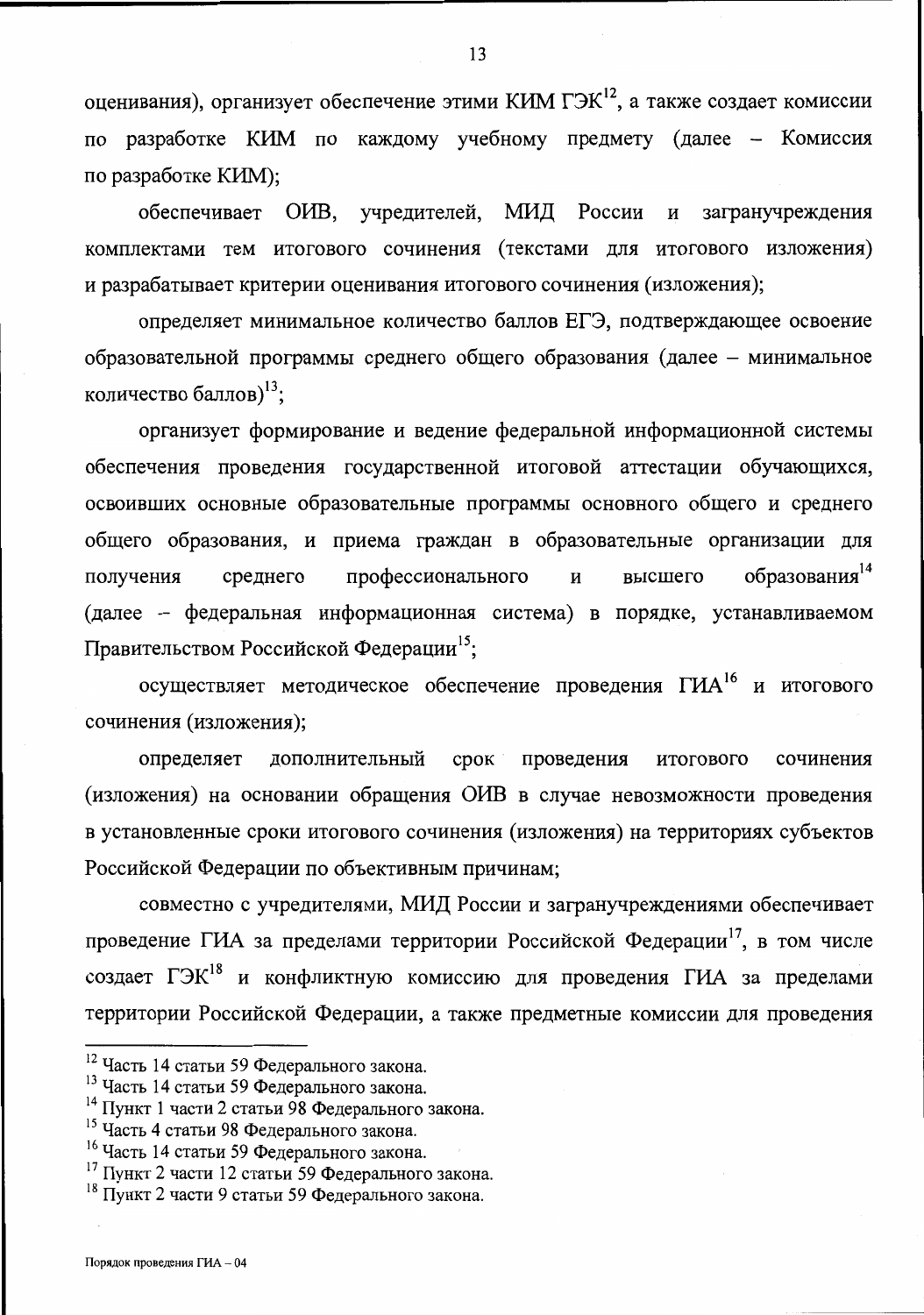ГИА и для проведения перепроверки экзаменационных работ в случаях, устанавливаемых настоящим Порядком (далее - предметные комиссии, создаваемые Рособрнадзором), и организует их деятельность;

ГЭК председателей утверждает председателей И заместителей ГЭК по представлению ОИВ;

согласует кандидатуры председателей предметных комиссий по учебным предметам по представлению председателей ГЭК;

организует централизованную проверку экзаменационных работ участников ГИА и участников ЕГЭ (далее вместе - участники экзаменов), выполненных на основе  $K/M^{19}$ .

31. ОИВ обеспечивают проведение ГИА<sup>20</sup>, в том числе:

создают ГЭК<sup>21</sup> (за исключением утверждения председателей и заместителей председателей ГЭК), предметные и конфликтные комиссии субъектов Российской Федерации и организуют их деятельность;

определяют представляют председателю ГЭК И на согласование руководителей пунктов проведения экзаменов (далее - ППЭ);

определяют и утверждают составы организаторов ППЭ, членов ГЭК, технических специалистов, экзаменаторов-собеседников для проведения ГВЭ в устной форме (далее - экзаменаторы-собеседники), ассистентов для лиц, указанных в пункте 53 настоящего Порядка (далее – ассистенты);

по согласованию с председателем ГЭК определяют места регистрации на сдачу ЕГЭ, места расположения ППЭ, распределяют между ними участников экзаменов, руководителей и организаторов ППЭ, членов ГЭК, технических специалистов, экзаменаторов-собеседников и ассистентов;

определяют порядок проведения, а также порядок проверки итогового сочинения (изложения);

определяют места, порядок и сроки хранения, уничтожения оригиналов бланков итогового сочинения (изложения);

<sup>19</sup> Часть 14 статьи 59 Федерального закона.

<sup>20</sup> Пункт 1 части 12 статьи 59 Федерального закона.

<sup>21</sup> Пункт 1 части 9 статьи 59 Федерального закона.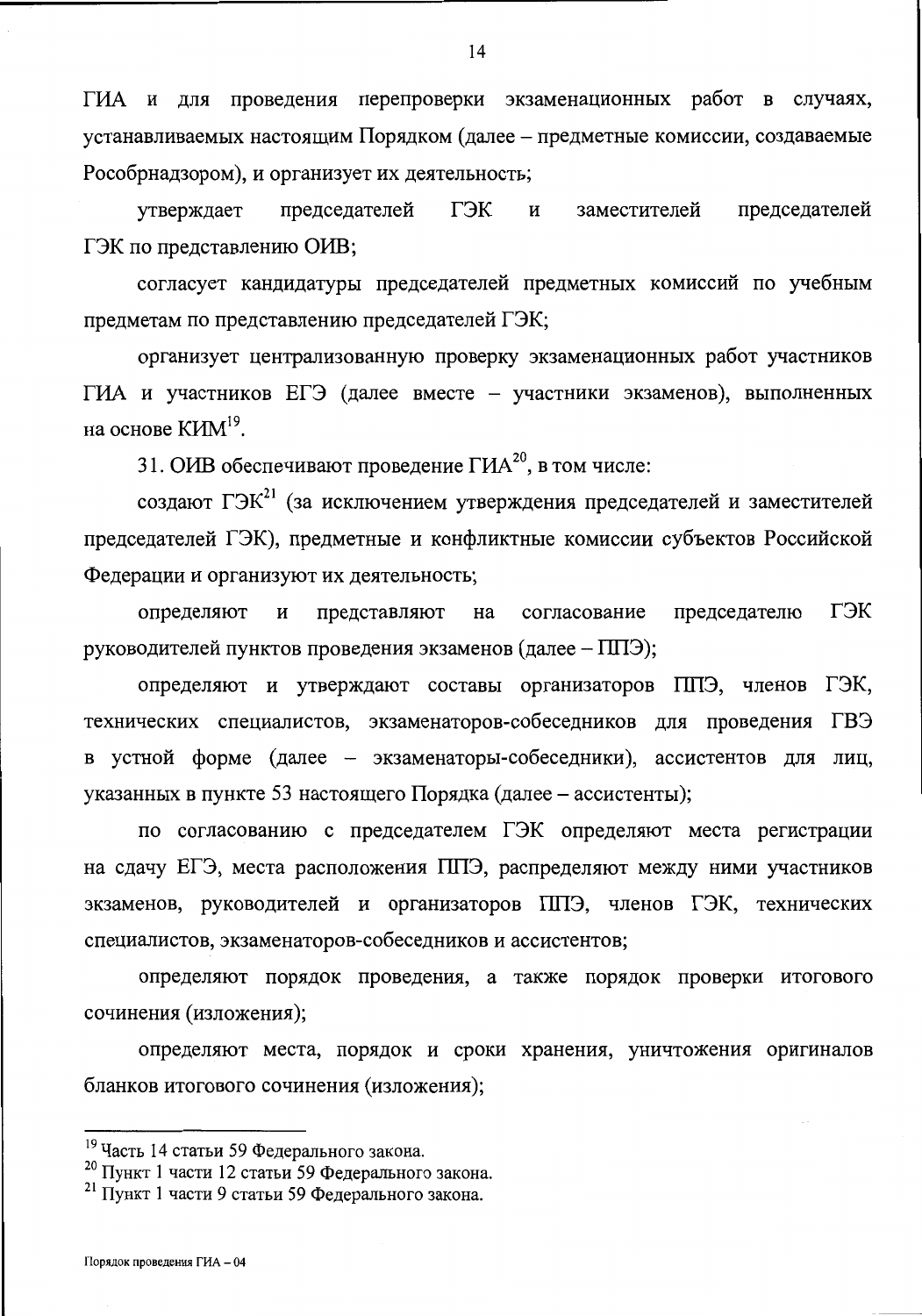устанавливают форму<sup>22</sup>, сроки, порядок проведения ГИА по родному языку и родной литературе и порядок проверки экзаменационных работ по родному языку и родной литературе;

разрабатывают экзаменационные материалы для проведения ГИА по родному языку и родной литературе;

организуют формирование и ведение региональных информационных систем обеспечения проведения государственной итоговой аттестации обучающихся, освоивших основные образовательные программы основного общего и среднего общего образования<sup>23</sup> (далее – региональные информационные системы), и внесение сведений в федеральную информационную систему в порядке, устанавливаемом Правительством Российской Федерации<sup>24</sup>;

организуют информирование участников экзаменов и их родителей (законных представителей) по вопросам организации и проведения итогового сочинения (изложения), ГИА через образовательные организации и органы местного самоуправления, осуществляющие управление в сфере образования, а также путем взаимодействия со средствами массовой информации, организации работы телефонов «горячих линий» и ведения раздела на официальных сайтах в сети «Интернет» ОИВ или специализированных сайтах;

организуют информирование участников ЕГЭ о сроках, местах и порядке подачи заявлений об участии в ЕГЭ, о месте и сроках проведения ЕГЭ, о порядке проведения экзаменов, в том числе об основаниях для удаления с экзамена, изменения или аннулирования результатов ЕГЭ, о ведении во время экзамена в ППЭ и аудиториях видеозаписи, о порядке подачи и рассмотрения апелляций, о времени и месте ознакомления с результатами ЕГЭ, а также о результатах ЕГЭ;

обеспечивают подготовку и отбор специалистов, привлекаемых к проведению ГИА, в соответствии с требованиями настоящего Порядка;

осуществляют аккредитацию граждан в качестве общественных наблюдателей

<sup>22</sup> Пункт 2 части 13 статьи 59 Федерального закона.

<sup>23</sup> Пункт 2 части 2 статьи 98 Федерального закона.

<sup>&</sup>lt;sup>24</sup> Часть 4 статьи 98 Федерального закона.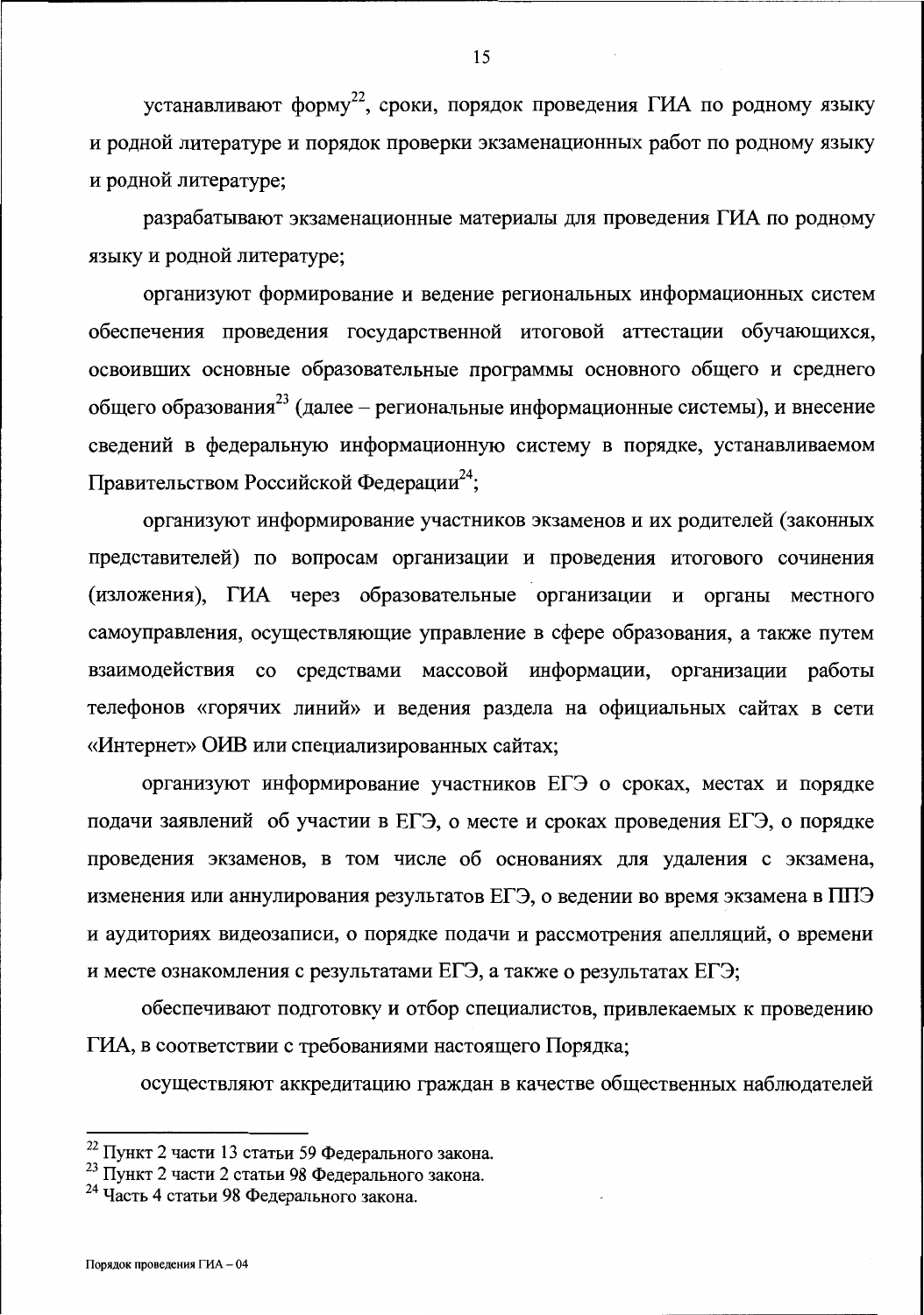в порядке, устанавливаемом Рособрнадзором<sup>25</sup>;

обеспечивают информационную безопасность при хранении, использовании и передаче экзаменационных материалов, в том числе определяют места хранения экзаменационных материалов, лиц, имеющих к ним доступ, принимают меры по защите КИМ от разглашения содержащейся в них информации;

обеспечивают проведение ГИА в ППЭ в соответствии с требованиями настоящего Порядка;

обеспечивают обработку и проверку экзаменационных работ в соответствии с настоящим Порядком;

обеспечивают ознакомление участников экзаменов с результатами экзаменов по всем учебным предметам в устанавливаемые настоящим Порядком сроки.

32. Учредители, МИД России и загранучреждения обеспечивают проведение ГИА за пределами территории Российской Федерации, в том числе:

участвуют в деятельности ГЭК, предметных и конфликтной комиссий, создаваемых для проведения ГИА за пределами территории Российской Федерации;

определяют И представляют на согласование председателю ГЭК руководителей ППЭ;

определяют и утверждают составы организаторов ППЭ, членов ГЭК, технических специалистов, экзаменаторов-собеседников и ассистентов;

по согласованию с председателем ГЭК определяют места регистрации на сдачу ЕГЭ, места расположения ППЭ, распределяют между ними участников экзаменов, руководителей и организаторов ППЭ, членов ГЭК, технических специалистов, экзаменаторов-собеседников и ассистентов;

определяют порядок проведения, а также порядок проверки итогового сочинения (изложения);

определяют места, порядок и сроки хранения, уничтожения оригиналов бланков итогового сочинения (изложения);

организуют внесение сведений в федеральную информационную систему

<sup>&</sup>lt;sup>25</sup> Подпункт 5.2.10 Положения о Федеральной службе по надзору в сфере образования и науки, утвержденного постановлением Правительства Российской Федерации от 28 июля 2018 г. № 885 (далее – Положение о Рособрнадзоре).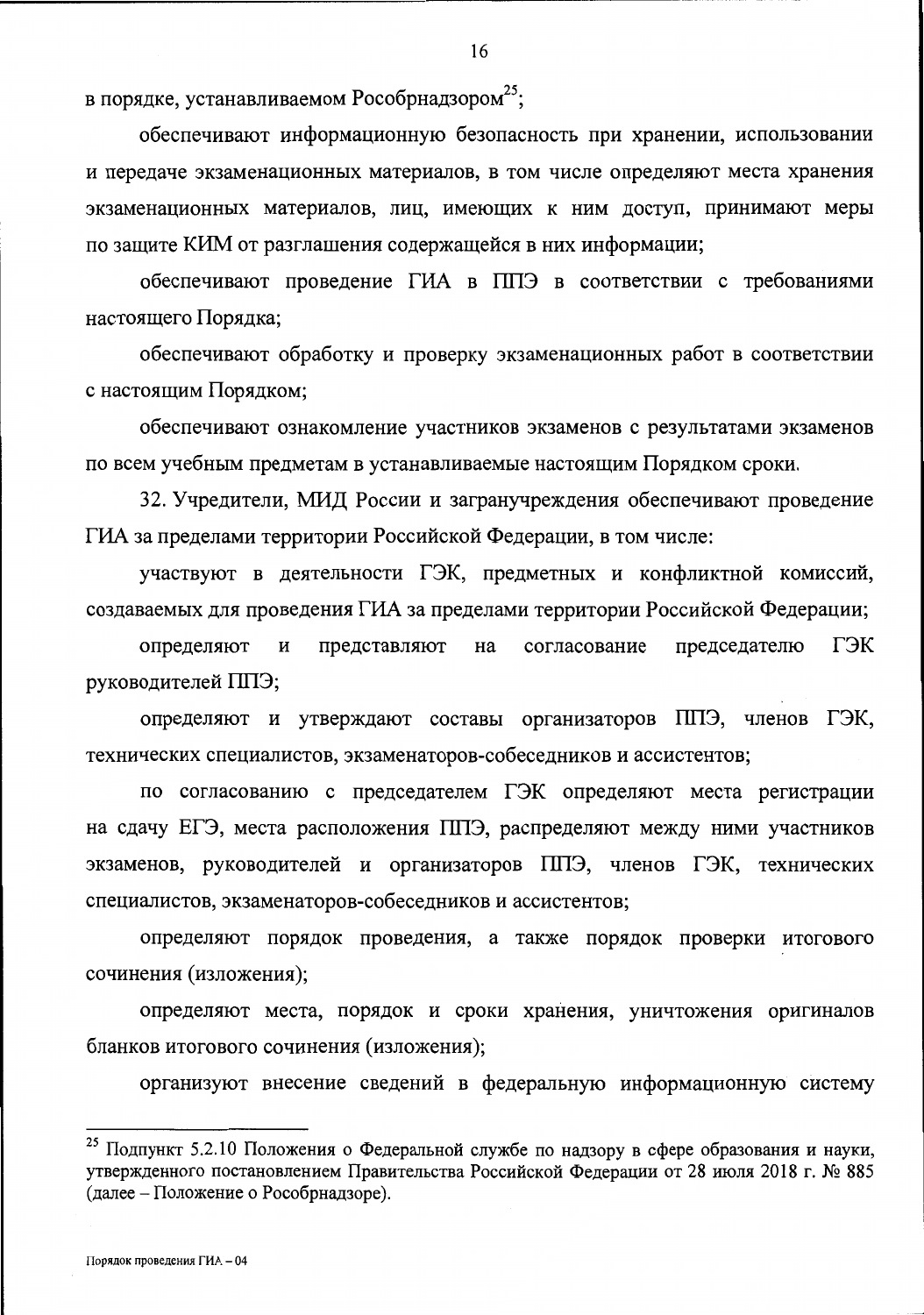в порядке, устанавливаемом Правительством Российской Федерации<sup>26</sup>;

организуют информирование обучающихся и их родителей (законных представителей), выпускников прошлых лет по вопросам организации и проведения итогового сочинения (изложения), ГИА через образовательные организации, загранучреждения, а также путем взаимодействия со средствами массовой информации, организации работы телефонов «горячих линий» и ведения раздела на официальных сайтах в сети «Интернет» учредителей и загранучреждений или специализированных сайтах;

обеспечивают подготовку и отбор специалистов, привлекаемых к проведению ГИА, в соответствии с требованиями настоящего Порядка;

общественных осуществляют аккредитацию граждан  $\mathbf B$ качестве наблюдателей;

обеспечивают информационную безопасность при хранении, использовании и передаче экзаменационных материалов, в том числе определяют места хранения экзаменационных материалов, лиц, имеющих к ним доступ, принимают меры по защите КИМ от разглашения содержащейся в них информации;

обеспечивают проведение ГИА в ППЭ в соответствии с требованиями настоящего Порядка;

обеспечивают обработку работ экзаменационных  $\mathbf{B}$ соответствии с требованиями настоящего Порядка;

обеспечивают ознакомление обучающихся и выпускников прошлых лет с результатами экзаменов по всем учебным предметам в устанавливаемые настоящим Порядком сроки.

33. В целях информирования граждан о порядке проведения итогового сочинения (изложения), ГИА в средствах массовой информации, в которых осуществляется официальное опубликование нормативных правовых актов органов государственной власти субъектов Российской Федерации, на официальных сайтах O<sub>H</sub>B, учредителей, загранучреждений, образовательных организаций и (или) специализированных сайтах публикуется следующая информация:

<sup>&</sup>lt;sup>26</sup> Часть 4 статьи 98 Федерального закона.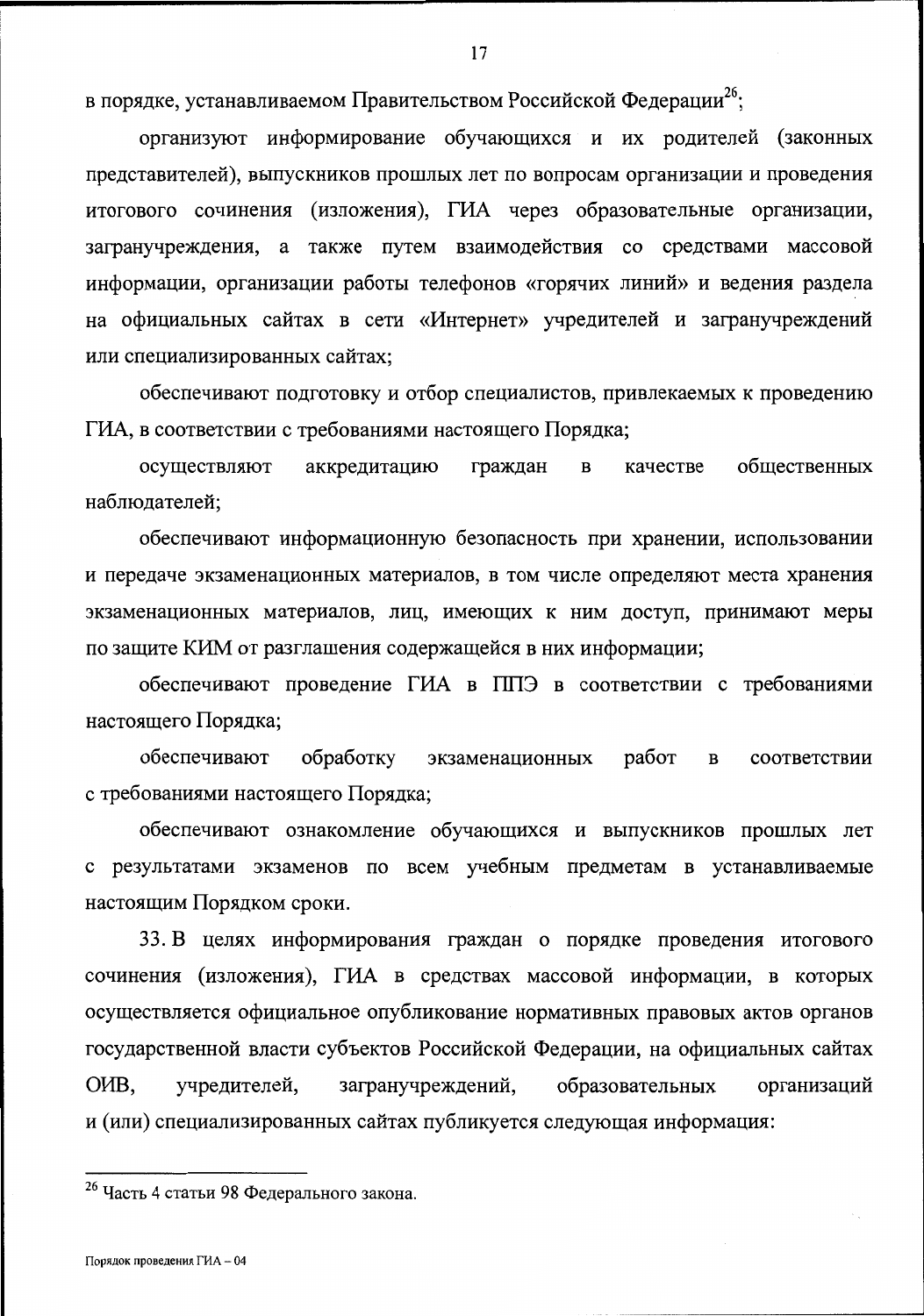о сроках и местах регистрации для участия в написании итогового сочинения (для участников ЕГЭ) – не позднее чем за два месяца до дня проведения итогового сочинения (изложения);

о сроках и местах подачи заявлений на сдачу ГИА, местах регистрации на сдачу ЕГЭ (для участников ЕГЭ) - не позднее чем за два месяца до завершения срока подачи заявления;

о сроках проведения итогового сочинения (изложения), экзаменов не позднее чем за месяц до завершения срока подачи заявления;

о сроках, местах и порядке подачи и рассмотрения апелляций - не позднее чем за месяц до начала экзаменов;

о сроках, местах и порядке информирования о результатах итогового сочинения (изложения), экзаменов - не позднее чем за месяц до дня проведения итогового сочинения (изложения), начала ГИА.

34. Организационное и технологическое обеспечение проведения экзаменов за пределами территории Российской Федерации, обеспечение деятельности федеральной информационной эксплуатации системы, проведение  $\Pi$ O централизованной проверки экзаменационных работ, выполненных на основе КИМ, осуществляются уполномоченной организацией.

Организационное и технологическое обеспечение проведения экзаменов на территориях субъектов Российской Федерации, в том числе обеспечение информационных эксплуатации региональных деятельности  $\Pi{\rm O}$ систем информационной системой, обработки федеральной взаимодействию  $\mathbf c$ И экзаменационных работ участников экзаменов, осуществляется РЦОИ.

ГЭК O<sub>H</sub>B. 35. Состав формируется представителей **ИЗ** органов исполнительной власти субъектов Российской Федерации, осуществляющих переданные полномочия Российской Федерации в сфере образования, учредителей, МИД России загранучреждений, органов самоуправления,  $\mathbf H$ местного образовательных организаций, научных, общественных организаций и объединений, а также представителей Рособрнадзора.

36. Председатель ГЭК, утверждаемый Рособрнадзором, осуществляет общее руководство и координацию деятельности ГЭК по подготовке и проведению экзаменов, в том числе: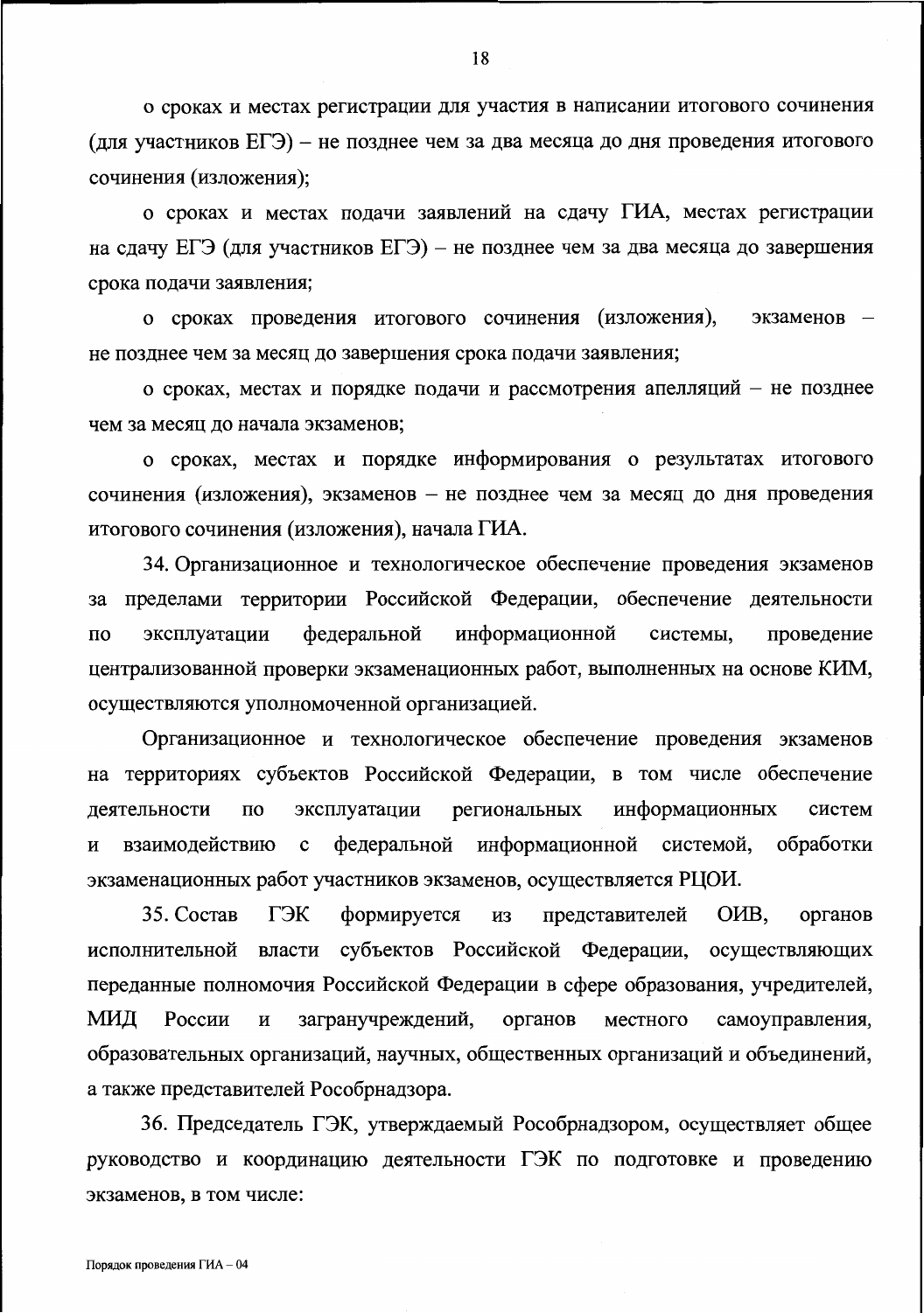организует формирование состава ГЭК;

утверждает руководителей ППЭ по представлению ОИВ, учредителей, МИД России и загранучреждений;

согласует предложения ОИВ, учредителей, МИД России, загранучреждений по местам регистрации на сдачу ЕГЭ, местам расположения ППЭ и распределению между ними участников экзаменов, руководителей и организаторов ППЭ, членов ГЭК, технических специалистов, экзаменаторов-собеседников и ассистентов;

согласует места регистрации на сдачу ЕГЭ, места расположения ППЭ и распределение между ними участников экзаменов, руководителей и организаторов ГЭК. экзаменаторов-собеседников ППЭ, членов технических специалистов, OHB, учредителей, МИД России  $\mathbf{M}$ ассистентов  $\Pi$ <sup>O</sup> представлению и загранучреждений;

председателей предметных комиссий организует  $\Pi$ O представлению формирование составов предметных комиссий, представляет на согласование в Рособрнадзор кандидатуры председателей предметных комиссий;

предметных  $\overline{10}$ представлению председателей комиссий определяет кандидатуры членов предметных комиссий для включения в состав предметных комиссий, создаваемых Рособрнадзором;

принимает решение о направлении членов ГЭК в ППЭ, РЦОИ, предметные комиссии и конфликтную комиссию для осуществления контроля за проведением экзаменов, а также в места хранения экзаменационных материалов;

после каждого экзамена рассматривает информацию, полученную от членов ГЭК, общественных наблюдателей, должностных лиц Рособрнадзора (включая иных лиц, определенных Рособрнадзором), ОИВ, органа исполнительной власти субъекта Российской Федерации, осуществляющего переданные полномочия Российской Федерации в сфере образования, и иных лиц о нарушениях, выявленных при проведении экзаменов, принимает меры по противодействию нарушениям настоящего Порядка, в том числе организует проведение проверок по фактам нарушения настоящего Порядка, принимает решение об отстранении лиц, нарушивших Порядок, от работ, связанных с проведением экзаменов;

рассматривает результаты проведения экзаменов и принимает решения об утверждении, изменении и (или) аннулировании результатов экзаменов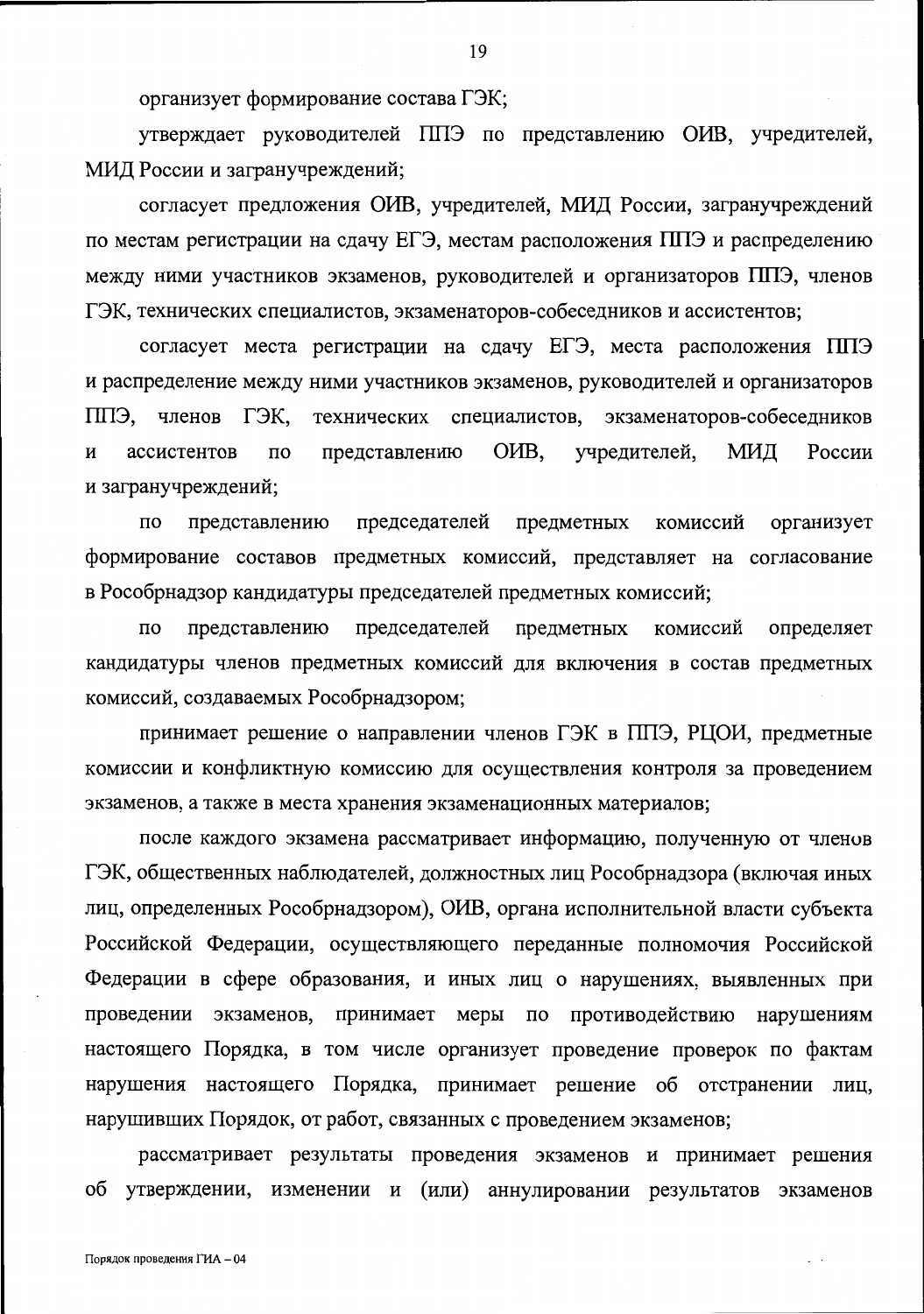в случаях, устанавливаемых настоящим Порядком;

принимает решения о допуске (повторном допуске) к сдаче экзаменов в случаях, устанавливаемых настоящим Порядком.

37. Члены ГЭК:

обеспечивают соблюдение настоящего Порядка, в том числе по решению председателя ГЭК не позднее чем за две недели до начала экзаменов проводят проверку готовности ППЭ, обеспечивают доставку экзаменационных материалов в ППЭ в день экзамена, осуществляют контроль за проведением экзаменов в ППЭ, РЦОИ, местах работы предметных комиссий и конфликтной комиссии, а также в местах хранения экзаменационных материалов;

осуществляют взаимодействие с лицами, присутствующими в ППЭ, РЦОИ, в местах работы предметных комиссий и конфликтной комиссии, по обеспечению соблюдения требований настоящего Порядка;

в случае выявления нарушений настоящего Порядка принимают решение об удалении с экзамена участников экзамена, а также иных лиц, находящихся в ППЭ, по согласованию с председателем ГЭК принимают решение об остановке экзамена в ППЭ или отдельных аудиториях ППЭ.

38. Проверка ответов участников экзамена (в том числе устных ответов) на задания экзаменационной работы, предусматривающие развернутый ответ, осуществляется предметными комиссиями  $\Pi\mho$ соответствующим учебным предметам.

Состав предметных комиссий субъектов Российской Федерации по каждому учебному предмету формируется из лиц, отвечающих следующим требованиям (далее – эксперты):

наличие высшего образования;

квалификационным соответствие требованиям, указанным в квалификационных справочниках и (или) профессиональных стандартах;

наличие опыта работы в организациях, осуществляющих образовательную деятельность и реализующих образовательные программы среднего общего, среднего профессионального или высшего образования (не менее трех лет);

наличие документа, подтверждающего получение дополнительного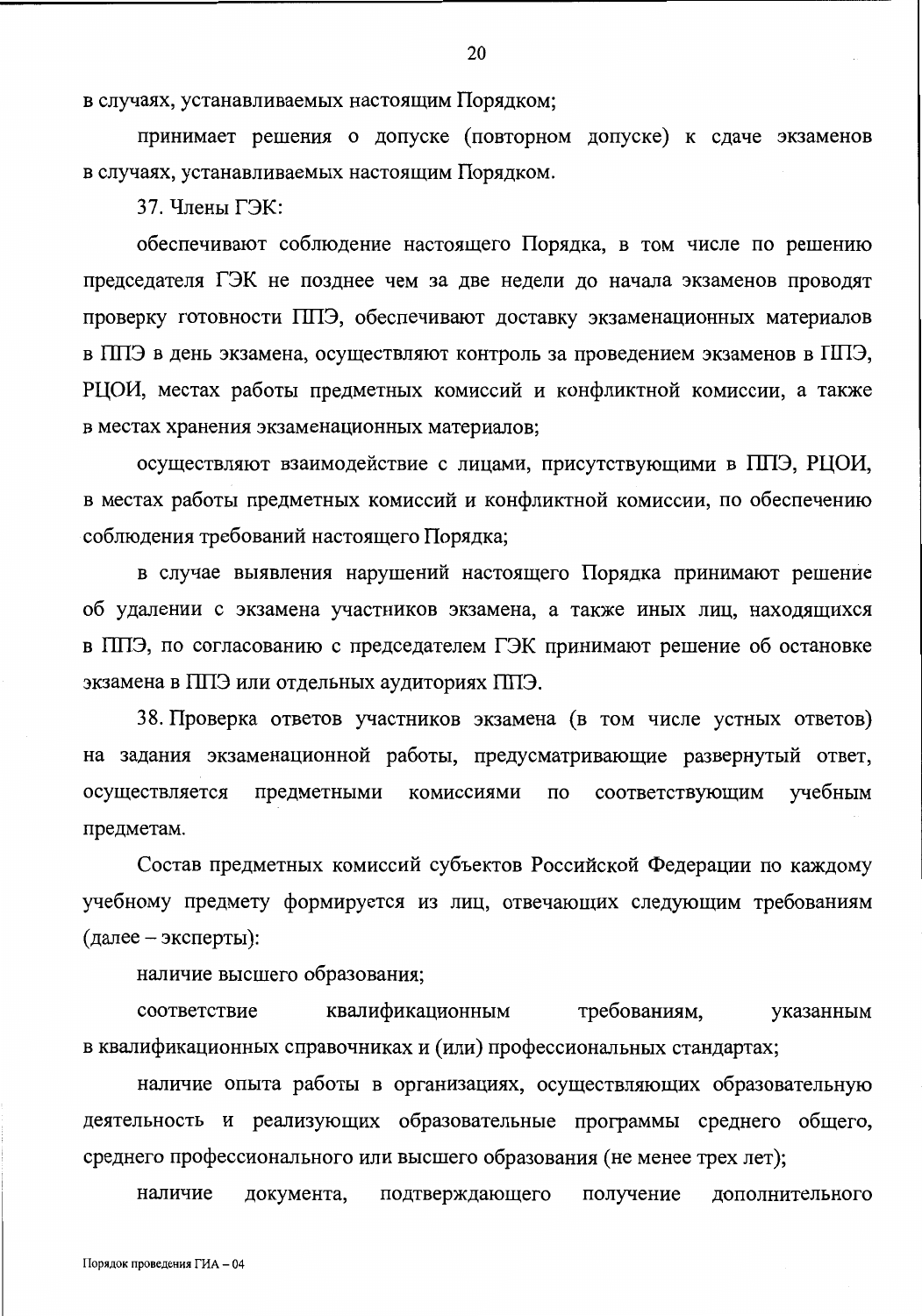профессионального образования, включающего в себя практические занятия (не менее чем 18 часов) по оцениванию образцов экзаменационных работ по соответствующему учебному предмету.

Состав предметных комиссий, создаваемых Рособрнадзором, формируется из членов предметных комиссий субъектов Российской Федерации, представленных председателями ГЭК субъектов Российской Федерации, членов Комиссий по разработке КИМ, a также из других лиц, отвечающих требованиям, установленным пунктом 38 настоящего Порядка.

39. Общее руководство и координацию деятельности предметной комиссии соответствующему учебному предмету осуществляет  $\Pi$ O ee председатель. Кандидатуры председателей предметных комиссий, создаваемых в субъектах Российской Федерации, согласовываются Рособрнадзором.

Председатель предметной комиссии:

представляет председателю ГЭК предложения по составу предметной комиссии;

представляет председателю ГЭК кандидатуры членов предметных комиссий, направляемых для включения в состав предметных комиссий, создаваемых Рособрнадзором;

согласованию с руководителем РЦОИ формирует график работы  $\overline{10}$ предметной комиссии;

консультирование экспертов вопросам осуществляет  $\Pi$ O оценивания экзаменационных работ (в том числе устных ответов);

взаимодействует с руководителем РЦОИ, председателем конфликтной комиссии, Комиссией по разработке КИМ;

представляет в ОИВ информацию о случаях нарушения экспертом настоящего Порядка.

40. Рассмотрение апелляций участников осуществляется экзамена конфликтной комиссией, в состав которой не включаются члены ГЭК и предметных комиссий. Состав конфликтной комиссии формируется из представителей ОИВ, Российской органов исполнительной власти субъектов Федерации,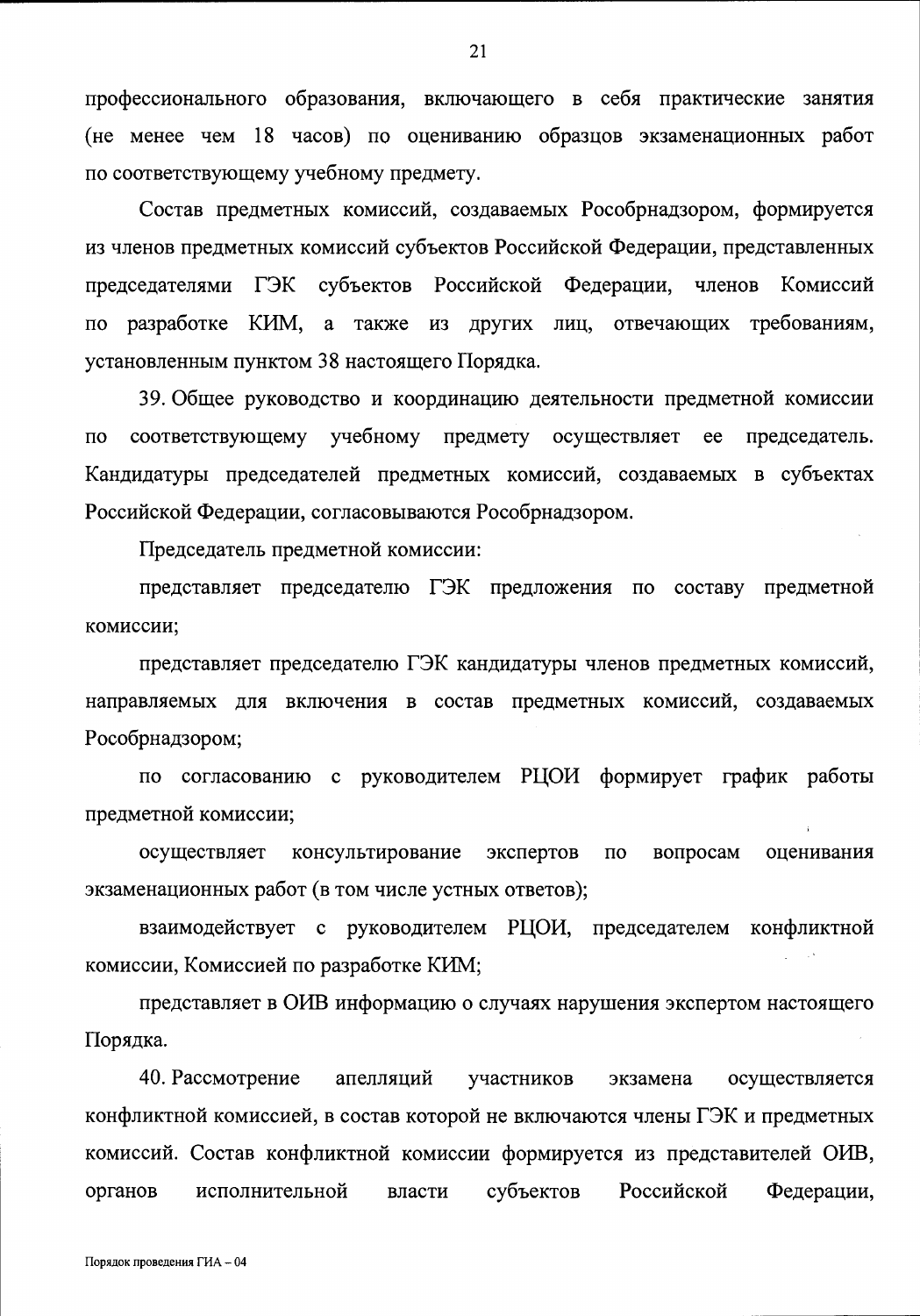осуществляющих переданные полномочия Российской Федерации в сфере образования, учредителей, МИД России, органов местного самоуправления, образовательных организаций, научных, общественных организаций и объединений.

Конфликтная комиссия:

принимает и рассматривает апелляции участников экзамена по вопросам нарушения настоящего Порядка, а также о несогласии с выставленными баллами;

по представлению председателя предметной комиссии привлекает к рассмотрению апелляции о несогласии с выставленными баллами эксперта предметной комиссии по соответствующему учебному предмету для установления правильности оценивания ответов на задания экзаменационной работы. предусматривающие развернутый ответ участника экзамена, подавшего указанную апелляцию;

 $\overline{a}$ результатам рассмотрения апелляции решение принимает об удовлетворении или отклонении апелляции участника экзамена;

информирует участников **THA**  $\mathbf H$  $(MJ)$ **HX** родителей (законных представителей), а также участников ЕГЭ, подавших апелляции, и ГЭК о принятых решениях не позднее трех рабочих дней со дня принятия соответствующих решений.

Общее руководство и координацию деятельности конфликтной комиссии осуществляет ее председатель.

41. Решения ГЭК и конфликтных комиссий оформляются протоколами. В случае равенства голосов решающим является голос председателя ГЭК, конфликтной комиссии.

42. В целях содействия проведению экзаменов образовательные организации:

направляют своих работников для работы в качестве руководителей и организаторов ППЭ, членов ГЭК, предметных комиссий, конфликтной комиссии, технических специалистов, ассистентов, экзаменаторов-собеседников и осуществляют контроль за участием своих работников в проведении экзаменов;

под подпись информируют работников, привлекаемых к проведению экзаменов, о сроках, местах и порядке проведения экзаменов, в том числе о ведении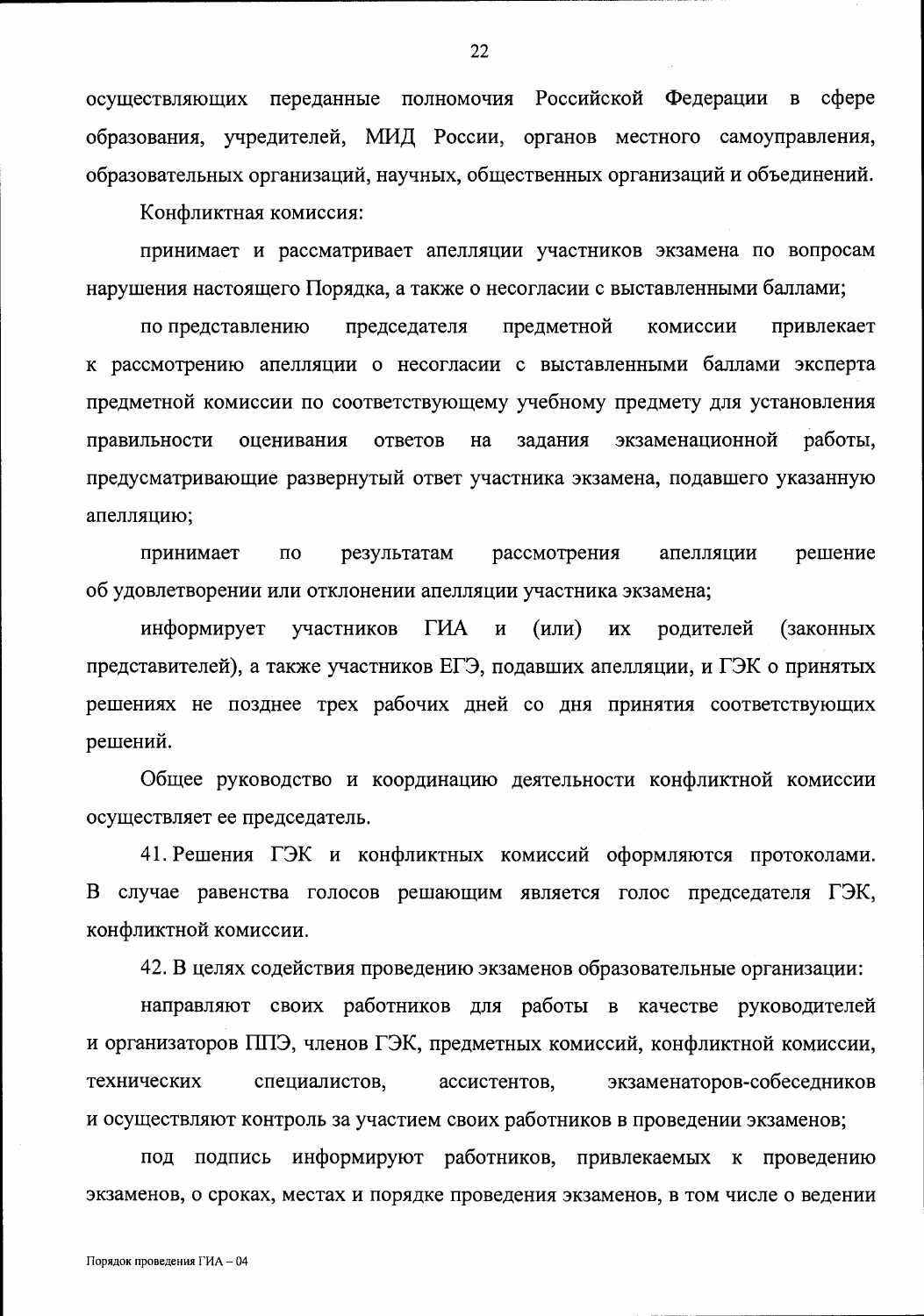в ППЭ и аудиториях видеозаписи, об основаниях для удаления из ППЭ, о применении мер дисциплинарного и административного воздействия в отношении лиц, привлекаемых к проведению экзаменов и нарушивших Порядок;

вносят сведения в региональные информационные системы в порядке, устанавливаемом Правительством Российской Федерации<sup>27</sup>;

под подпись информируют участников ГИА и их родителей (законных представителей) о сроках, местах и порядке подачи заявлений на прохождение ГИА, в том числе в форме ЕГЭ, о местах и сроках проведения экзаменов, о порядке проведения экзаменов, в том числе об основаниях для удаления с экзамена, изменения или аннулирования результатов экзаменов, о ведении во время экзамена в ППЭ и аудиториях видеозаписи, о порядке подачи и рассмотрения апелляций, о времени и месте ознакомления с результатами экзаменов, а также о результатах экзаменов.

43. B целях обеспечения соблюдения порядка проведения экзаменов аккредитованным общественным наблюдателям предоставляется право:

при предъявлении документа, удостоверяющего личность, и удостоверения общественного наблюдателя присутствовать на всех этапах проведения экзаменов, в том числе при обработке экзаменационных материалов в РЦОИ, при проверке экзаменационных работ в местах работы предметных комиссий, при рассмотрении апелляций о нарушении настоящего Порядка и о несогласии с выставленными баллами в месте работы конфликтной комиссии;

направлять информацию о нарушениях настоящего Порядка, выявленных при проведении экзаменов, в федеральные органы исполнительной власти, ОИВ и органы местного самоуправления, осуществляющие управление в сфере образования<sup>28</sup>.

44. Для проведения ГИА на территории Российской Федерации и за ее пределами устанавливаются сроки и продолжительность проведения экзаменов

<sup>&</sup>lt;sup>27</sup> Часть 4 статьи 98 Федерального закона.

<sup>&</sup>lt;sup>28</sup> Часть 15 статьи 59 Федерального закона.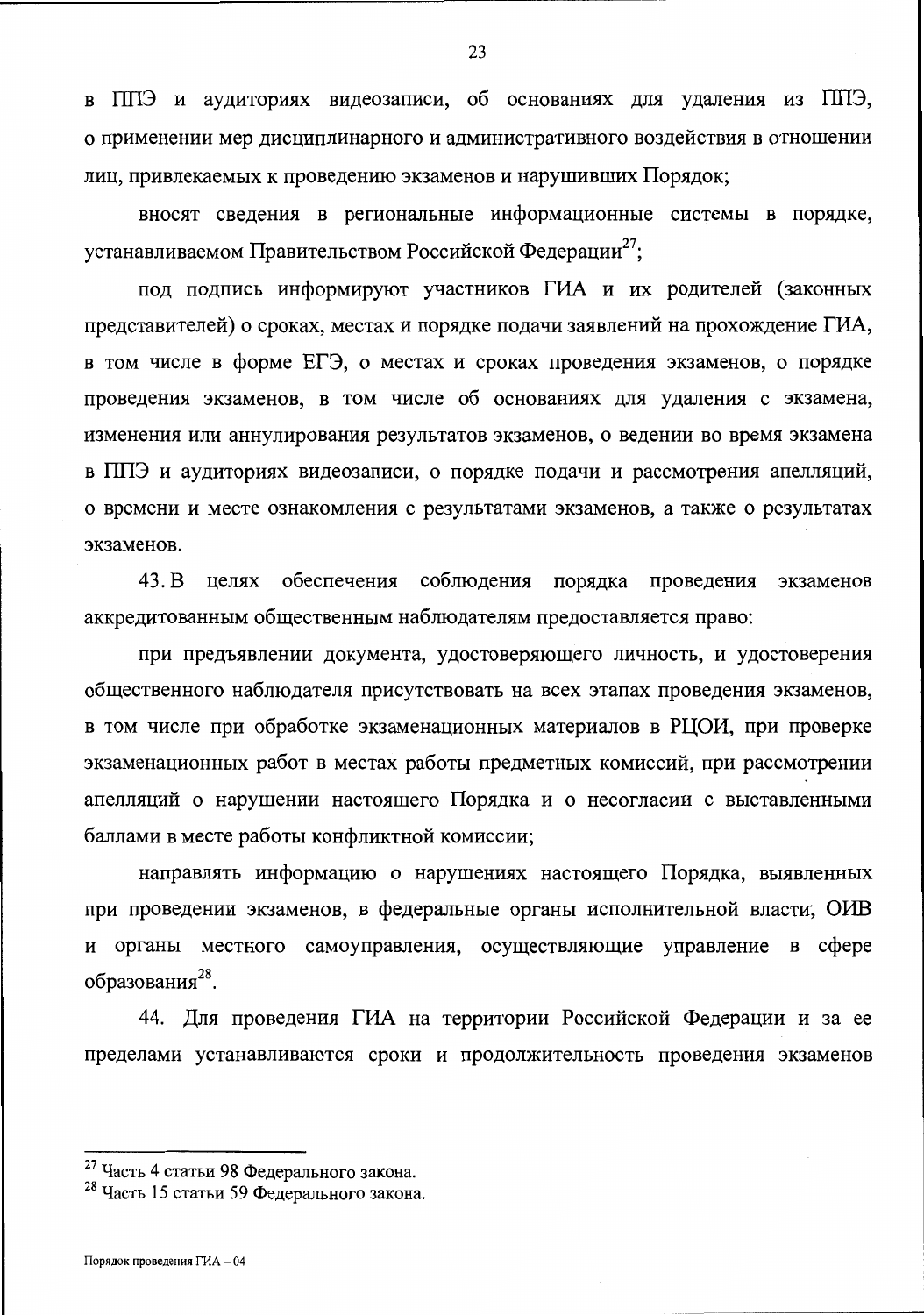по каждому учебному предмету<sup>29</sup> (далее – единое расписание ЕГЭ, ГВЭ).

Экзамены проводятся в досрочный, основной и дополнительный периоды. В каждом из периодов проведения экзаменов предусматриваются резервные сроки.

24

45. Лица, повторно допущенные в текущем учебном году к сдаче экзаменов по соответствующим учебным предметам в случаях, предусмотренных настоящим Порядком, а также участники экзаменов, у которых совпали сроки проведения учебным предметам, участвуют  $\bf{B}$ экзаменах  $\Pi$ O отдельным экзаменов по соответствующим учебным предметам в резервные сроки.

46. Для обучающихся, экстернов, обучающихся СПО, а также обучающихся, получающих среднее общее образование в иностранных ОО, экзамены по их желанию могут проводиться в досрочный период, но не ранее 1 марта, в формах, устанавливаемых настоящим Порядком.

47. Для выпускников прошлых лет ЕГЭ проводится в досрочный период, но не ранее 1 марта, и (или) в резервные сроки основного периода проведения ЕГЭ.

Участие в ЕГЭ выпускников прошлых лет в иные сроки проведения ЕГЭ допускается только при наличии у них уважительных причин (болезни или иных обстоятельств), подтвержденных документально, и соответствующего решения ГЭК.

48. ГИА в форме ГВЭ для обучающихся в учреждениях, исполняющих наказание в виде лишения свободы, освобождаемых от отбывания наказания не ранее чем за три месяца до начала ГИА, проводится в сроки, определяемые ОИВ, по согласованию с учредителями таких учреждений, но не ранее 20 февраля текущего года.

49. Перерыв между проведением экзаменов по обязательным учебным предметам, сроки проведения которых установлены в соответствии с пунктом 44 настоящего Порядка, составляет не менее двух дней.

50. В продолжительность экзамена по учебным предметам не включается время, выделенное на подготовительные мероприятия (настройка необходимых

<sup>&</sup>lt;sup>29</sup> Подункт  $4.2.25$ о Министерстве просвещения Российской Федерации Положения и подпункт 5.2.9 Положения о Рособрнадзоре.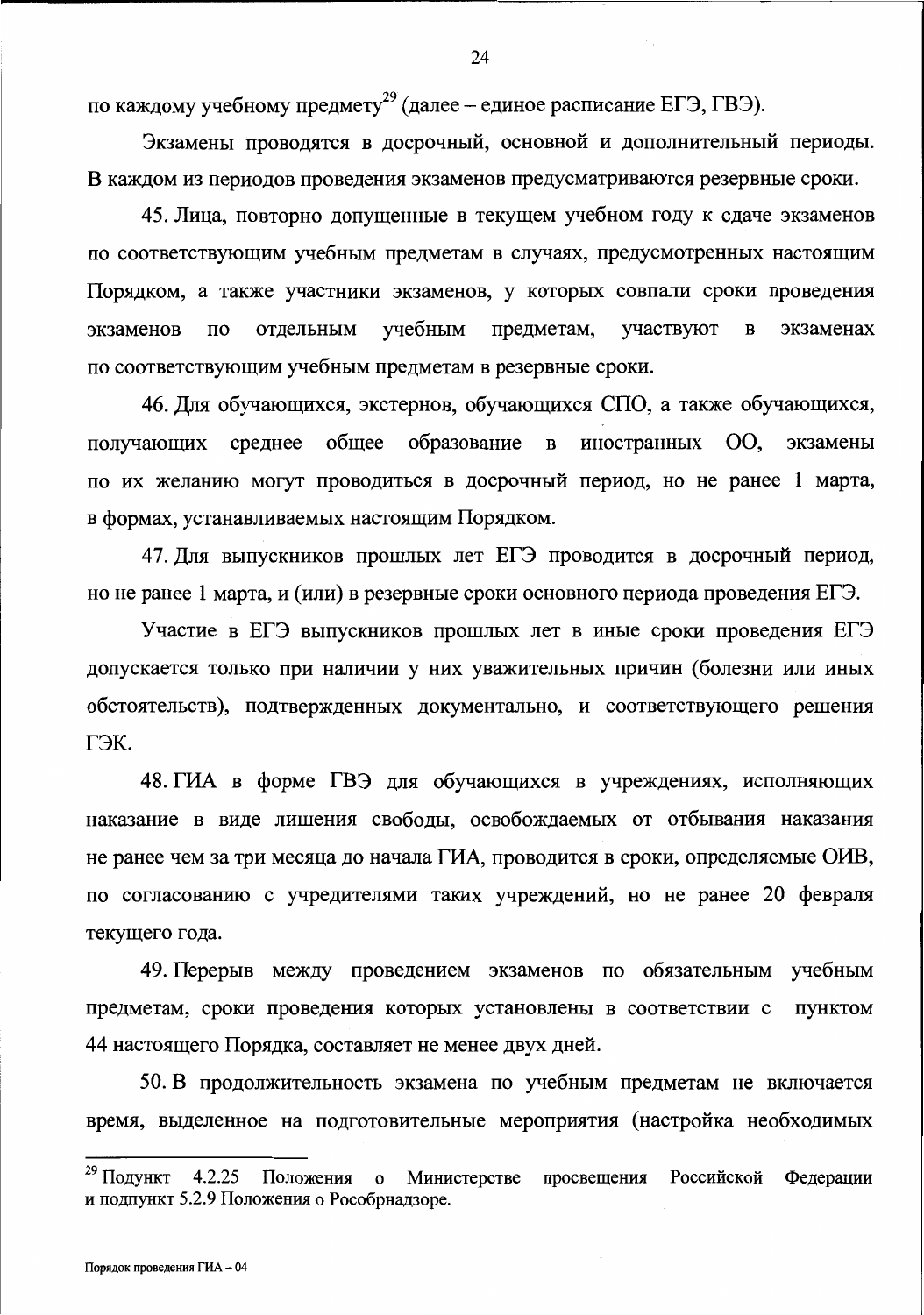технических средств, используемых при проведении экзаменов, инструктаж участников экзамена, печать экзаменационных материалов, выдача участникам экзаменационных материалов, заполнение ими регистрационных полей бланков).

При продолжительности экзамена более четырех часов организуется питание обучающихся и экстернов.

51. По решению председателя ГЭК повторно допускаются к сдаче экзамена в текущем учебном году по соответствующему учебному предмету в резервные сроки:

участники ГИА, получившие на ГИА неудовлетворительный результат по одному из обязательных учебных предметов;

участники экзамена, не явившиеся на экзамен по уважительным причинам (болезнь или иные обстоятельства), подтвержденным документально;

участники экзамена, не завершившие выполнение экзаменационной работы по уважительным причинам (болезнь или иные обстоятельства), подтвержденным документально;

участники экзамена, апелляции которых о нарушении порядка проведения ГИА конфликтной комиссией были удовлетворены;

участники экзамена, чьи результаты были аннулированы по решению председателя ГЭК в случае выявления фактов нарушений Порядка, совершенных лицами, указанными в пунктах 59 и 60 настоящего Порядка, или иными (в том числе неустановленными) лицами.

Участники ГИА, получившие неудовлетворительный результат на ЕГЭ по математике, вправе изменить выбранный ими ранее уровень ЕГЭ по математике для повторного участия в ЕГЭ в резервные сроки.

## V. Проведение ГИА

52. Экзаменационные материалы для проведения ЕГЭ включают в себя КИМ, бланки регистрации, бланки ответов на задания КИМ (дополнительные бланки ответов на задания КИМ) (далее - бланки ЕГЭ). Экзаменационные материалы для учредителям, ЕГЭ доставляются OHB, МИД России проведения и загранучреждениям на электронных носителях (за исключением экзаменационных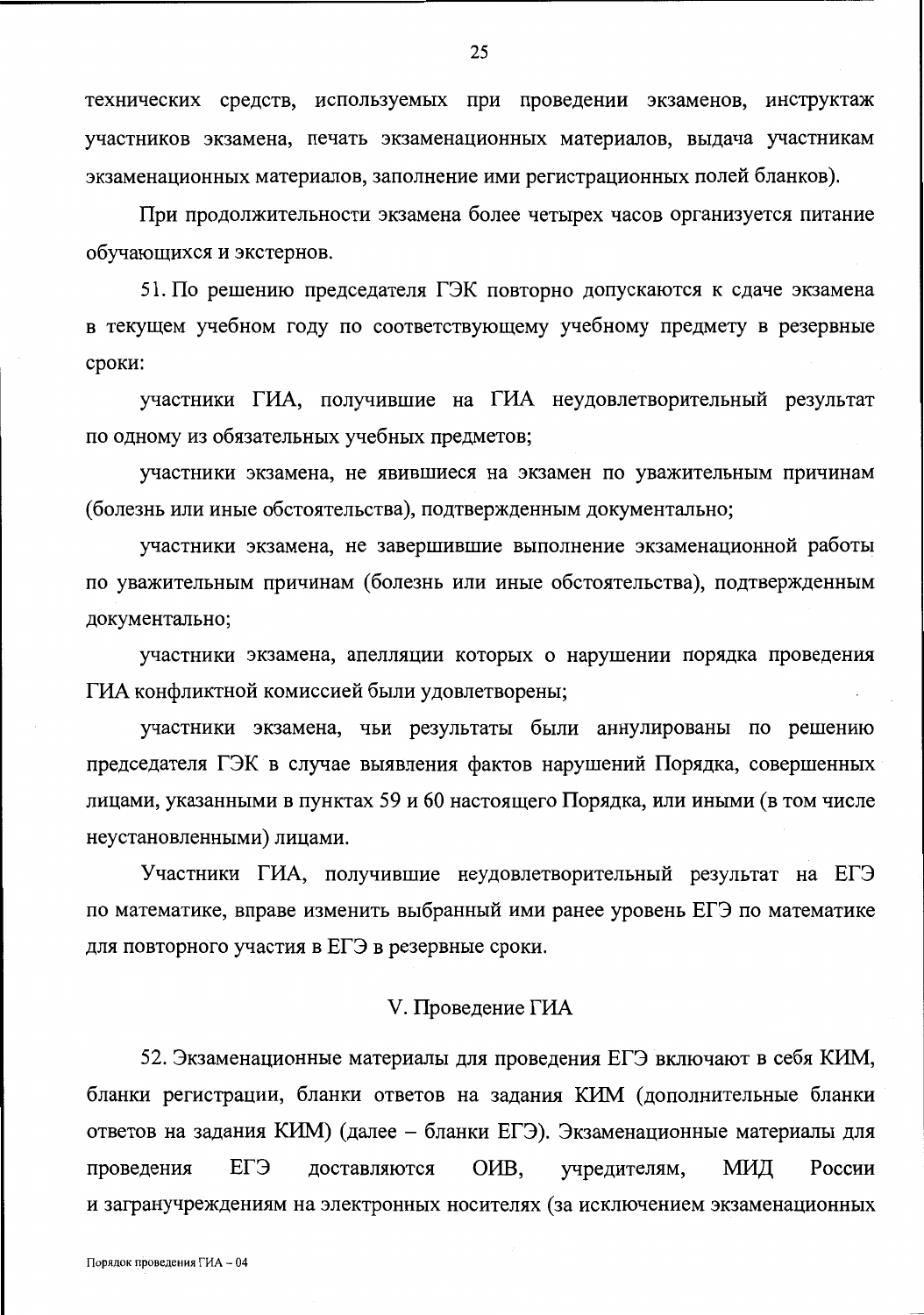Брайля, материалов ЕГЭ, оформленных рельефно-точечным шрифтом ЕГЭ материалов для проведения ППЭ. экзаменационных экзаменов  $\overline{B}$ организованных на дому, в медицинских организациях, в учреждениях уголовноисполнительной системы) с обеспечением конфиденциальности и безопасности содержащейся в них информации.

График доставки экзаменационных материалов для проведения ЕГЭ O<sub>H</sub>B. МИД России согласовывается учредителями,  $\mathbf{C}$ уполномоченной организацией.

Экзаменационные материалы для проведения ГВЭ включают в себя тексты, темы, задания, билеты, а также бланки регистрации и бланки ответов на задания (дополнительные бланки ответов на задания) (далее – бланки ГВЭ).

Экзаменационные материалы для проведения ГВЭ направляются в ОИВ, учредителям, МИД России и загранучреждения не ранее чем за месяц до начала экзаменов по соответствующим учебным предметам в электронном виде обеспечением конфиденциальности и безопасности содержащейся в них информации. Тиражирование экзаменационных материалов для проведения ГВЭ обеспечивается ОИВ, учредителями, загранучреждениями.

EL<sub>3</sub> Хранение экзаменационных проведения материалов ДЛЯ проведения ГВЭ (далее экзаменационных материалов ДЛЯ вместе И экзаменационные материалы) осуществляется в соответствии с требованиями порядка разработки, использования и КИМ, хранения устанавливаемого Рособрнадзором<sup>30</sup>. Вскрытие экзаменационных материалов для проведения ЕГЭ разглашение информации, содержащейся КИМ, ДО начала экзамена,  $\, {\bf B}$ экзаменационных материалах для проведения ГВЭ, запрещено.

53. Для участников экзаменов с ограниченными возможностями здоровья, участников экзаменов – детей-инвалидов и инвалидов, а также лиц, обучающихся по состоянию здоровья на дому, в образовательных организациях, в том числе необходимые лечебные, санаторно-курортных, которых проводятся  $\, {\bf B}$ реабилитационные И оздоровительные мероприятия для нуждающихся

<sup>&</sup>lt;sup>30</sup> Часть 11 статьи 59 Федерального закона.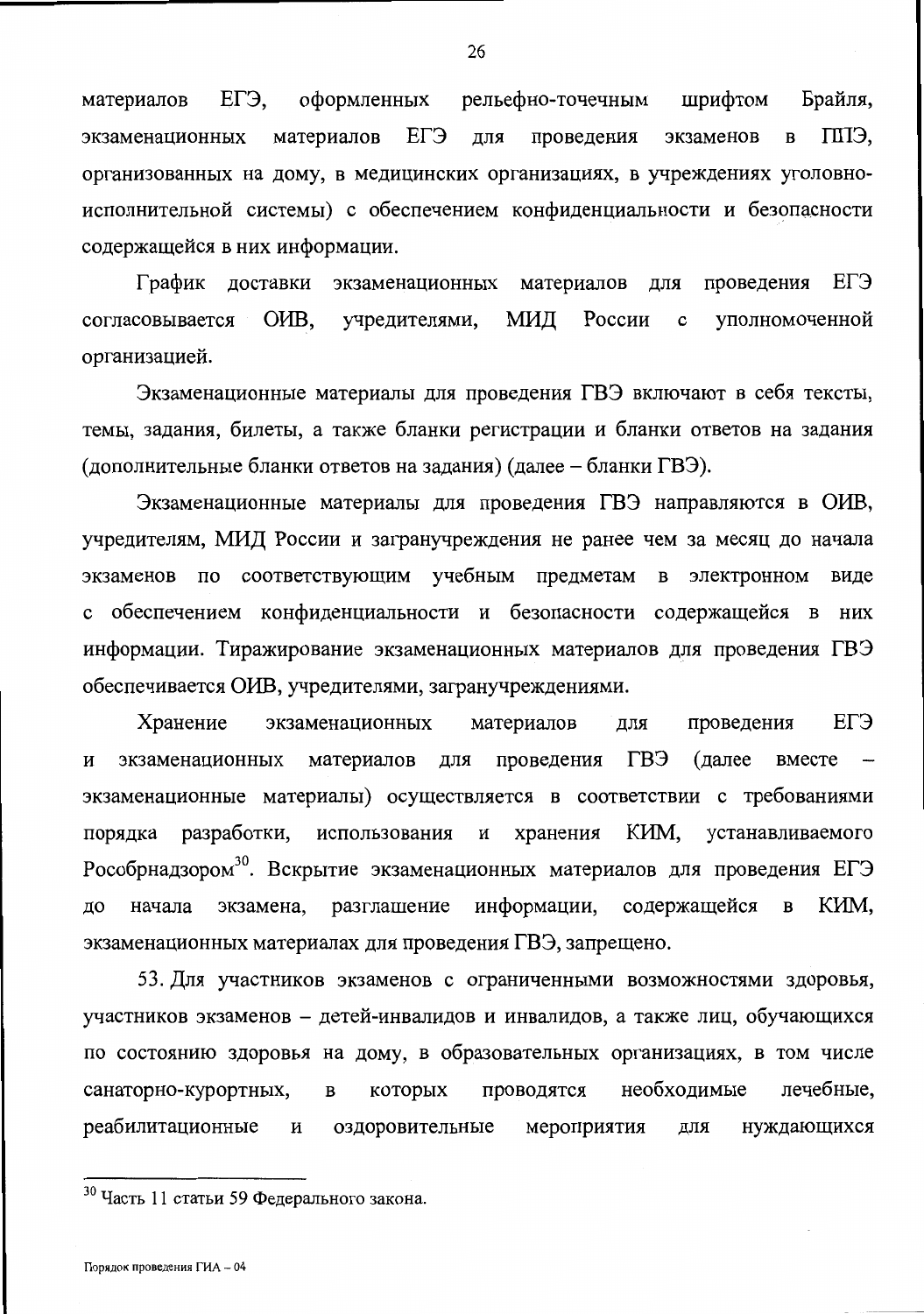длительном лечении, ОИВ, учредители и загранучреждения организуют  $\mathbf{R}$ экзаменов в условиях, учитывающих состояние их здоровья, проведение особенности психофизического развития.

Основанием для организации экзамена на дому, в медицинской организации являются заключение медицинской организации и рекомендации ПМПК.

Для участников экзаменов с ограниченными возможностями здоровья (при предъявлении копии рекомендации ПМПК), для участников экзаменов детей-инвалидов и инвалидов (при предъявлении справки, подтверждающей инвалидность) ОИВ, учредители и загранучреждения обеспечивают создание следующих условий проведения экзамена:

проведение ГВЭ по всем учебным предметам в устной форме по желанию;

увеличение продолжительности итогового сочинения (изложения), экзамена учебному предмету на 1,5 часа  $E\Gamma$  $\overline{10}$ иностранным  $\overline{a}$ языкам (раздел «Говорение» - на 30 минут);

организация питания и перерывов для проведения необходимых лечебных и профилактических мероприятий во время проведения экзамена;

беспрепятственный доступ участников экзамена в аудитории, туалетные и иные помещения, а также их пребывание в указанных помещениях (наличие пандусов, поручней, расширенных дверных проемов, лифтов, при отсутствии лифтов аудитория располагается на первом этаже; наличие специальных кресел и других приспособлений).

Для участников экзаменов с ограниченными возможностями здоровья, для обучающихся обучающихся в медицинских организациях на дому, ДЛЯ (при предъявлении копии рекомендаций ПМПК), для участников экзаменов – детей-инвалидов и инвалидов (при предъявлении справки, подтверждающей инвалидность, и копии рекомендаций ПМПК) ОИВ, учредители и загранучреждения обеспечивают создание следующих специальных условий, учитывающих состояние здоровья, особенности психофизического развития:

присутствие ассистентов, оказывающих указанным лицам необходимую техническую учетом состояния ИХ здоровья, особенностей помощь  $\mathbf c$ психофизического развития и индивидуальных возможностей, помогающих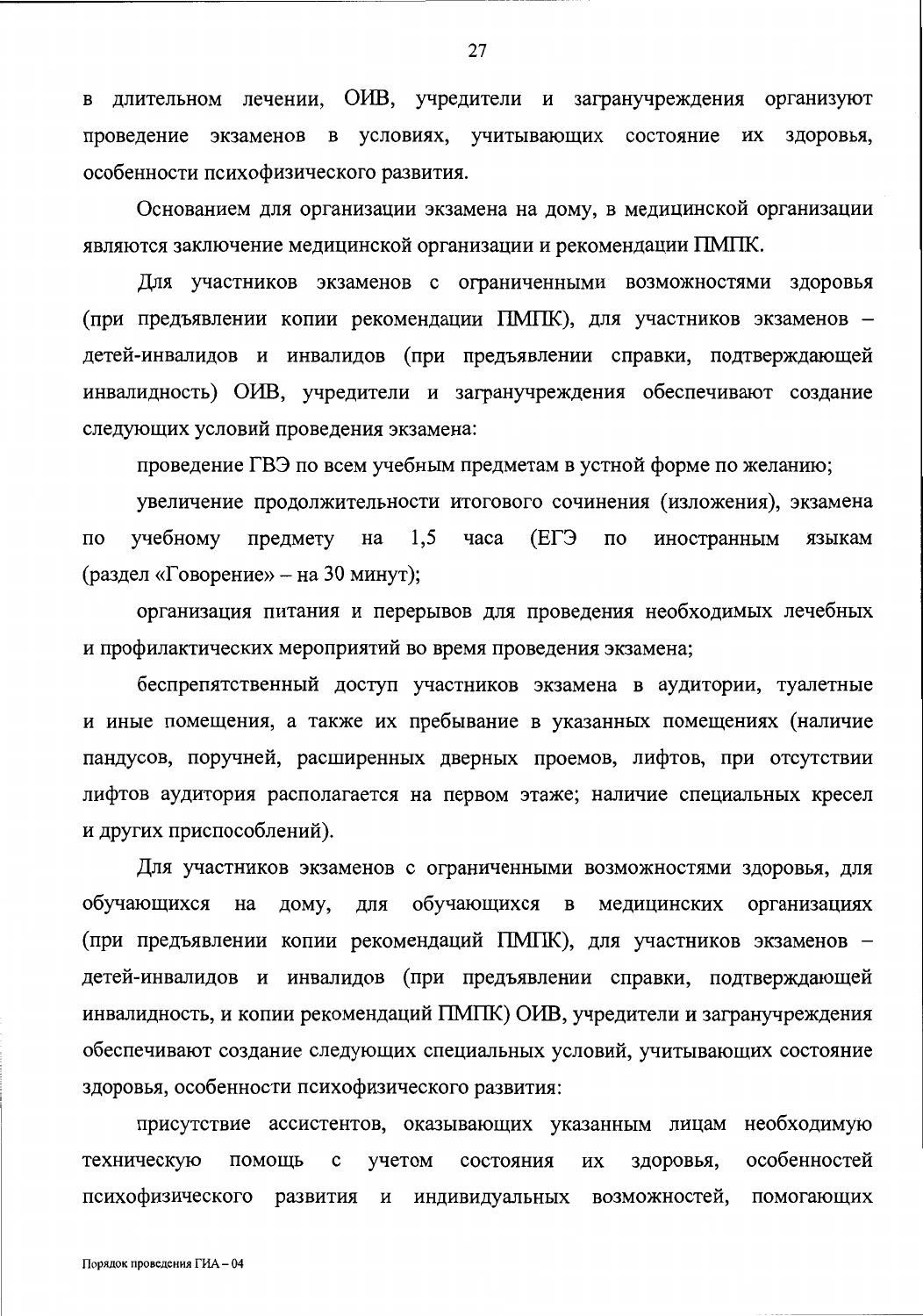им занять рабочее место, передвигаться, прочитать задание, перенести ответы в экзаменационные бланки;

необходимых заланий использование экзамене **RILL** выполнения на технических средств;

оборудование аудитории для проведения экзамена звукоусиливающей аппаратурой как так  $\mathbf H$ индивидуального пользования коллективного, (для слабослышащих участников экзамена);

привлечение при необходимости ассистента-сурдопереводчика (для глухих и слабослышащих участников экзамена);

оформление экзаменационных материалов рельефно-точечным шрифтом Брайля или в виде электронного документа, доступного с помощью компьютера; выполнение письменной экзаменационной работы рельефно-точечным шрифтом Брайля или на компьютере; обеспечение достаточным количеством специальных принадлежностей для оформления ответов рельефно-точечным шрифтом Брайля, компьютером (для слепых участников экзамена);

копирование экзаменационных материалов в увеличенном размере в день проведения экзамена в аудитории в присутствии членов ГЭК; обеспечение увеличительными устройствами; аудиторий ДЛЯ проведения экзаменов индивидуальное равномерное освещение не менее 300 люкс (для слабовидящих участников экзамена);

работы выполнение письменной экзаменационной на компьютере по желанию.

Информация о количестве указанных участников экзамена  $\mathbf{B}$ ЕЩ и о необходимости организации проведения экзаменов в условиях, учитывающих состояние их здоровья, особенности психофизического развития, направляется ОИВ, учредителем и загранучреждением в ППЭ не позднее двух рабочих дней до дня проведения экзамена по соответствующему учебному предмету.

54. Для обучающихся, осваивающих образовательные программы среднего общего образования в специальных учебно-воспитательных учреждениях закрытого типа, в учреждениях, исполняющих наказание в виде лишения свободы, ОИВ при содействии администрации таких учреждений организуют проведение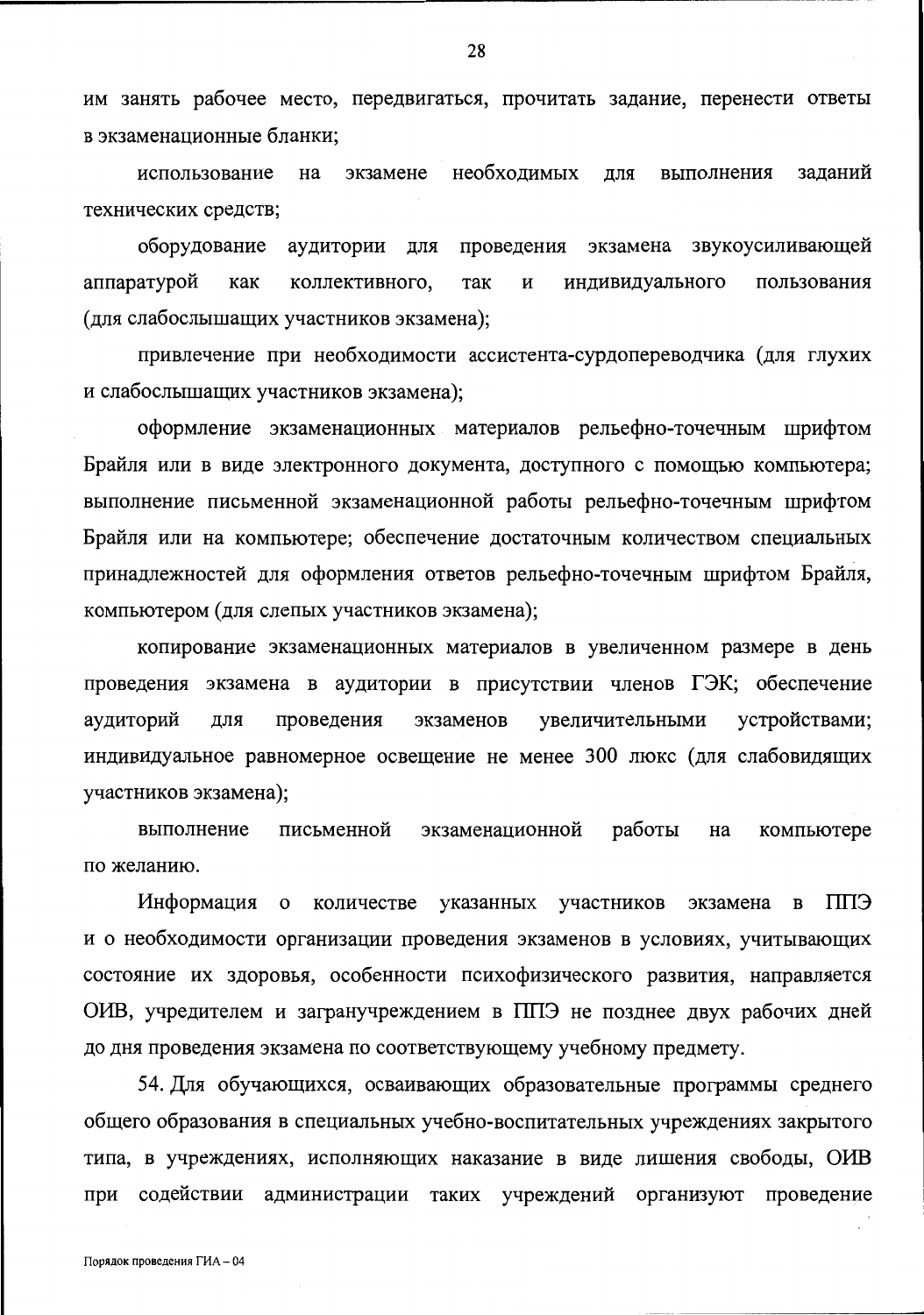экзаменов с учетом специальных условий содержания и необходимости обеспечения общественной безопасности во время прохождения экзаменов.

55. Экзамены проводятся в ППЭ, места расположения которых определяются ОИВ, учредителями, МИД России и загранучреждениями по согласованию с ГЭК.

Количество и места расположения ППЭ определяются исходя из общей численности участников экзаменов на территории субъекта Российской Федерации, территориальной доступности и вместимости аудиторного фонда, а также исходя из того, что в ППЭ присутствует не менее 15 участников экзаменов (за исключением ППЭ, организованных для лиц, указанных в пункте 53 настоящего Порядка, в том числе ППЭ, организованных на дому, в медицинской организации, учебноотдаленных местностях,  $\, {\bf B}$ специальных труднодоступных И  $\bf{B}$ воспитательных учреждениях закрытого типа, в учреждениях, исполняющих наказание в виде лишения свободы, а также ППЭ, расположенных за пределами территории Российской Федерации, в том числе в загранучреждениях), при этом в каждой аудитории присутствует не более 25 участников экзамена, с соблюдением соответствующих требований санитарно-эпидемиологических правил и нормативов. При отсутствии возможности организации ППЭ в соответствии с указанными требованиями предусматриваются дополнительные меры контроля за соблюдением настоящего Порядка.

В случае угрозы возникновения чрезвычайной ситуации ОИВ, учредители, МИД России и загранучреждения по согласованию с ГЭК принимают решение о переносе сдачи экзамена в другой ППЭ или на другой день, предусмотренный расписаниями проведения ЕГЭ, ГВЭ.

56. При входе в ППЭ устанавливаются стационарные металлоискатели и (или) организуется место проведения уполномоченными лицами работ с использованием переносных металлоискателей.

По решению ОИВ, учредителей, МИД России и загранучреждений ППЭ оборудуются системами подавления сигналов подвижной связи.

В здании (комплексе зданий), где расположен ППЭ, до входа в ППЭ выделяются:

места для хранения личных вещей участников экзамена, организаторов,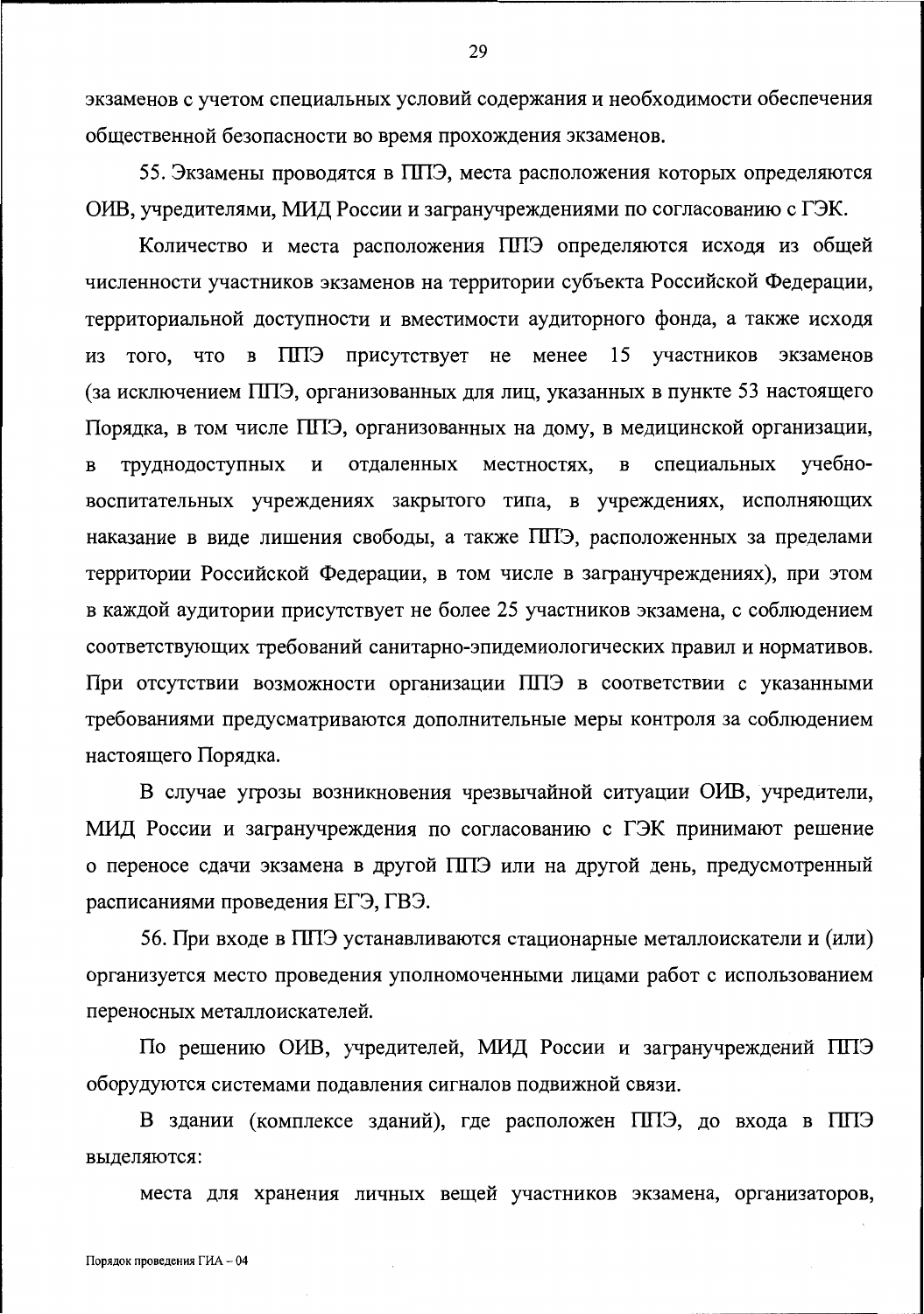медицинских работников, технических специалистов, экзаменаторов-собеседников и ассистентов;

организаций, образовательных представителей ДЛЯ помещение сопровождающих обучающихся, экстернов (далее - сопровождающие);

помещение для представителей средств массовой информации.

В ППЭ выделяется помещение для руководителя ППЭ, оборудованное телефонной связью, принтером и персональным компьютером с необходимым программным обеспечением и средствами защиты информации. В случае если по решению ГЭК сканирование экзаменационных работ участников экзамена проводится в помещении для руководителя ППЭ и (или) в аудиториях, указанные помещения также обеспечиваются сканером.

В помещении для руководителя ППЭ организуются места для хранения ГЭК, руководителя образовательной членов организации, вешей личных помещениях которой организован ППЭ, или уполномоченного им лица,  $\bf{B}$ руководителя ППЭ, общественных наблюдателей, должностных лиц Рособрнадзора, а также иных лиц, определенных Рособрнадзором, должностных лиц органа исполнительной власти субъекта Российской Федерации, осуществляющего переданные полномочия Российской Федерации в сфере образования.

B ЕШІ выделяются помещения медицинских работников ДЛЯ и общественных наблюдателей. Указанные помещения изолируются от аудиторий, используемых для проведения экзамена.

Помещения, не использующиеся для проведения экзамена, в день проведения экзамена должны быть заперты и опечатаны.

57. Количество, общая площадь и состояние помещений, предоставляемых для проведения экзаменов (далее - аудитории), обеспечивают проведение экзаменов в условиях, соответствующих требованиям санитарно-эпидемиологических правил и нормативов $31$ .

<sup>&</sup>lt;sup>31</sup> СанПиН 2.4.2.2821-10 «Санитарно-эпидемиологические требования к условиям и организации обучения в общеобразовательных учреждениях» вместе с «СанПиН 2.4.2.2821-10. Санитарноэпидемиологические требования к условиям и организации обучения в общеобразовательных Санитарно-эпидемиологические правила нормативы», организациях.  $\,$  M утвержденные постановлением Главного государственного санитарного врача Российской Федерации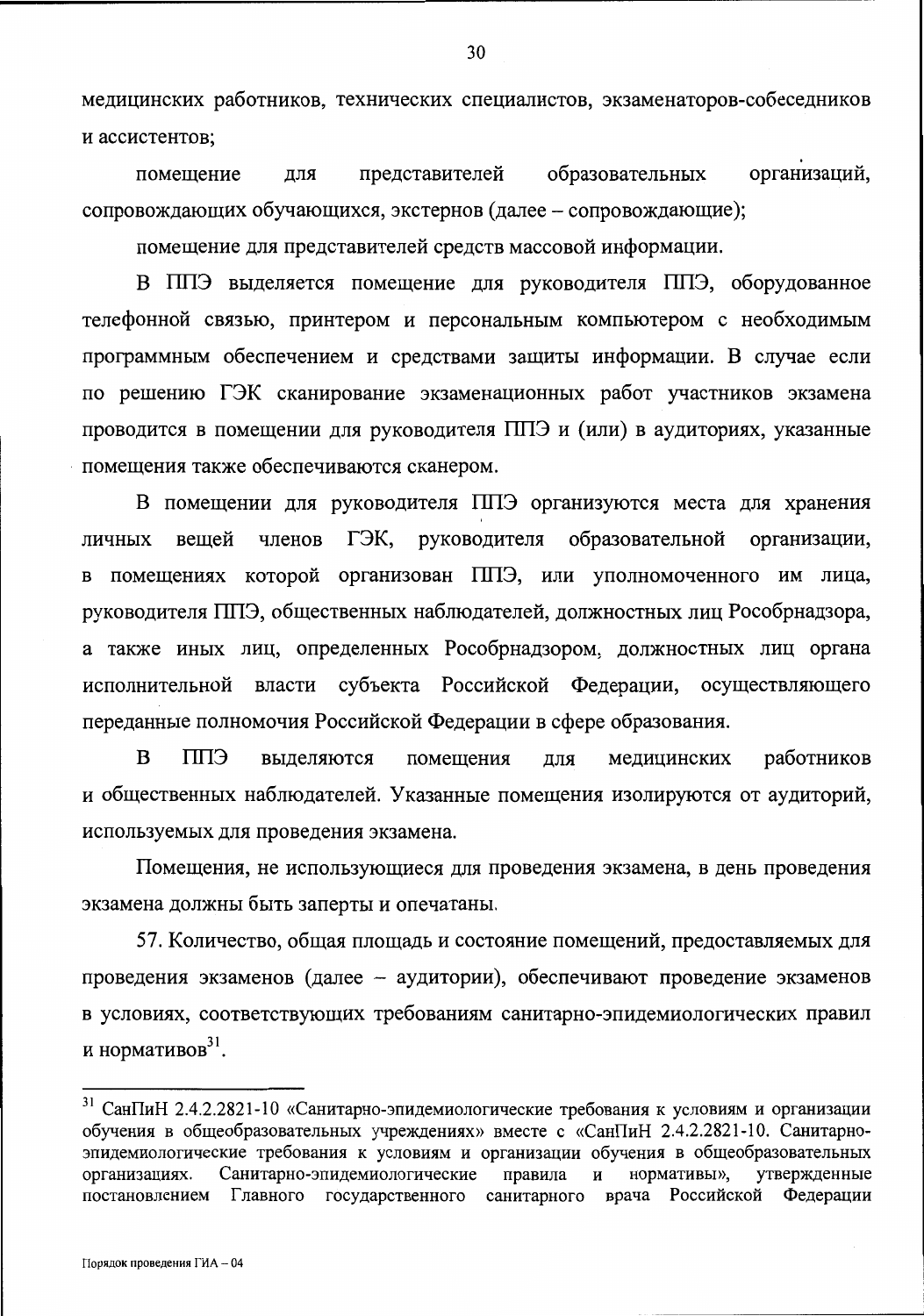В день проведения экзамена в аудиториях должны быть закрыты стенды, плакаты и иные материалы со справочно-познавательной информацией.

Для каждого участника экзамена организуется отдельное рабочее место.

В случаях, предусмотренных пунктами 53, 62, 67-69, 70 настоящего Порядка, оборудуются экзаменов. предназначенные ЛЛЯ проведения аудитории, компьютерами, средствами воспроизведения аудиозаписи, средствами цифровой обеспечиваются специализированным аппаратнотакже аудиозаписи, a программным комплексом для проведения печати экзаменационных материалов.

Аудитории и помещение для руководителя ППЭ оборудуются средствами трансляцию видеонаблюдения, позволяющими осуществлять видеозапись и требований «Интернет» соблюдением проведения экзаменов  $\, {\bf B}$ сети  $\mathbf c$ законодательства Российской Федерации в области защиты персональных данных.

Аудитории и помещение для руководителя ППЭ оборудуются средствами видеонаблюдения без трансляции проведения экзаменов в сети «Интернет» по согласованию с Рособрнадзором.

ППЭ оборудуются средствами видеонаблюдения Иные помещения по решению ОИВ, учредителей, МИД России и загранучреждений.

58. Срок хранения видеозаписи экзамена - до 1 марта года, следующего за годом проведения экзамена. До наступления указанной даты материалы видеозаписи экзамена могут быть использованы Рособрнадзором, ОИВ и органом исполнительной власти субъекта Российской Федерации, осуществляющим переданные полномочия Российской Федерации в сфере образования, с целью выявления фактов нарушения настоящего Порядка.

видеонаблюдения, неисправное Отсутствие средств состояние или отключение указанных средств во время проведения экзамена, равно

от 29 декабря 2010 г. № 189 (зарегистрирован Министерством юстиции Российской Федерации 3 марта 2011 г., регистрационный № 19993), с изменениями, внесенными постановлениями Главного государственного санитарного врача Российской Федерации от 29 июня 2011 г. № 85 (зарегистрирован Министерством юстиции Российской Федерации 15 декабря 2011 г., регистрационный № 22637), от 25 декабря 2013 г. № 72 (зарегистрирован Министерством юстиции Российской Федерации 27 марта 2014 г., регистрационный № 31751), от 24 ноября 2015 г. № 81 (зарегистрирован Министерством юстиции Российской Федерации 18 декабря 2015 г., регистрационный № 40154).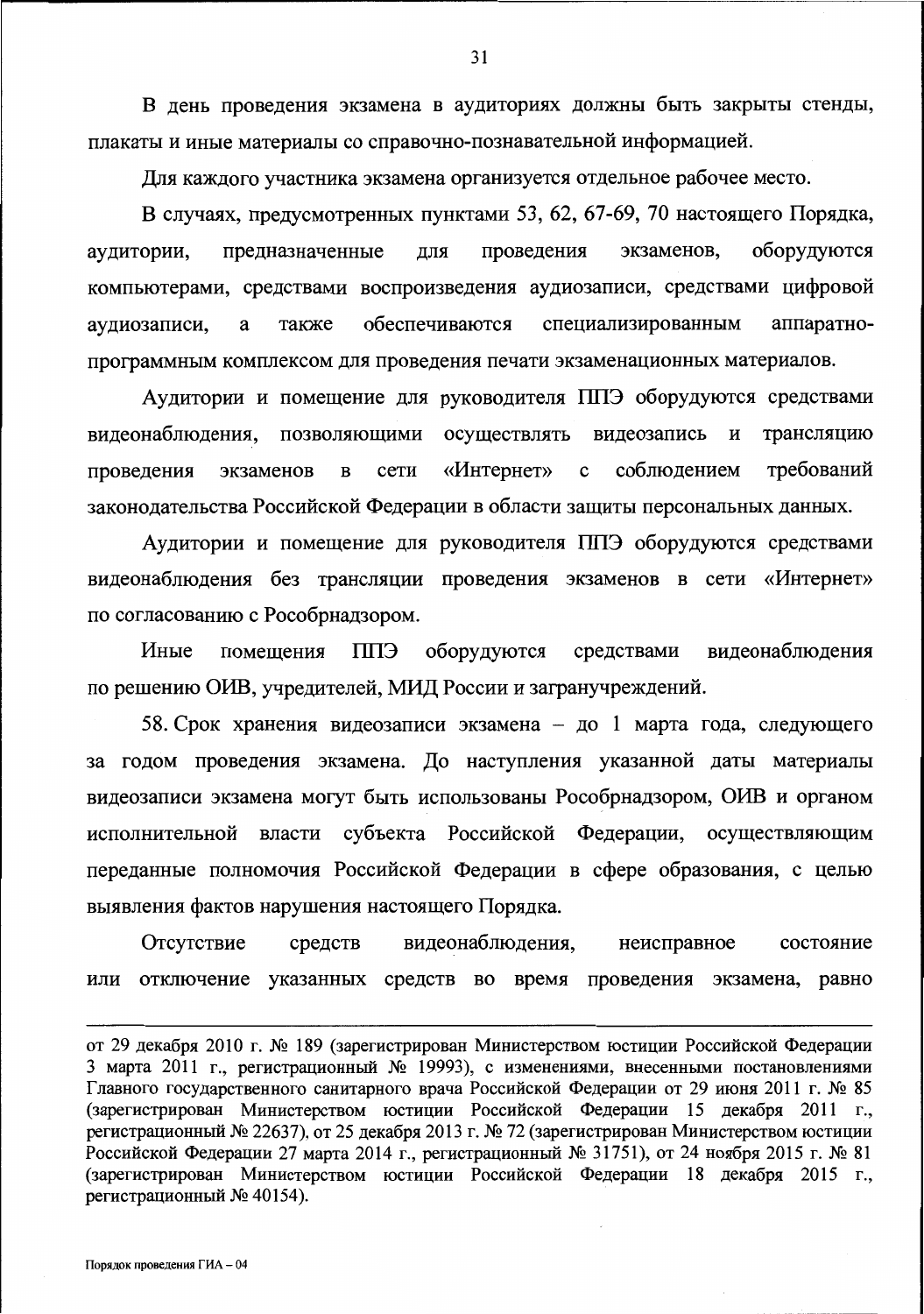как и отсутствие видеозаписи экзамена, является основанием для остановки экзамена в ППЭ или отдельных аудиториях ППЭ в соответствии с пунктом 37 настоящего Порядка или аннулирования результатов экзаменов в соответствии с пунктом 86 настоящего Порядка и повторного допуска участников экзамена к сдаче экзамена по соответствующему учебному предмету в соответствии с пунктом 51 настоящего Порядка.

По факту неисправного состояния, отключения средств видеонаблюдения или отсутствия видеозаписи экзамена членом ГЭК составляется акт, который в тот же день передается председателю ГЭК. Срок хранения видеозаписи экзамена, на основании которой было принято решение об остановке экзамена в ППЭ или отдельных аудиториях ППЭ, удалении участников экзамена с экзамена, аннулировании результатов экзамена, составляет не менее трех лет со дня принятия соответствующего решения.

59. В день проведения экзамена в ППЭ присутствуют:

а) руководитель образовательной организации, в помещениях которой организован ППЭ, или уполномоченное им лицо;

б) руководитель и организаторы ППЭ;

в) не менее одного члена ГЭК;

г) не менее одного технического специалиста по работе с программным обеспечением, оказывающего информационно-техническую помощь руководителю и организаторам ППЭ, члену ГЭК;

д) сотрудники, осуществляющие охрану правопорядка, и (или) сотрудники органов внутренних дел (полиции);

е) медицинские работники;

ж) ассистенты (при необходимости);

з) экзаменаторы-собеседники (в случае проведения ГВЭ в устной форме).

В качестве руководителей и организаторов ППЭ, членов ГЭК, технических специалистов, экзаменаторов-собеседников и ассистентов привлекаются лица, прошедшие соответствующую подготовку. При проведении экзамена по учебному предмету в состав организаторов и ассистентов не входят специалисты по данному учебному предмету. Не допускается привлекать в качестве руководителей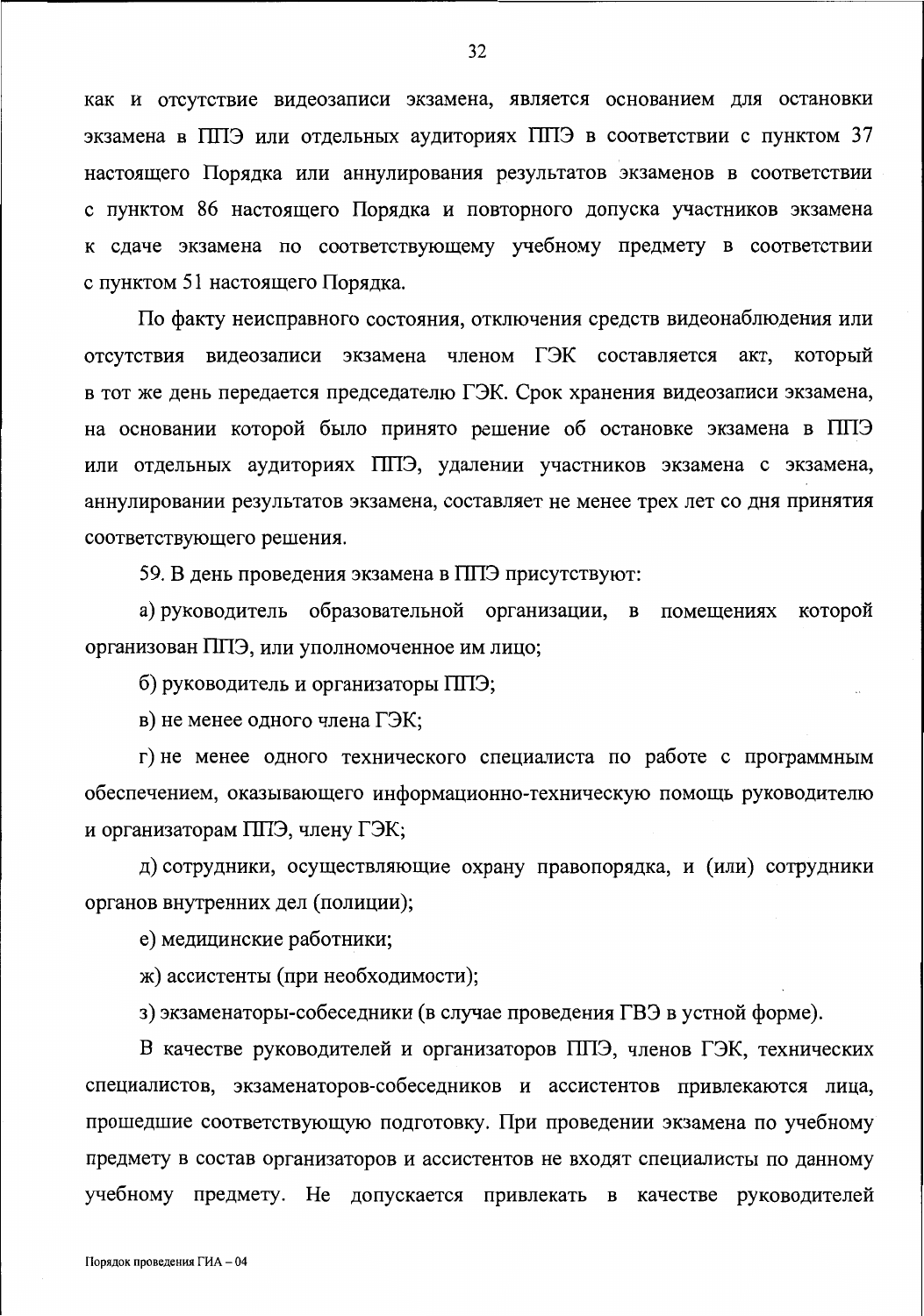и организаторов ППЭ, ассистентов, технических специалистов и экзаменаторовсобеседников педагогических работников, являющихся учителями обучающихся, сдающих экзамен в данном ППЭ (за исключением ППЭ, организованных в труднодоступных и отдаленных местностях, в образовательных организациях территории Российской Федерации, загранучреждениях, пределами за в учреждениях уголовно-исполнительной системы).

60. В день проведения экзамена по решению Рособрнадзора в ППЭ присутствуют должностные лица Рособрнадзора, а также иные лица, определенные Рособрнадзором, при предъявлении соответствующих документов, должностные лица органа подтверждающих ИX полномочия, a также исполнительной власти субъекта Российской Федерации, осуществляющего полномочия Российской Федерации  $\overline{B}$  $c$   $depe$ образования. переданные при предъявлении соответствующих документов, подтверждающих их полномочия, по решению указанного органа.

В день проведения экзамена в ППЭ могут присутствовать аккредитованные представители средств массовой информации и общественные наблюдатели.

Представители средств массовой информации присутствуют в аудиториях для проведения экзамена только до момента выдачи участникам экзамена экзаменационных материалов или до момента начала печати экзаменационных материалов.

Общественные наблюдатели свободно перемещаются по ППЭ. При этом в аудитории может находиться один общественный наблюдатель.

61. Допуск в ППЭ лиц, указанных в пункте 60 настоящего Порядка, а также сотрудников, осуществляющих охрану правопорядка, и (или) сотрудников органов внутренних дел (полиции) осуществляется только при наличии у них документов, удостоверяющих личность и подтверждающих их полномочия. Допуск участников экзамена, а также лиц, указанных в подпунктах «а»-«г», «е»-«з» пункта 59 настоящего Порядка, в ППЭ осуществляется при наличии у них документов, удостоверяющих личность, и при наличии их в списках распределения в данный ППЭ. Проверка указанных документов, установление соответствия личности представленным документам, проверка наличия лиц в списках распределения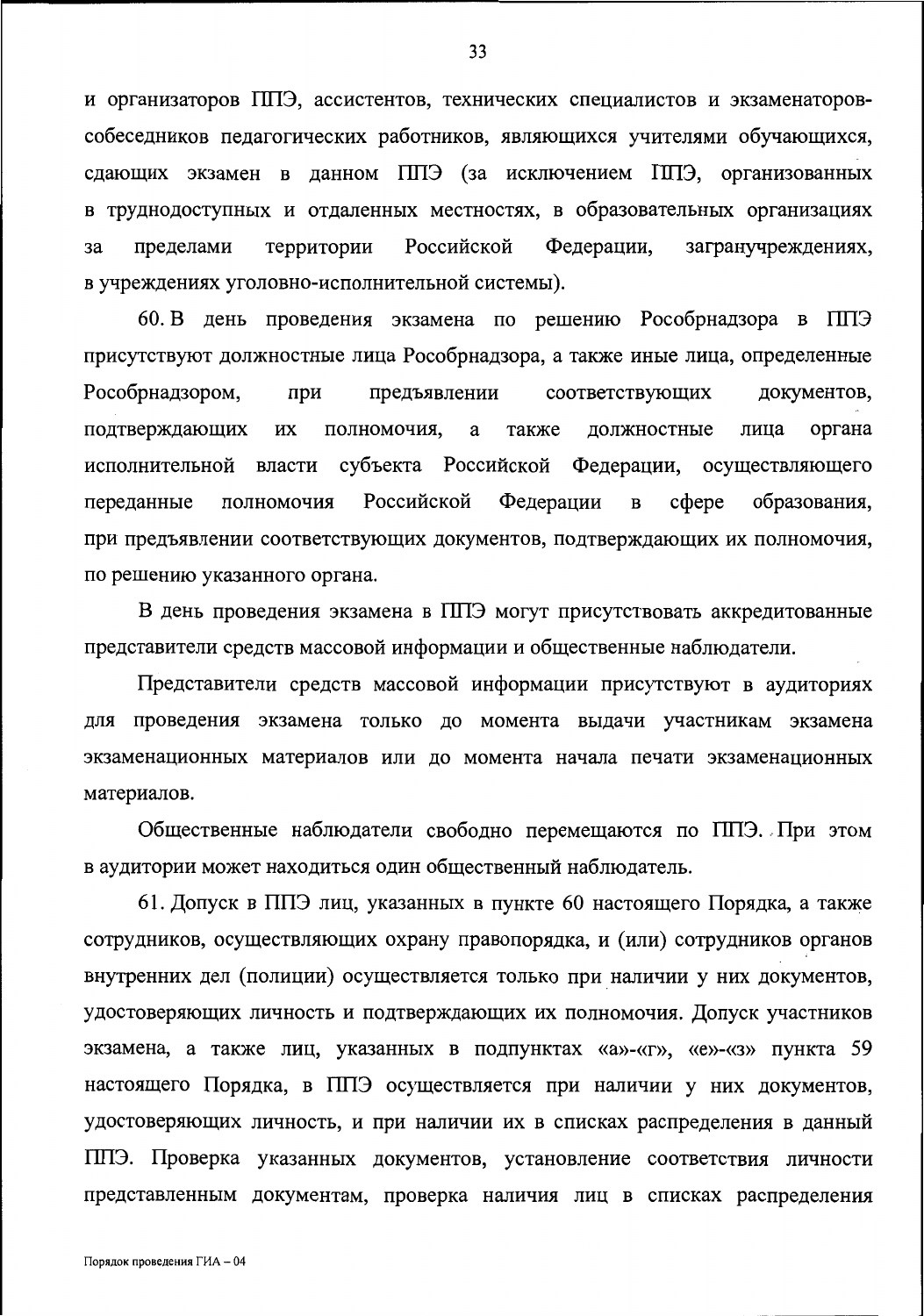в данный ППЭ осуществляется при входе в ППЭ сотрудниками, осуществляющими охрану правопорядка, и (или) сотрудниками органов внутренних дел (полиции) совместно с организаторами.

В случае отсутствия у участников ГИА документов, удостоверяющих личность, при наличии их в списках распределения в данный ППЭ допуск в ППЭ осуществляется после подтверждения их личности сопровождающим.

62. Экзаменационные материалы доставляются в ППЭ членами ГЭК в день проведения экзамена по соответствующему учебному предмету.

За один день до проведения экзамена по соответствующему учебному предмету РЦОИ осуществляет автоматизированное распределение участников экзаменов и организаторов по аудиториям. Списки распределения передаются в ППЭ вместе с экзаменационными материалами. Распределение лиц, указанных пункте 53 настоящего Порядка, осуществляется индивидуально с учетом  $\bf{B}$ состояния их здоровья, особенностей психофизического развития.

Организаторы распределяются по аудиториям исходя из того, что в каждой аудитории присутствует не менее двух организаторов. Во время проведения экзамена часть организаторов находится на этажах ППЭ и помогает участникам ППЭ. экзаменов ориентироваться  $\, {\bf B}$ a также осуществляет контроль за перемещением лиц, не задействованных в проведении экзамена.

Списки распределения участников экзаменов по аудиториям передаются организаторам, а также вывешиваются на информационном стенде при входе в ППЭ и у каждой аудитории, в которой будет проходить экзамен. Организаторы оказывают содействие участникам экзамена в размещении в аудиториях, в которых будет проходить экзамен.

Член ГЭК получает от уполномоченной организации данные для доступа к экзаменационным материалам в электронном виде. Организаторы в присутствии участников экзаменов и общественных наблюдателей (при наличии) организуют печать экзаменационных материалов на бумажные носители в аудитории. При выполнении заданий раздела «Говорение» по иностранным языкам КИМ представляются участникам экзаменов в электронном виде.

63. Участники экзаменов рассаживаются за рабочие места в соответствии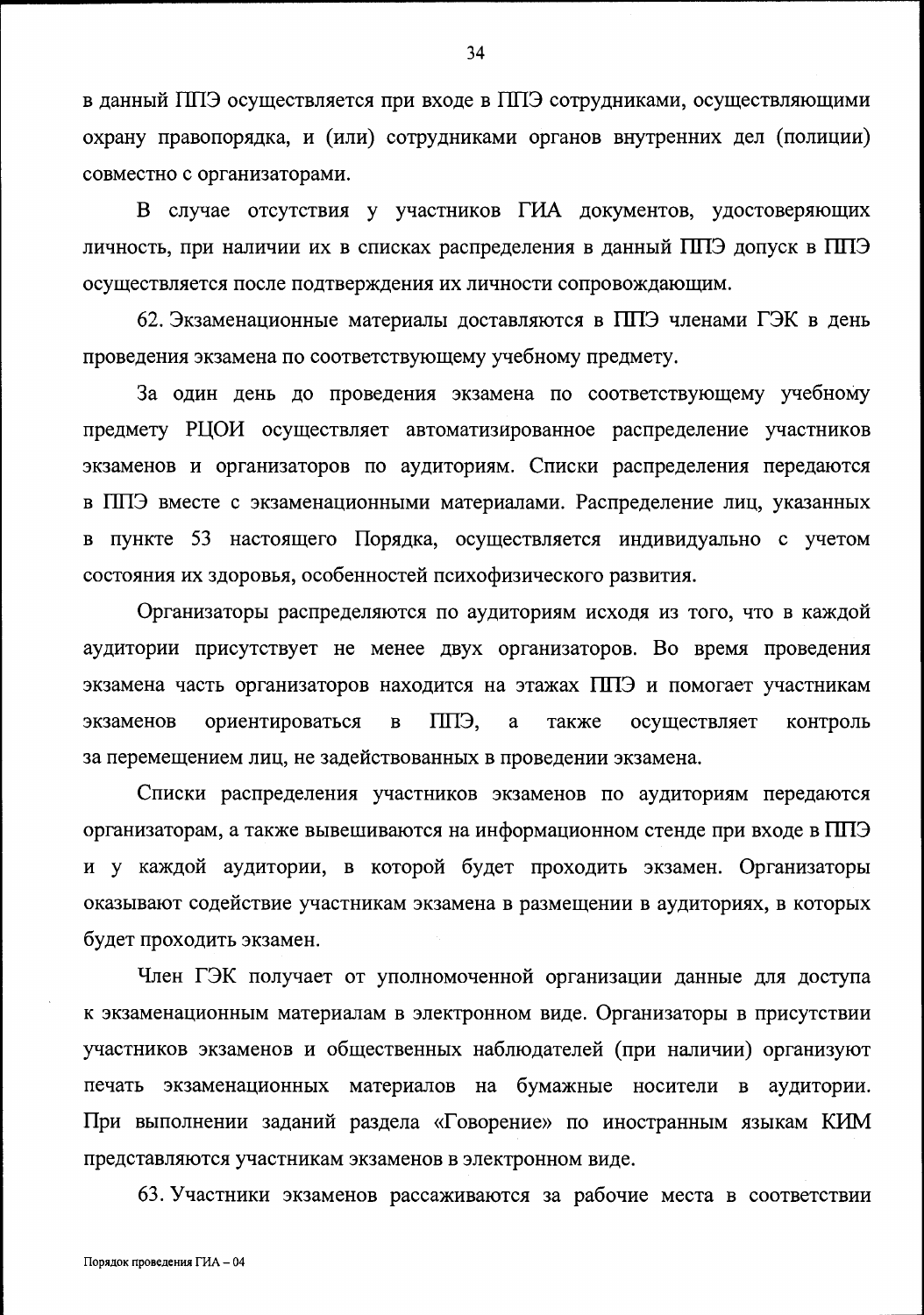с проведенным распределением. Изменение рабочего места не допускается.

Экзамен проводится в спокойной и доброжелательной обстановке.

До начала экзамена организаторы проводят инструктаж участников экзамена, в том числе информируют о порядке проведения экзамена, правилах заполнения бланков ЕГЭ и ГВЭ, продолжительности экзамена по соответствующему учебному предмету, порядке и сроках подачи апелляций о нарушении настоящего Порядка и о несогласии с выставленными баллами, о случаях удаления с экзамена, а также о времени и месте ознакомления с результатами экзаменов.

Организаторы информируют участников экзамена о том, что записи на КИМ для проведения ЕГЭ, текстах, темах, заданиях, билетах для проведения ГВЭ и листах бумаги для черновиков не обрабатываются и не проверяются.

Организаторы выдают участникам экзамена экзаменационные материалы, а также листы бумаги для черновиков (за исключением ЕГЭ по иностранным языкам (раздел «Говорение»).

В случае обнаружения брака или некомплектности экзаменационных материалов у участника экзамена организаторы выдают данному участнику экзамена новый комплект экзаменационных материалов.

По указанию организаторов участники экзамена заполняют регистрационные поля бланков ЕГЭ (ГВЭ). Организаторы проверяют правильность заполнения участниками экзамена регистрационных полей бланков ЕГЭ (ГВЭ). По завершении заполнения регистрационных полей бланков ЕГЭ (ГВЭ) всеми участниками экзамена организаторы объявляют начало экзамена и время его окончания, фиксируют их на доске (информационном стенде), после чего участники экзамена приступают к выполнению экзаменационной работы.

В случае нехватки места в бланках ответов на задания с развернутым ответом по просьбе участника экзамена организаторы выдают ему дополнительный бланк. При этом номер дополнительного бланка организатор указывает в предыдущем бланке ответов на задания с развернутым ответом. По мере необходимости участникам экзамена выдаются дополнительные листы бумаги для черновиков (за исключением ЕГЭ по иностранным языкам (раздел «Говорение»). Допускается делать пометки в КИМ.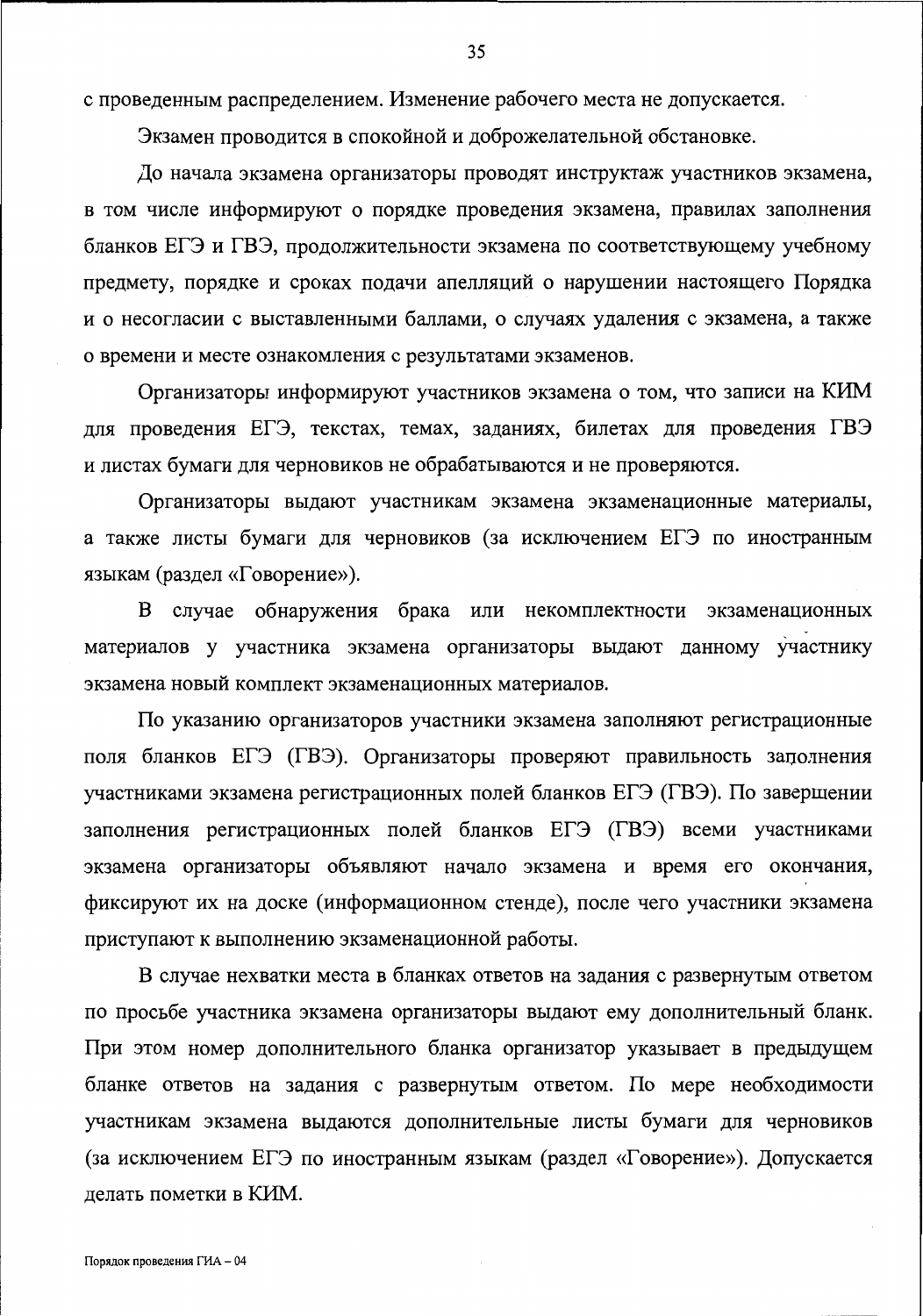64. Во время экзамена участники экзамена соблюдают требования настоящего Порядка и следуют указаниям организаторов. Организаторы обеспечивают соблюдение требований настоящего Порядка в аудитории и ППЭ.

Участники экзамена выполняют экзаменационную работу самостоятельно, без помощи посторонних лиц. Во время экзамена на рабочем столе участника экзамена помимо экзаменационных материалов находятся:

а) гелевая или капиллярная ручка с чернилами черного цвета;

б) документ, удостоверяющий личность;

в) средства обучения и воспитания<sup>32</sup>;

г) лекарства и питание (при необходимости);

д) специальные технические средства (для лиц, указанных в пункте 53 настоящего Порядка) (при необходимости);

е) листы бумаги для черновиков, выданные в ППЭ (за исключением ЕГЭ по иностранным языкам (раздел «Говорение»).

Иные личные вещи участники экзамена оставляют в специально отведенном месте для хранения личных вещей участников экзамена, расположенном до входа в ППЭ.

65. Во время экзамена участники экзамена не должны общаться друг с другом, не могут свободно перемещаться по аудитории и ППЭ.

Во время экзамена участники экзамена могут выходить из аудитории и перемещаться по ППЭ в сопровождении одного из организаторов. При выходе из аудитории участники экзамена оставляют экзаменационные материалы и листы бумаги для черновиков на рабочем столе. Организатор проверяет комплектность оставленных участником экзамена экзаменационных материалов и листов бумаги ДЛЯ черновиков, фиксирует время выхода указанного участника экзамена из аудитории и продолжительность отсутствия его в аудитории в соответствующей ведомости.

В день проведения экзамена в ППЭ запрещается:

а) участникам экзамена - иметь при себе средства связи, электронно-

<sup>&</sup>lt;sup>32</sup> Часть 5 статьи 59 Федерального закона.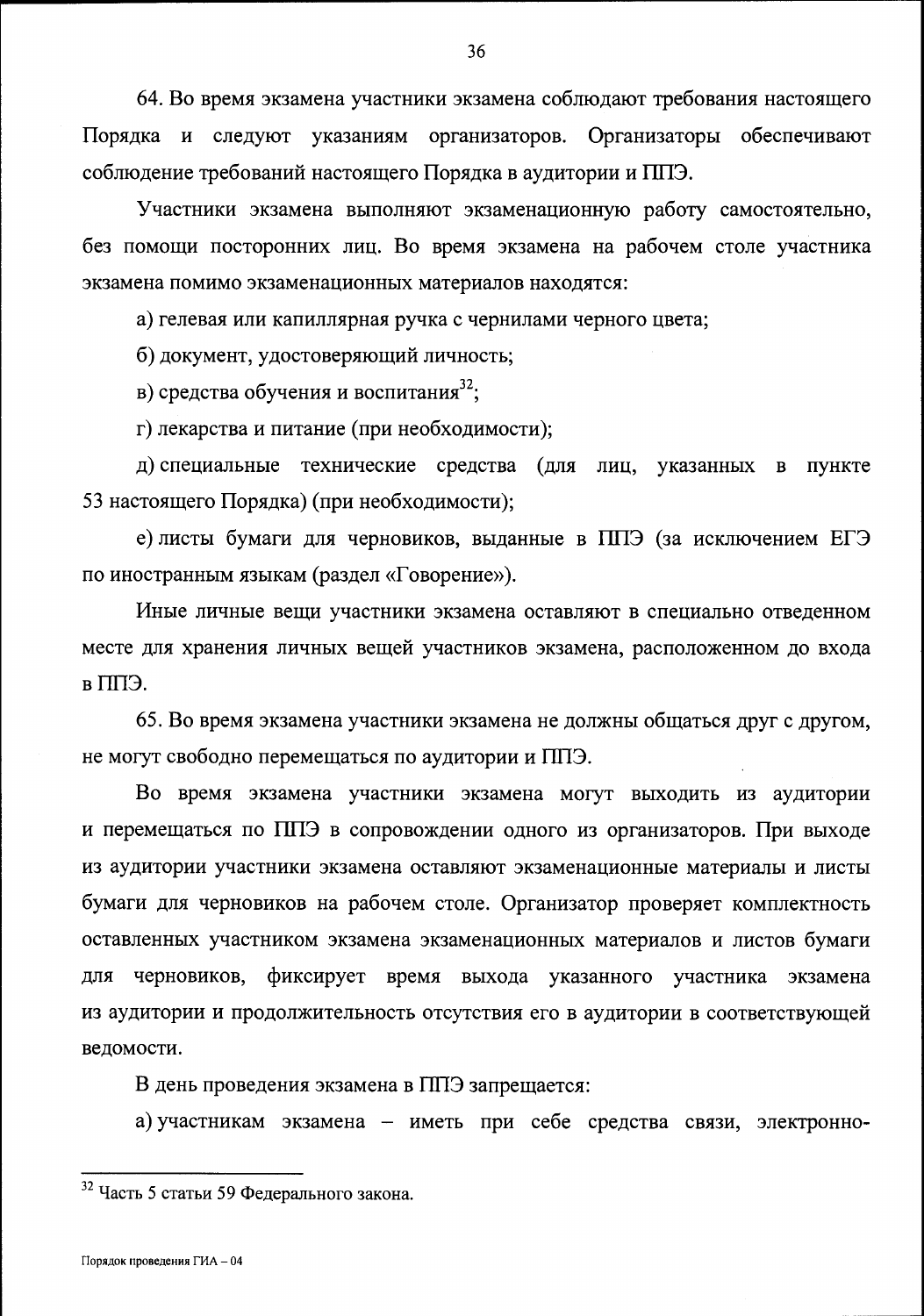вычислительную технику, фото-, аудио- и видеоаппаратуру, справочные материалы, письменные заметки и иные средства хранения и передачи информации;

медицинским работникам, б) организаторам, ассистентам, техническим специалистам, экзаменаторам-собеседникам - иметь при себе средства связи;

в) лицам, перечисленным в пунктах 59 и 60 настоящего Порядка, - оказывать содействие участникам экзамена, в том числе передавать им средства связи, электронно-вычислительную технику, фото-, аудио- и видеоаппаратуру, справочные материалы, письменные заметки и иные средства хранения и передачи информации;

г) участникам организаторам, ассистентам, экзамена. техническим специалистам и экзаменаторам-собеседникам - выносить из аудиторий и ППЭ экзаменационные материалы бумажном ИЛИ электронном на носителях, фотографировать экзаменационные материалы.

образовательной Руководителю организации, которой  $\, {\bf B}$ помещениях организован ППЭ, или уполномоченному им лицу, руководителю ППЭ, членам ГЭК, сотрудникам, осуществляющим охрану правопорядка, и (или) сотрудникам органов внутренних дел (полиции), аккредитованным представителям средств массовой информации и общественным наблюдателям, должностным лицам Рособрнадзора, иным лицам, определенным Рособрнадзором, должностным лицам органа исполнительной власти субъекта Российской Федерации, осуществляющего переданные полномочия, разрешается использование средств связи только в связи со служебной необходимостью в помещении для руководителя ППЭ.

66. Лица, допустившие нарушение настоящего Порядка, удаляются с экзамена. Акт об удалении с экзамена составляется в помещении для руководителя ППЭ в присутствии члена ГЭК, руководителя ППЭ, организатора, общественного наблюдателя (при наличии). Для этого организаторы, руководитель ППЭ или общественные наблюдатели приглашают члена ГЭК, который составляет акт об удалении с экзамена и удаляет лиц, нарушивших Порядок, из ППЭ. Организатор ставит в бланке регистрации участника экзамена соответствующую отметку.

В случае если участник экзамена по состоянию здоровья или другим объективным причинам не может завершить выполнение экзаменационной работы, он досрочно покидает аудиторию. При этом организаторы сопровождают участника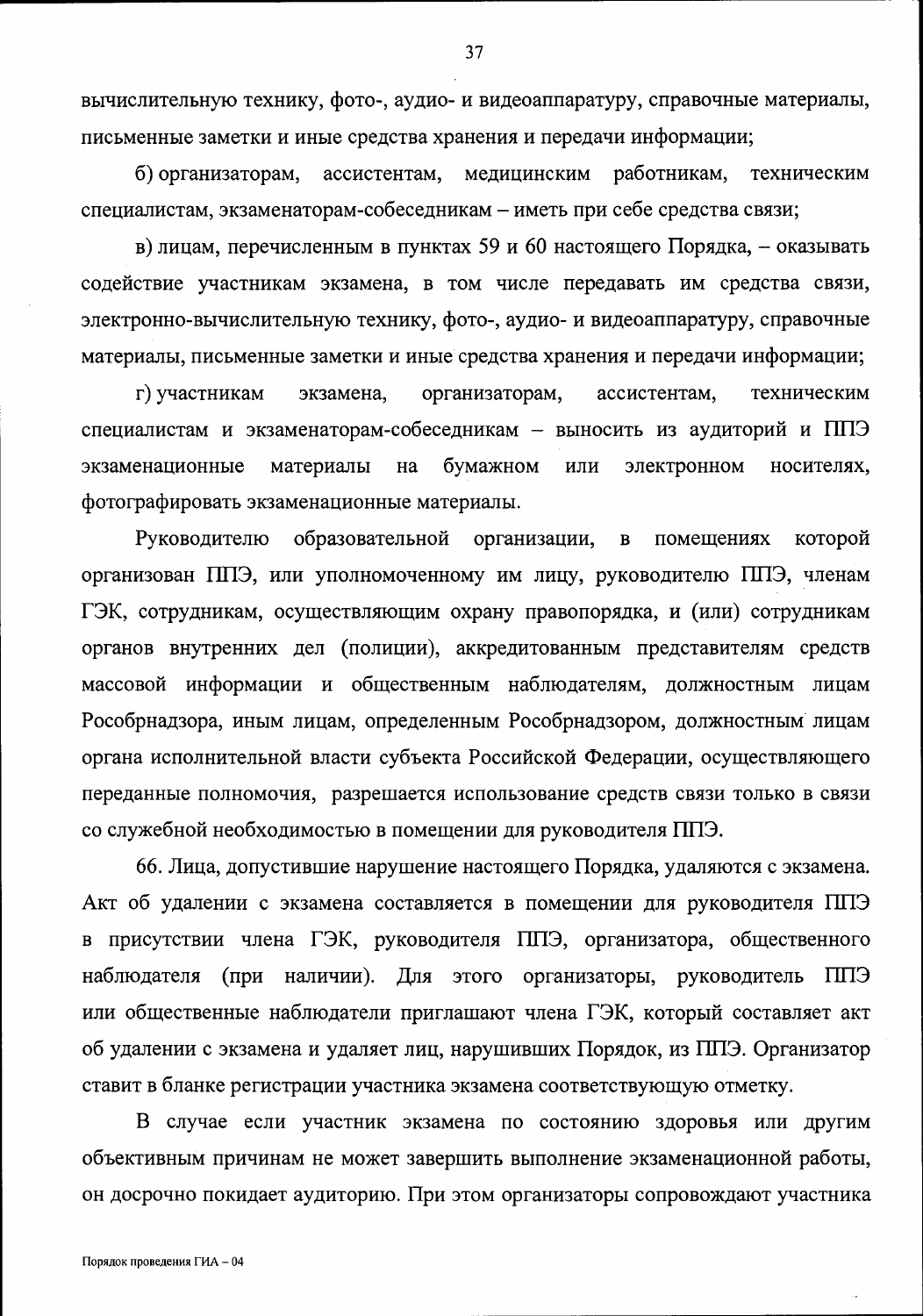экзамена к медицинскому работнику и приглашают члена ГЭК. При согласии участника экзамена досрочно завершить экзамен член ГЭК и медицинский работник составляют акт о досрочном завершении экзамена по объективным причинам. Организатор ставит в бланке регистрации участника экзамена соответствующую отметку.

Акты об удалении с экзамена и о досрочном завершении экзамена по объективным причинам составляются в двух экземплярах. Первый экземпляр акта выдается лицу, нарушившему Порядок, или лицу, досрочно завершившему экзамен по объективным причинам, второй экземпляр в тот же день направляется в ГЭК и РЦОИ для учета при обработке экзаменационных работ.

67. При проведении ЕГЭ по иностранным языкам в экзамен включается раздел «Аудирование», все задания по которому записаны на аудионоситель.

Аудитории, проведения «Аудирование», выделяемые для раздела оборудуются средствами воспроизведения аудиозаписей.

Для выполнения заданий раздела «Аудирование» технические специалисты или организаторы настраивают средство воспроизведения аудиозаписи так, чтобы было слышно всем участникам экзамена. Аудиозапись прослушивается участниками экзамена дважды, после чего они приступают к выполнению экзаменационной работы.

68. При проведении ЕГЭ по иностранным языкам по желанию участника ЕГЭ в экзамен включается раздел «Говорение», устные ответы на задания которого записываются на аудионосители.

Для выполнения заданий раздела «Говорение» используются аудитории, средствами цифровой аудиозаписи. Технические специалисты оснащенные или организаторы настраивают средства цифровой аудиозаписи для осуществления качественной записи устных ответов.

Участники экзамена приглашаются в аудитории для получения задания устной части КИМ и последующей записи устных ответов на задания КИМ. В аудитории цифровой участник экзамена ПОДХОДИТ  $\bf K$ средству аудиозаписи, Громко и разборчиво дает устный ответ на задания КИМ, после чего прослушивает запись своего ответа, чтобы убедиться, что она произведена без технических сбоев.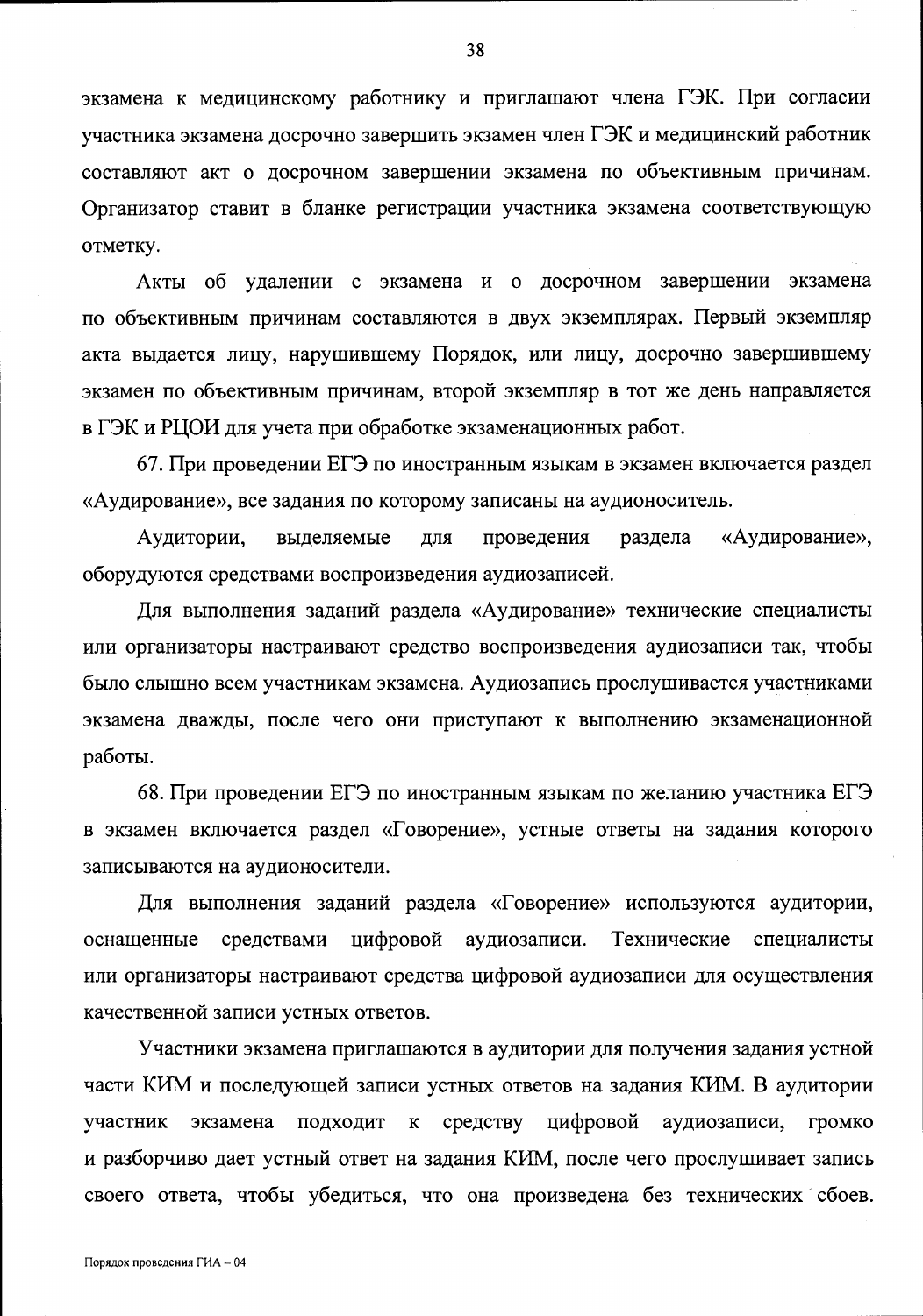В случае если во время записи произошел технический сбой, участнику экзамена предоставляется право сдать раздел «Говорение» повторно в резервные сроки.

69. При проведении ГВЭ в устной форме устные ответы участника ГВЭ записываются Ha аудионосители ИЛИ записываются Ha аудионосители с одновременным протоколированием. Аудитории, предназначенные для записи устных ответов, оборудуются средствами цифровой аудиозаписи. В аудитории для записи устных ответов технические специалисты или организаторы настраивают средства цифровой аудиозаписи, чтобы осуществить качественную запись устных ответов. После подготовки участника ГВЭ приглашают к средству цифровой аудиозаписи. Участник ГВЭ по команде организатора громко и разборчиво дает устный ответ на задание. При проведении экзамена экзаменатор-собеседник при необходимости задает вопросы, которые позволяют участнику ГВЭ уточнить и (или) дополнить устный ответ в соответствии с требованиями вопроса экзаменационного задания. Организатор предоставляет участнику ГВЭ возможность прослушать запись его ответа и убедиться, что она произведена без технических сбоев. В случае одновременной аудиозаписи и протоколирования устных ответов участнику ГВЭ предоставляется возможность ознакомиться с протоколом его ответа и убедиться, что он записан верно.

70. В случае если при проведении ЕГЭ по информатике и информационнокоммуникационным технологиям (ИКТ) выполнение письменной экзаменационной работы осуществляется на компьютере, аудитории, выделяемые для проведения ЕГЭ по информатике и информационно-коммуникационным технологиям (ИКТ), оснащаются компьютерной техникой.

71. За 30 минут и за 5 минут до окончания экзамена организаторы сообщают участникам экзамена о скором завершении экзамена и напоминают о необходимости перенести ответы из листов бумаги для черновиков, КИМ для проведения ЕГЭ, текстов, тем, заданий и билетов для проведения ГВЭ в бланки ответов.

Участники экзамена, досрочно завершившие выполнение экзаменационной работы, сдают экзаменационные материалы и листы бумаги для черновиков организаторам и покидают ППЭ, не дожидаясь завершения окончания экзамена.

По истечении времени экзамена организаторы объявляют об окончании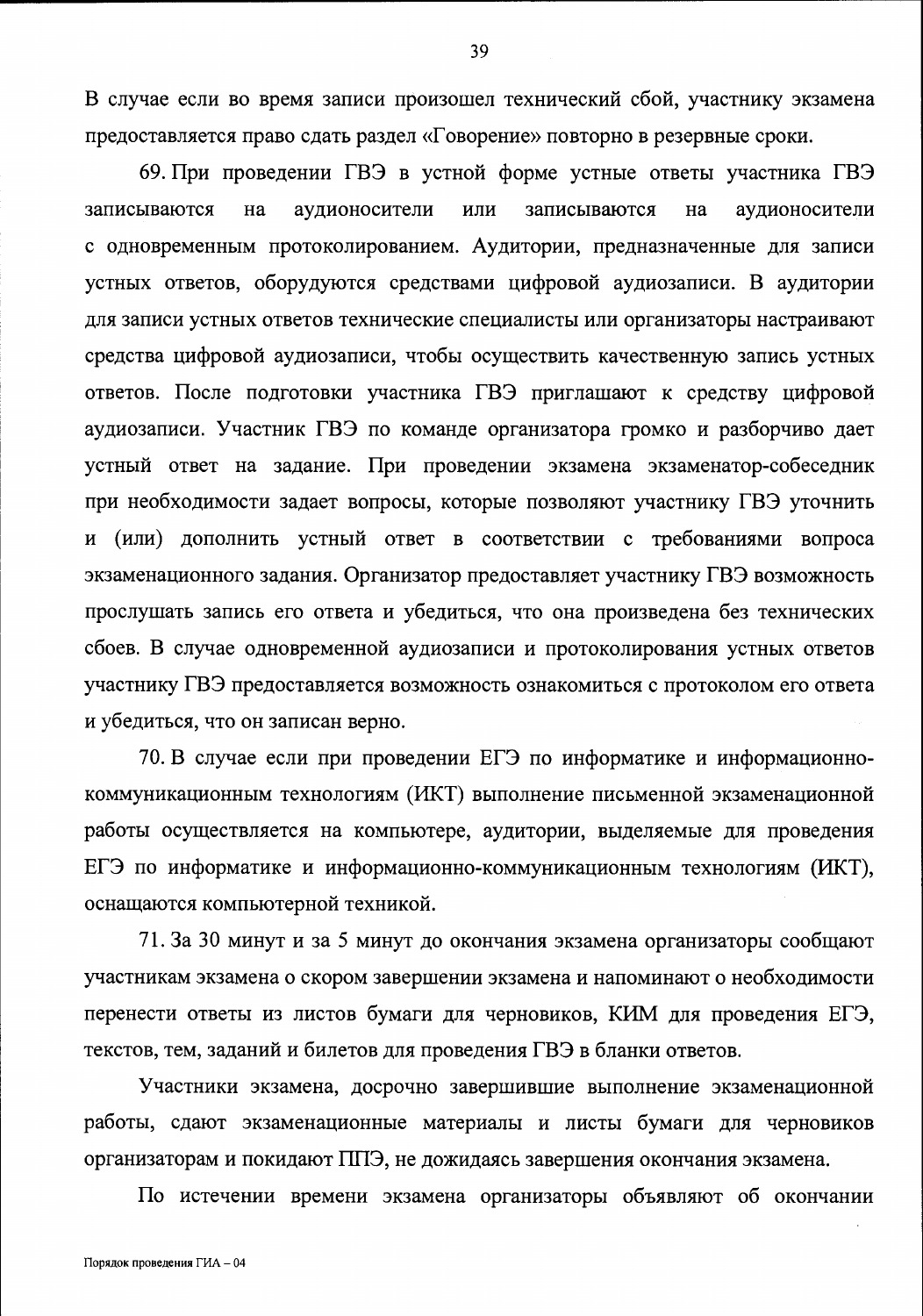экзамена и собирают экзаменационные материалы и листы бумаги для черновиков у участников экзамена.

По окончании экзамена организатор в соответствующем поле бланка ответов каждого участника ЕГЭ указывает количество внесенных им замен ошибочных ответов на задания с кратким ответом и ставит подпись. В случае если в бланке ответов участника ЕГЭ отсутствуют замены ошибочных ответов на задания с кратким ответом, организатор в специально отведенном поле бланка ответов ставит знак «Х» и подпись.

В случае если бланки ответов на задания с развернутым ответом и дополнительные бланки содержат незаполненные области (за исключением регистрационных полей), организаторы погашают их следующим образом: «Z».

72. Ответы на задания экзаменационной работы, выполненные слепыми и слабовидящими участниками экзамена в специально предусмотренных тетрадях и бланках увеличенного размера, а также экзаменационные работы, выполненные на компьютере, в присутствии членов ГЭК переносятся ассистентами в бланки.

73. По завершении экзамена члены ГЭК составляют отчет о проведении экзаменов в ППЭ, который в тот же день передается в ГЭК.

Экзаменационные материалы, упакованные  $\mathbf{B}$ специальные пакеты, в тот же день доставляются членами ГЭК из ППЭ в РЦОИ, за исключением ППЭ,  $\Pi$ O решению ГЭК проводится сканирование экзаменационных B которых материалов. B таких ППЭ сразу по завершении экзамена производится экзаменационных материалов. Сканированные изображения сканирование экзаменационных материалов передаются в РЦОИ, уполномоченную организацию для последующей обработки.

Экзаменационные материалы в печатном виде хранятся в ППЭ, затем направляются на хранение в РЦОИ (при проведении ГИА за пределами территории Российской Федерации - в места, определенные учредителем, загранучреждением) в сроки, установленные ОИВ (учредителем, МИД России).

Неиспользованные и использованные экзаменационные материалы, а также использованные листы бумаги для черновиков направляются в места, определенные OHB, учредителем, загранучреждением, обеспечения их ДЛЯ хранения.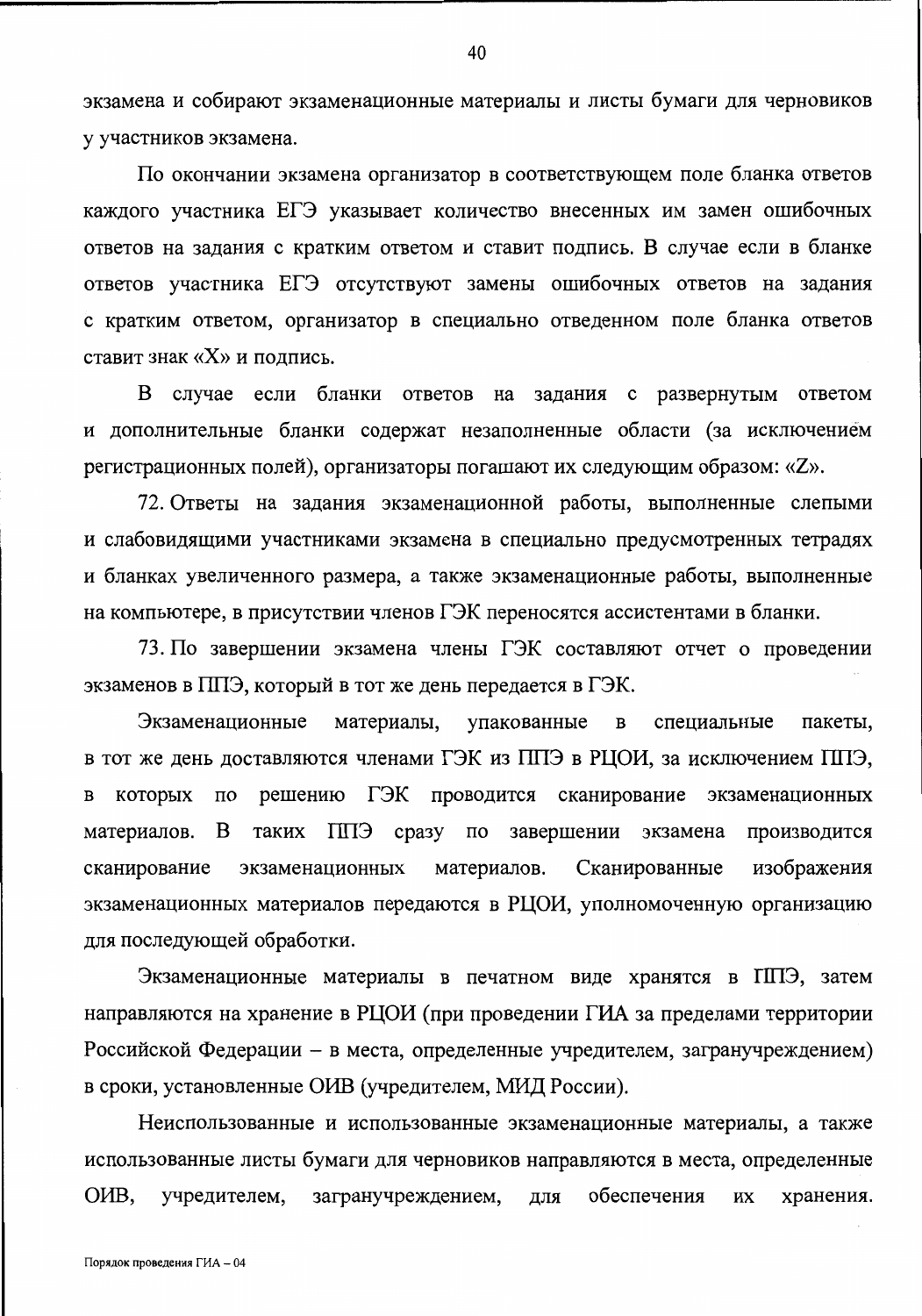Неиспользованные и использованные экзаменационные материалы хранятся до 1 марта года, следующего за годом проведения экзамена, использованные листы бумаги для черновиков - в течение месяца после проведения экзамена. По истечении указанного срока указанные материалы уничтожаются лицами, назначенными ОИВ, учредителем, загранучреждением.

VI. Проверка экзаменационных работ и их оценивание

74. При проведении ЕГЭ по учебным предметам (за исключением ЕГЭ по математике базового уровня) используется стобалльная система оценки.

При проведении ЕГЭ по математике базового уровня, а также при проведении ГИА в форме ГВЭ используется пятибалльная система оценки.

75. Проверка экзаменационных работ включает в себя:

обработку бланков ЕГЭ и ГВЭ;

проверку предметными комиссиями ответов на задания экзаменационной работы с развернутым ответом, ответов на задания текстов, тем, заданий, билетов ГВЭ, в том числе устных ответов;

централизованную проверку экзаменационных работ участников экзаменов.

76. Экзаменационные работы участников экзаменов, удаленных с экзамена или не завершивших выполнение экзаменационной работы по объективным причинам, в случаях, предусмотренных настоящим Порядком, проходят обработку, но не проверяются.

Записи на листах бумаги для черновиков и КИМ не обрабатываются и не проверяются.

77. Обработка бланков ЕГЭ и ГВЭ включает в себя:

сканирование бланков ЕГЭ и ГВЭ, которое завершается в день проведения соответствующего экзамена (экзаменов);

распознавание информации, внесенной в бланки ЕГЭ и ГВЭ;

сверку распознанной информации с оригинальной информацией, внесенной в бланки ЕГЭ и ГВЭ;

обеспечение предметных комиссий обезличенными копиями бланков ответов экзаменационной работы с развернутым файлами задания ответом, на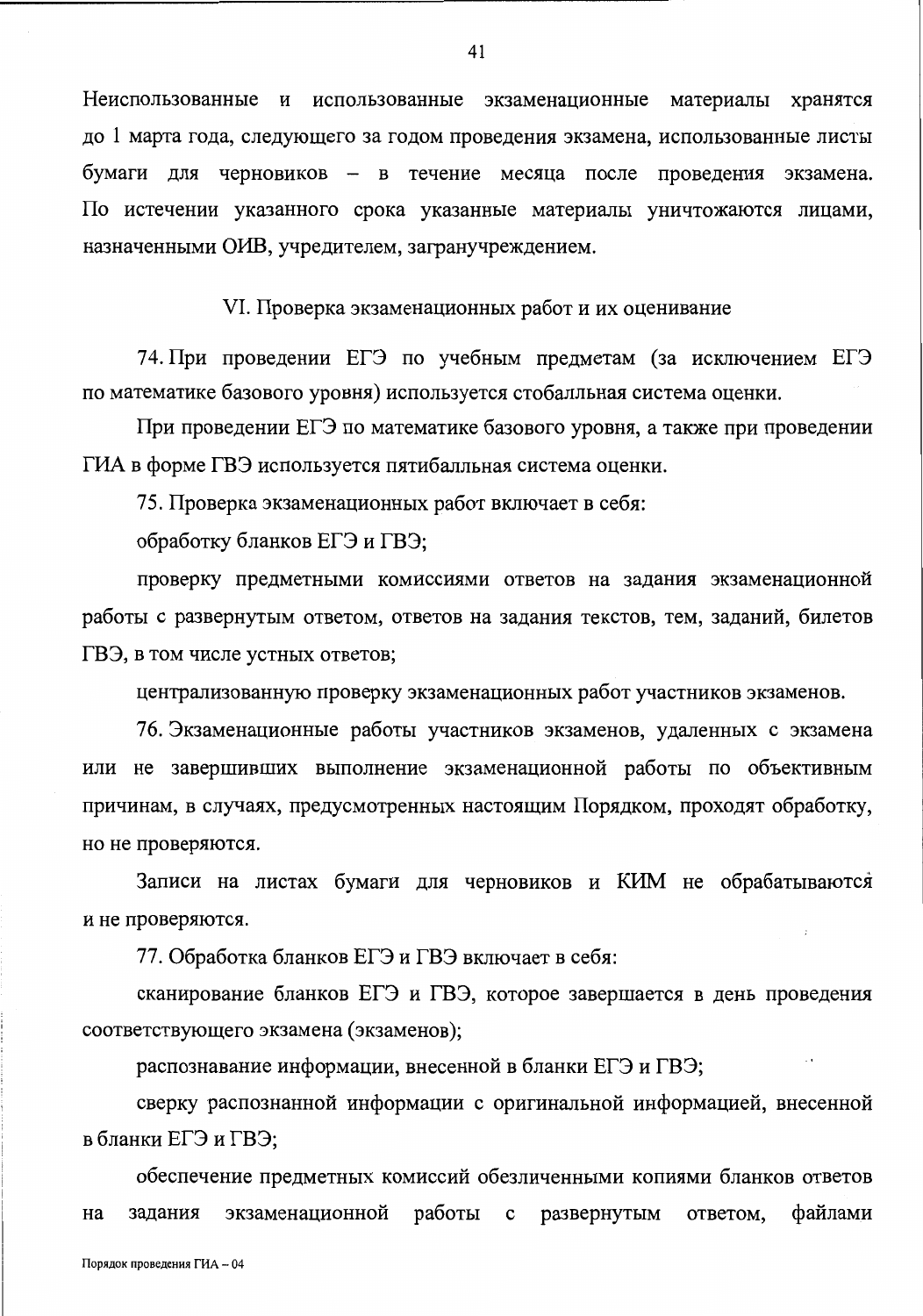с цифровой аудиозаписью устных ответов, а также бланками протоколов проверки экзаменационных работ ЕГЭ и ГВЭ;

сканирование, сверку распознанной информации распознавание  $\mathbf H$ с оригинальной информацией, внесенной в протоколы проверки экзаменационных работ ЕГЭ и ГВЭ.

Обработка бланков ЕГЭ и ГВЭ по всем учебным предметам осуществляется РЦОИ с использованием специальных аппаратно-программных средств. Обработку экзаменационных работ, полученных при проведении экзаменов за пределами территории Российской Федерации, осуществляет уполномоченная организация.

Обработка бланков ЕГЭ и ГВЭ, а также проверка предметными комиссиями ответов на задания экзаменационной работы с развернутым ответом, ответов на задания текстов, тем, заданий, билетов ГВЭ, в том числе устных ответов, должны завершиться в следующие сроки:

ЕГЭ по математике базового уровня – не позднее трех календарных дней после проведения экзамена;

ЕГЭ по математике профильного уровня, ГВЭ по математике - не позднее четырех календарных дней после проведения экзамена;

ЕГЭ и ГВЭ по русскому языку – не позднее шести календарных дней после проведения экзамена;

ЕГЭ и ГВЭ по учебным предметам по выбору - не позднее четырех календарных дней после проведения соответствующего экзамена;

ЕГЭ ГВЭ  $\mathbf{H}$  $\Pi$ O экзаменам, проведенным  $\, {\bf B}$ досрочный и дополнительный периоды, в резервные сроки каждого из периодов проведения экзаменов, позднее **Tpex** календарных дней после проведения He соответствующего экзамена.

78. Лицам, привлекаемым к обработке бланков ЕГЭ и ГВЭ, запрещается иметь при себе средства связи, электронно-вычислительную технику, фото-, аудиои видеоаппаратуру и иные средства хранения и передачи информации; копировать, выносить из помещений, предназначенных для обработки бланков ЕГЭ и ГВЭ, экзаменационные материалы, а также разглашать информацию, содержащуюся в указанных материалах.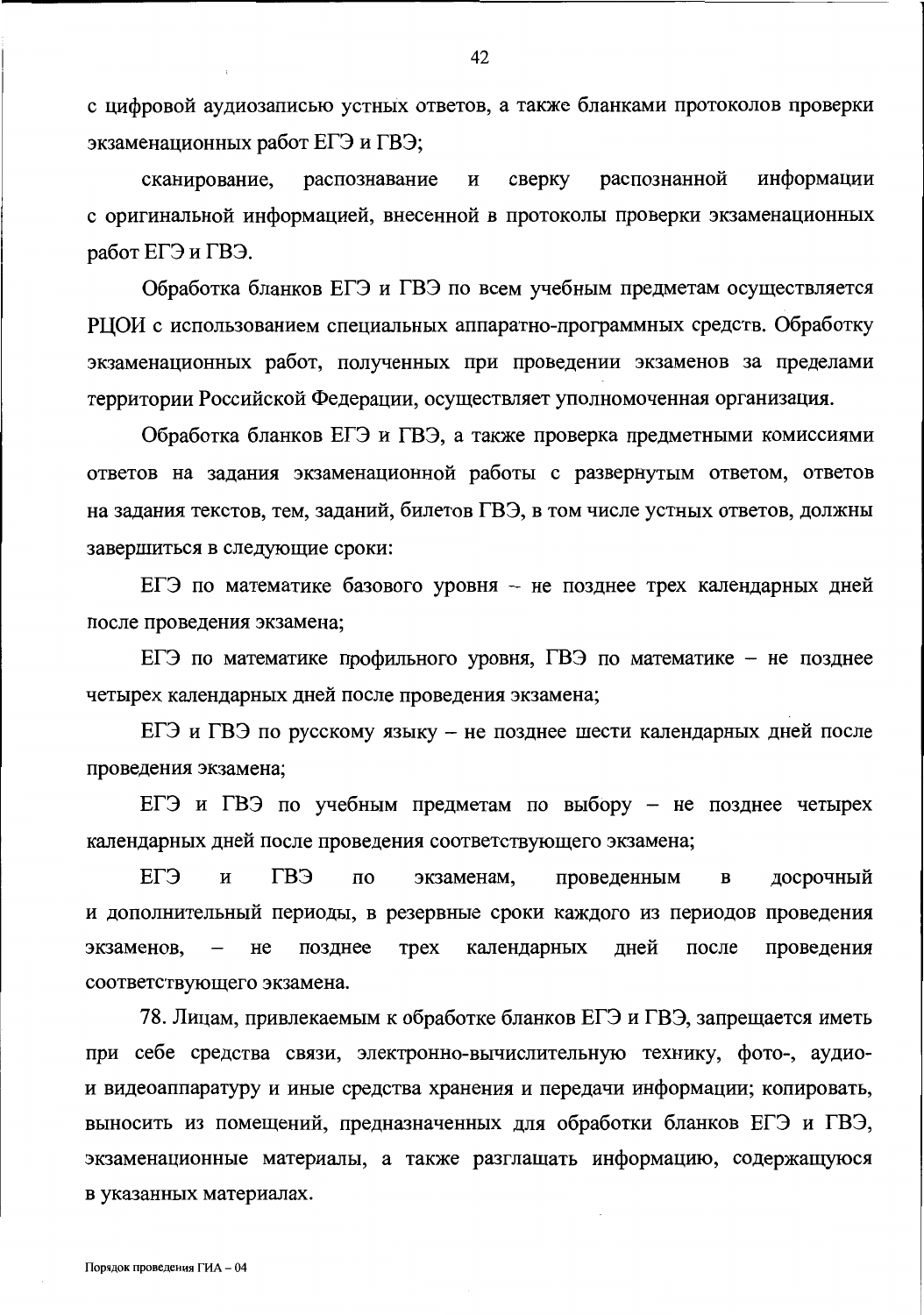В случае установления факта нарушения лицом, привлекаемым к обработке бланков ЕГЭ и ГВЭ, указанных требований руководитель РЦОИ информирует об этом председателя ГЭК и принимает решение об отстранении указанного лица от работ, связанных с проведением экзаменов.

79. При проверке устных ответов на задания раздела «Говорение» ЕГЭ обеспечиваются файлами предметные комиссии  $\Pi$ <sup>O</sup> иностранным языкам цифровой  $\Pi$ O иностранным языкам  $\mathbf{c}$ аудиозаписью устных ответов и специализированными программными средствами для их прослушивания.

При проверке устных ответов на задания ГВЭ предметные комиссии обеспечиваются файлами  $\mathbf c$ цифровой аудиозаписью устных ответов или протоколами устных ответов участников экзамена.

80. Экзаменационные работы ЕГЭ, прошедшие обработку, хранятся в РЦОИ (при проведении ГИА за пределами территории Российской Федерации - в местах, определенных учредителем, загранучреждением), а экзаменационные работы ГВЭ – в местах, определенных ОИВ, учредителем, загранучреждением. Экзаменационные материалы хранятся в помещении, исключающем доступ к ним посторонних лиц и позволяющем обеспечить сохранность указанных материалов, до 1 марта года, следующего за годом проведения экзамена, и по истечении указанного срока уничтожаются лицами, уполномоченными ОИВ, учредителем, загранучреждением.

81. В рамках осуществления проверки экзаменационных работ предметные комиссии:

принимают к рассмотрению экзаменационные работы;

осуществляют проверку ответов участников экзамена и их оценивание в соответствии с критериями оценивания по соответствующему учебному предмету, разработка которых организуется Рособрнадзором<sup>33</sup>.

Экспертам запрещается иметь при себе средства связи, фото-, аудиои видеоаппаратуру, копировать и выносить из помещений, указанных в пункте 83 настоящего Порядка, экзаменационные работы, критерии оценивания, протоколы проверки экзаменационных работ, а также разглашать информацию, содержащуюся

<sup>33</sup> Часть 14 статьи 59 Федерального закона.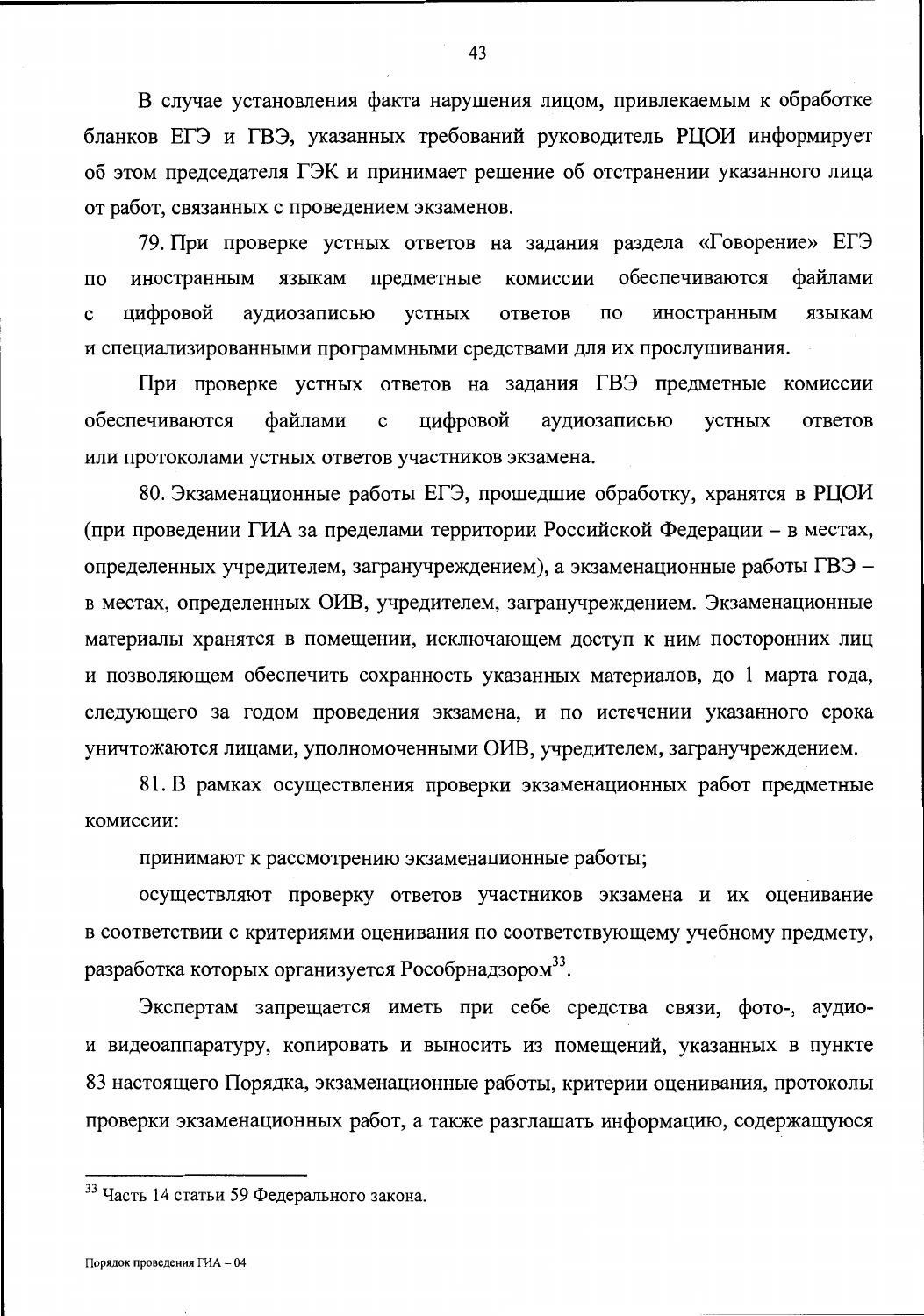в указанных материалах. По завершении проверки использованные экспертами материалы (за исключением протоколов проверки экзаменационных работ) уничтожаются лицами, определенными руководителем РЦОИ.

В случае установления факта нарушения экспертом указанных требований, недобросовестного выполнения возложенных на него обязанностей или использования статуса эксперта в личных целях ОИВ принимает решение об исключении эксперта из состава предметной комиссии.

82. Экзаменационные работы проходят следующие виды проверок:

а) проверку двумя экспертами (далее – первая и вторая проверки);

б) в случаях, устанавливаемых настоящим Порядком, проверку третьим экспертом (далее – третья проверка), межрегиональную перекрестную проверку, перепроверку, а также межрегиональную перекрестную перепроверку в рамках рассмотрения апелляции о несогласии с выставленными баллами.

По результатам первой и второй проверок эксперты независимо друг от друга выставляют баллы за каждый ответ на задания экзаменационной работы ЕГЭ с развернутым ответом, за каждый ответ на задания экзаменационной работы ГВЭ. Результаты каждого оценивания вносятся в протокол проверки предметными комиссиями экзаменационных работ участников экзамена. Протоколы проверки экзаменационных работ после заполнения передаются в РЦОИ для дальнейшей обработки.

В случае существенного расхождения в баллах, выставленных двумя экспертами, назначается третья проверка. Существенное расхождение в баллах определено в критериях оценивания по соответствующему учебному предмету.

Эксперту, осуществляющему третью проверку, предоставляется информация о баллах, выставленных экспертами, ранее проверявшими экзаменационную работу.

Распределение экзаменационных работ между экспертами, расчет баллов по каждому заданию экзаменационной работы с развернутым ответом, а также определение необходимости третьей проверки осуществляются автоматизированно, с использованием специализированных аппаратно-программных средств РЦОИ.

По решению Рособрнадзора организуется обмен экзаменационными работами ЕГЭ между субъектами Российской Федерации (межрегиональная перекрестная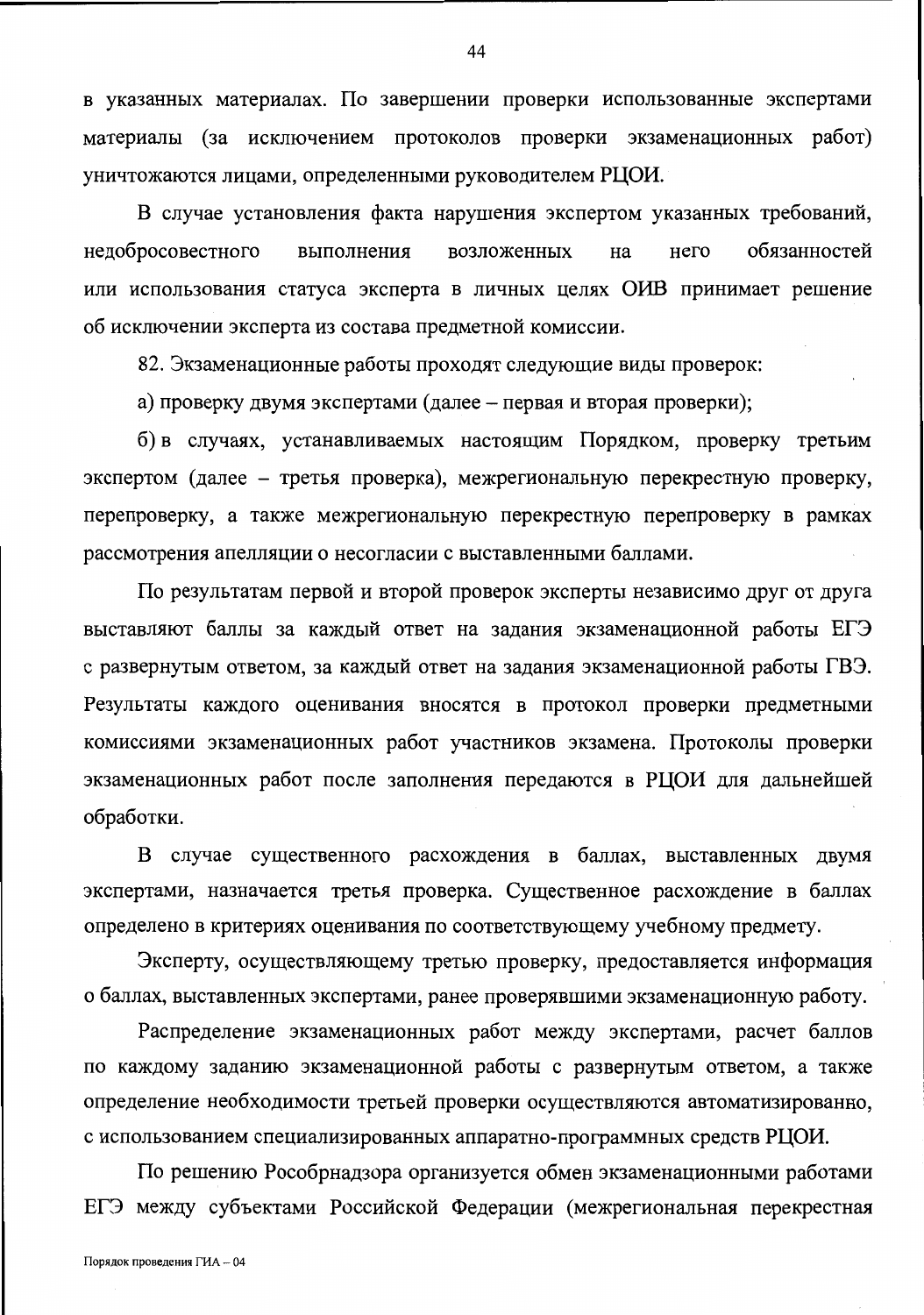проверка, межрегиональная перекрестная перепроверка в рамках рассмотрения апелляции о несогласии с выставленными баллами).

Организационное технологическое обеспечение межрегиональной И перекрестной проверки экзаменационных работ, межрегиональной перекрестной перепроверки в рамках рассмотрения апелляции о несогласии с выставленными баллами осуществляют РЦОИ соответствующих субъектов Российской Федерации при содействии уполномоченной организации.

83. РЦОИ и предметные комиссии работают в помещениях, исключающих возможность доступа к ним посторонних лиц и распространения информации ограниченного доступа. В РЦОИ и местах работы предметных комиссий могут присутствовать:

а) члены ГЭК – по решению председателя ГЭК;

б) аккредитованные общественные наблюдатели - по желанию;

в) должностные лица Рособрнадзора, а также иные лица, определенные Рособрнадзором, должностные лица органа исполнительной власти субъекта Российской Федерации, осуществляющего переданные полномочия Российской Федерации в сфере образования, – по решению соответствующих органов.

84. Непосредственно по завершении обработки и проверки экзаменационных работ РЦОИ направляет в уполномоченную организацию результаты обработки и проверки ответов экзаменационных работ.

После получения указанных данных из всех субъектов Российской Федерации уполномоченная организация обеспечивает проведение централизованной проверки экзаменационных работ ЕГЭ.

85. Централизованная проверка включает в себя:

организацию по решению Рособрнадзора перепроверки, межрегиональной перекрестной перепроверки в рамках рассмотрения апелляции о несогласии с выставленными баллами в случаях, устанавливаемых настоящим Порядком;

сверку ответов участников экзамена на задания экзаменационной работы с кратким ответом с правильными ответами на данные задания;

баллов ЕГЭ (сумма баллов определение первичных за правильно выполненные задания экзаменационной работы);

перевод первичных баллов ЕГЭ (за исключением ЕГЭ по математике базового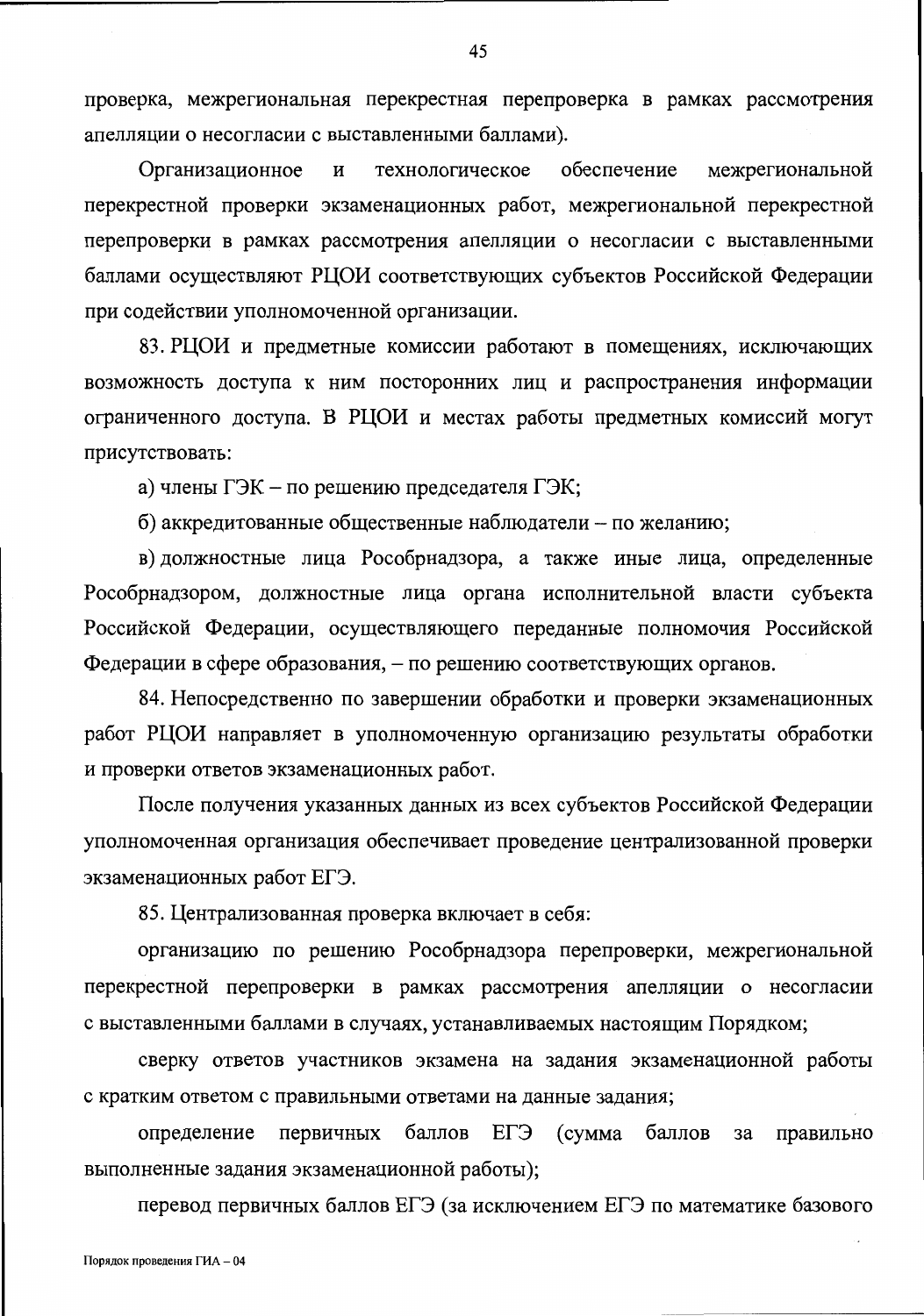уровня) в стобалльную систему оценивания.

Централизованная проверка завершается не позднее чем через пять рабочих дней с момента получения результатов обработки бланков ЕГЭ, а также результатов проверки ответов на задания экзаменационной работы с развернутым ответом и устных ответов по иностранным языкам из всех субъектов Российской Федерации централизованной работ, проверки экзаменационных  $(a^2)$ исключением направленных на перепроверку по решению Рособрнадзора).

До 1 марта года, следующего за годом проведения экзамена, по поручению Рособрнадзора предметные комиссии, создаваемые Рособрнадзором, ПРОВОДЯТ перепроверку отдельных экзаменационных работ ЕГЭ на территории Российской Федерации или за ее пределами.

До 1 марта года, следующего за годом проведения экзамена, по решению ОИВ или ГЭК предметные комиссии субъекта Российской Федерации проводят перепроверку отдельных экзаменационных работ, выполненных участниками экзамена на территории субъекта Российской Федерации.

Результаты перепроверки оформляются протоколами ГЭК.

По завершении проведения централизованной проверки экзаменационных работ ЕГЭ уполномоченная организация обеспечивает передачу результатов ЕГЭ в РЦОИ.

## VII. Утверждение, изменение и (или) аннулирование результатов экзаменов

86. По завершении проверки экзаменационных работ, в том числе получения от уполномоченной организации результатов централизованной проверки экзаменационных работ ЕГЭ, РЦОИ, уполномоченная организация передает в ГЭК результаты ЕГЭ.

Председатель ГЭК рассматривает результаты экзаменов по каждому учебному предмету и принимает решение об их утверждении, изменении и (или) аннулировании.

Утверждение результатов экзаменов осуществляется в течение одного рабочего дня, следующего за днем получения результатов централизованной проверки экзаменационных работ ЕГЭ, результатов проверки экзаменационных работ ГВЭ.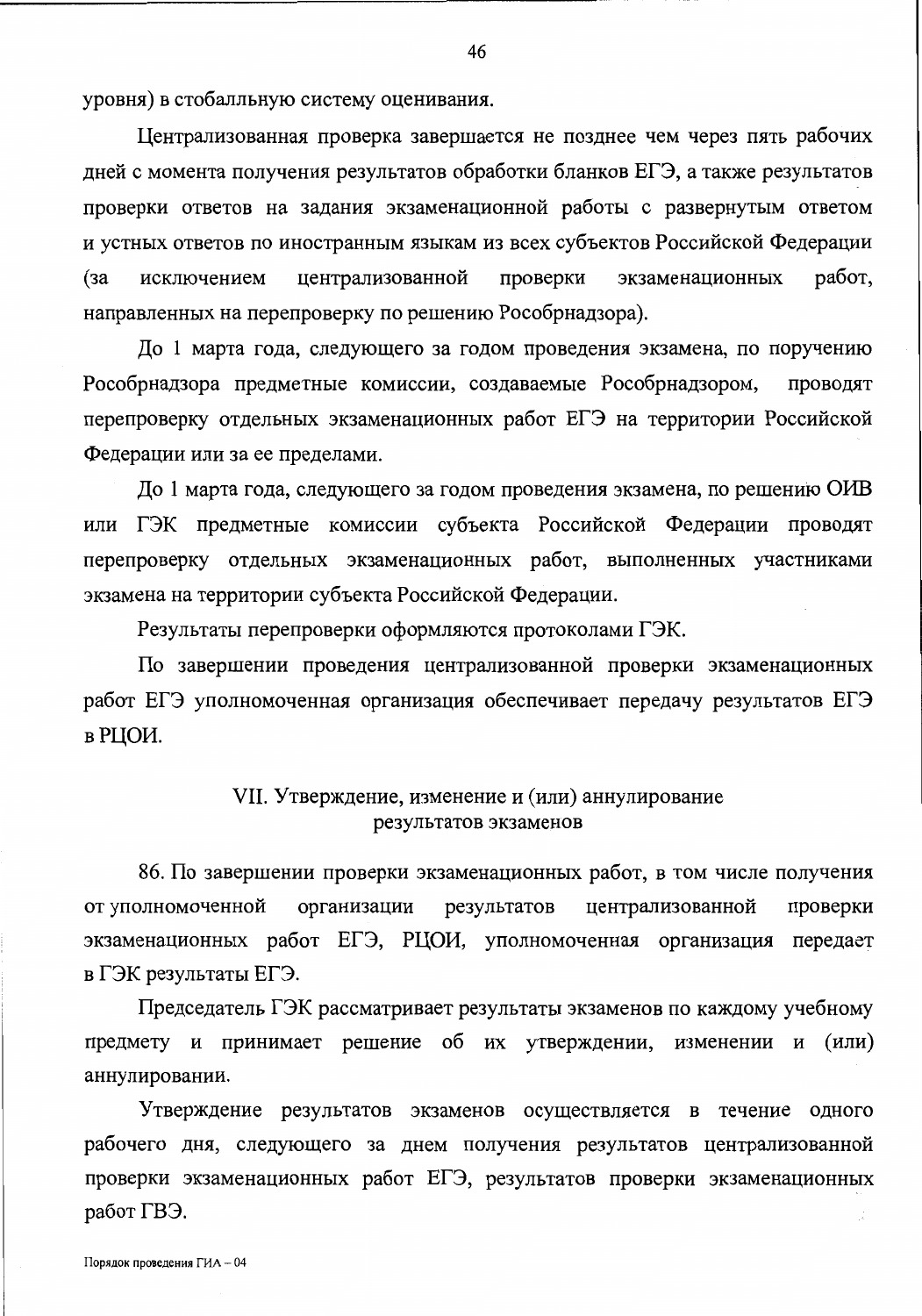По итогам перепроверки экзаменационных работ председатель ГЭК в течение двух рабочих дней, следующих за днем получения результатов перепроверки экзаменационных работ, принимает решение согласно протоколам перепроверки экзаменационных работ об изменении результатов экзаменов или о сохранении выставленных до перепроверки баллов.

87. В случае если конфликтной комиссией была удовлетворена апелляция участника экзамена о нарушении настоящего Порядка, председатель ГЭК принимает решение об аннулировании результата экзамена данного участника экзамена по соответствующему учебному предмету, а также о его допуске к экзаменам в резервные сроки.

В случае если конфликтной комиссией была удовлетворена апелляция участника экзамена о несогласии с выставленными баллами, председатель ГЭК принимает решение об изменении результата экзамена согласно протоколу конфликтной комиссии.

88. При установлении фактов нарушения настоящего Порядка со стороны участников экзамена или лиц, перечисленных в пунктах 59 и 60 настоящего Порядка (в том числе неустановленных лиц), отсутствия (неисправного состояния) средств видеонаблюдения председатель ГЭК принимает решение об аннулировании результатов экзаменов по соответствующему учебному предмету.

Для принятия решения об аннулировании результата экзамена в связи Порядка председатель ГЭК нарушением настоящего запрашивает  $\mathbf c$ у уполномоченных лиц и организаций необходимые документы и сведения, в том числе экзаменационные работы и другие экзаменационные материалы, сведения о лицах, присутствовавших в ППЭ, другие сведения о соблюдении настоящего Порядка, проводит проверку по фактам нарушения настоящего Порядка.

В случае выявления Рособрнадзором фактов нарушения настоящего Порядка со стороны участников экзамена или лиц, перечисленных в пунктах 59 и 60 настоящего Порядка, в том числе фактов отсутствия (неисправного состояния) средств видеонаблюдения на территории субъекта Российской Федерации, Рособрнадзором до 1 марта года, следующего за годом проведения экзамена, проводится проверка по фактам нарушения настоящего Порядка. В адрес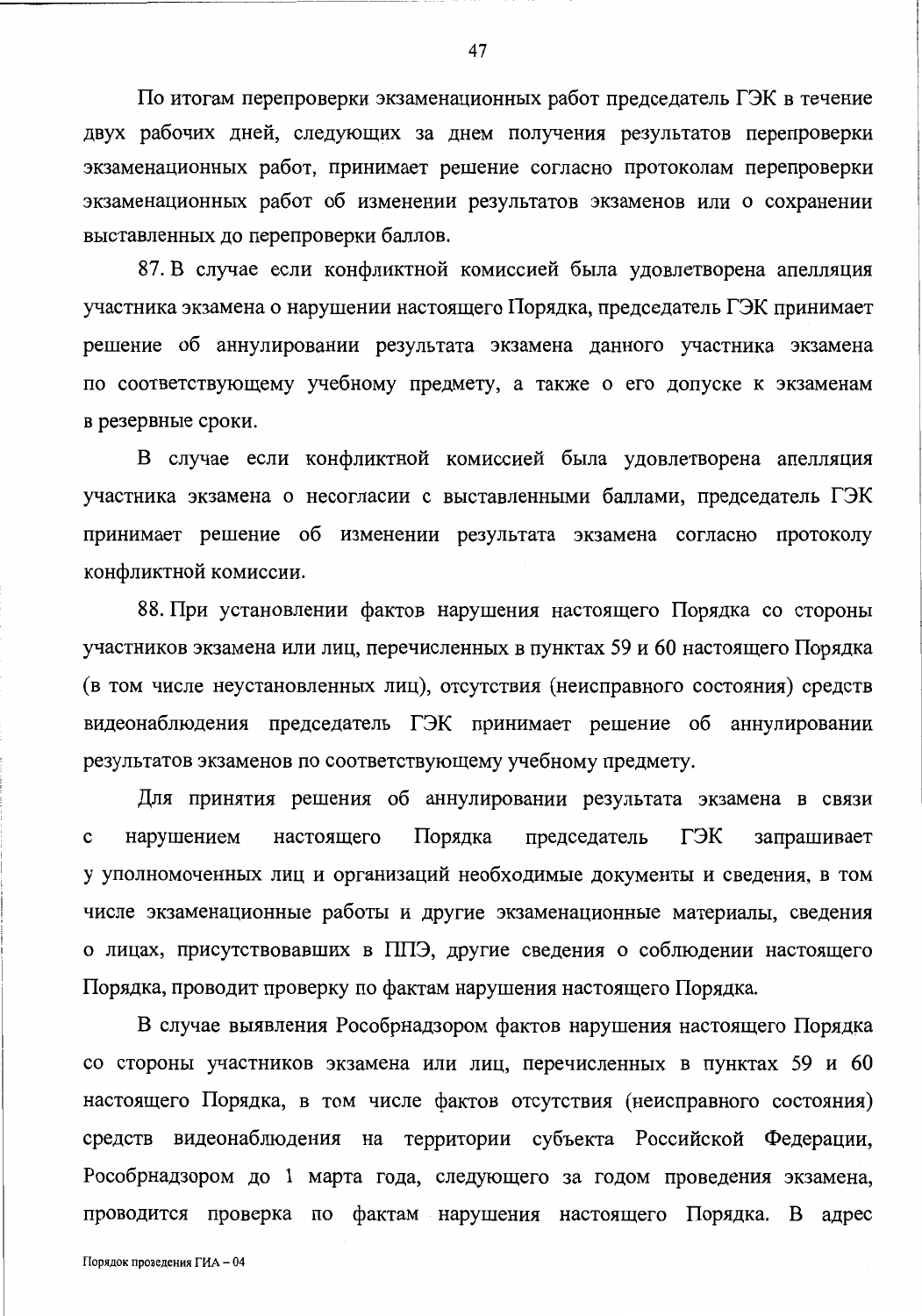председателя ГЭК направляются информация и материалы об итогах проверки и фактах нарушения настоящего Порядка. Председатель ГЭК рассматривает указанную информацию и материалы, принимает решение об аннулировании результата экзамена в связи с нарушением настоящего Порядка.

89. Решение об аннулировании результатов экзаменов  $\mathbf B$ случаях, предусмотренных настоящим Порядком, принимается в течение двух рабочих дней, следующих за днем принятия конфликтной комиссией соответствующих решений, ГЭК, завершения проверки, организованной председателем завершения рассмотрения информации и материалов об итогах проверки и фактах нарушения настоящего Порядка, представленных Рособрнадзором.

90. После утверждения результаты экзаменов в течение одного рабочего дня образовательные организации,  $\mathbf{a}$ также органы местного передаются  $\, {\bf B}$ самоуправления, осуществляющие управление в сфере образования, учредителям и загранучреждениям для ознакомления участников экзамена с утвержденными председателем ГЭК результатами экзаменов.

Ознакомление участников экзамена с утвержденными председателем ГЭК результатами по учебному предмету осуществляется в течение одного рабочего дня со дня их передачи в образовательные организации, а также органы местного самоуправления, осуществляющие управление в сфере образования, учредителям и загранучреждениям. Указанный день считается официальным днем объявления результатов экзаменов.

При выявлении до 1 марта года, следующего за годом проведения экзамена, Рособрнадзором случаев нарушения настоящего Порядка участниками ЕГЭ после официального дня объявления их результатов председатель ГЭК принимает решение о приостановке действия указанных результатов ЕГЭ до выяснения обстоятельств.

### VIII. Оценка результатов ГИА

91. Результаты ГИА признаются удовлетворительными в случае если участник **ГИА** ЕГЭ обязательным  $\overline{10}$ учебным предметам при сдаче (за исключением ЕГЭ по математике базового уровня) набрал количество баллов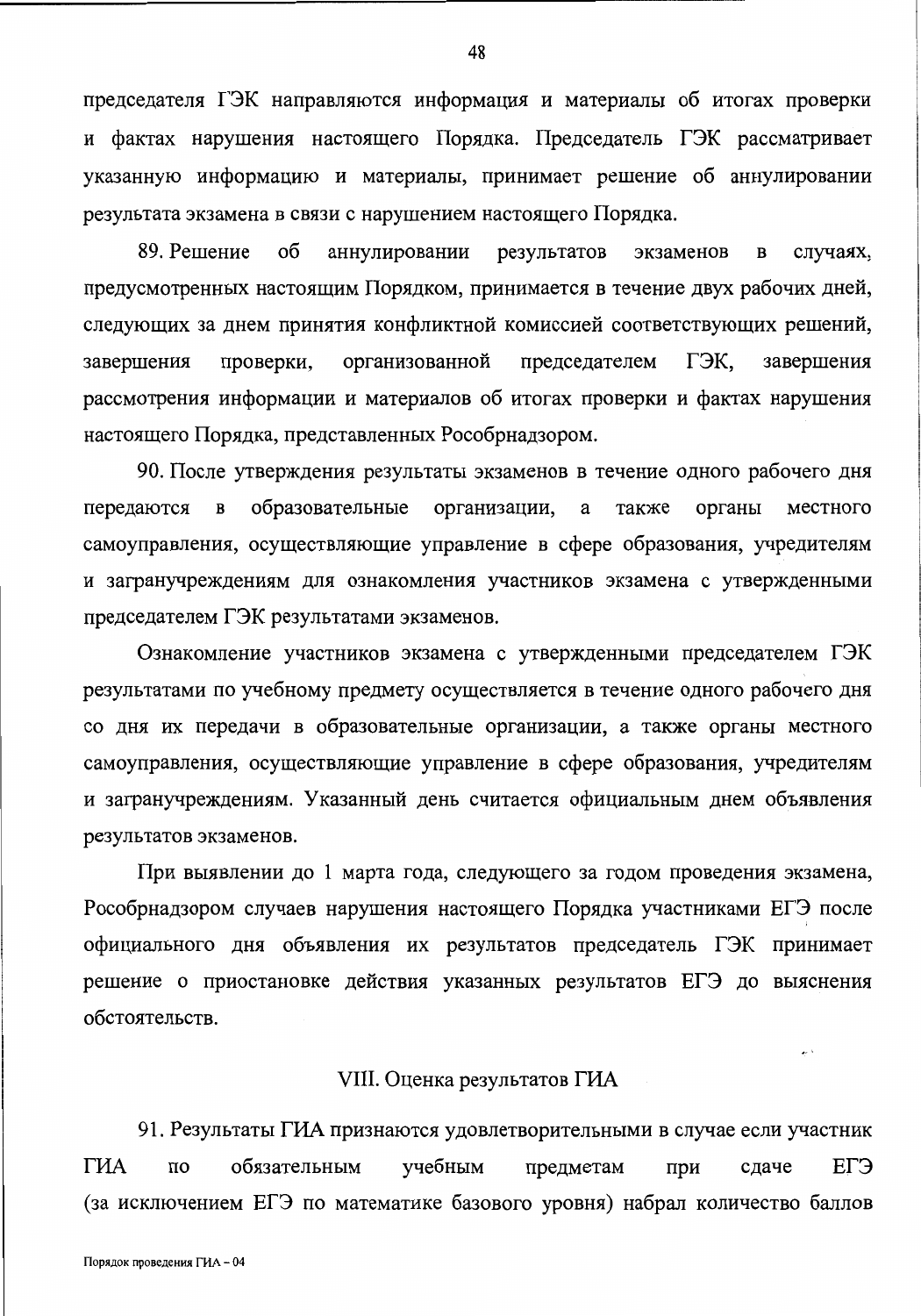не ниже минимального, определяемого Рособрнадзором<sup>34</sup>, а при сдаче ГВЭ, ЕГЭ по математике базового уровня получил отметку не ниже удовлетворительной.

В случае если участник ГИА получил на ГИА по одному из обязательных учебных предметов неудовлетворительный результат, он допускается повторно к ГИА по данному учебному предмету в текущем году в формах, устанавливаемых настоящим Порядком, в резервные сроки.

Результаты ЕГЭ по соответствующим учебным предметам признаются удовлетворительными в случае, если участник ЕГЭ набрал количество баллов не ниже минимального, необходимого для поступления в образовательные организации высшего образования на обучение по программам бакалавриата и программам специалитета, определяемого Рособрнадзором<sup>35</sup>.

92. Участникам ГИА, не прошедшим ГИА по обязательным учебным предметам или получившим на ГИА неудовлетворительные результаты более чем по одному обязательному учебному предмету, либо получившим повторно неудовлетворительный результат по одному из этих предметов на ГИА в резервные сроки, предоставляется право пройти ГИА по русскому языку и (или) математике базового уровня в сроки и в формах, устанавливаемых настоящим Порядком, но не ранее 1 сентября текущего года. Для повторного прохождения ГИА участники ГИА восстанавливаются в образовательной организации на срок, необходимый для прохождения ГИА.

93. Заявление на участие в ГИА в дополнительный период не позднее чем за две недели до начала указанного периода подается лицами, указанными в пункте 92 настоящего Порядка, лично на основании документа, удостоверяющего личность, или их родителями (законными представителями) на основании документа, удостоверяющего личность, или уполномоченными лицами на основании документа, удостоверяющего личность,  $\overline{\mathbf{M}}$ доверенности в образовательные организации, в которые указанные лица восстанавливаются на срок, необходимый для прохождения ГИА.

94. Участникам ГИА, чьи результаты **ELA**  $\Pi$ O учебным предметам по выбору в текущем году были аннулированы по решению председателя ГЭК

<sup>&</sup>lt;sup>34</sup> Часть 14 статьи 59 Федерального закона.

<sup>&</sup>lt;sup>35</sup> Часть 4 статьи 70 Федерального закона.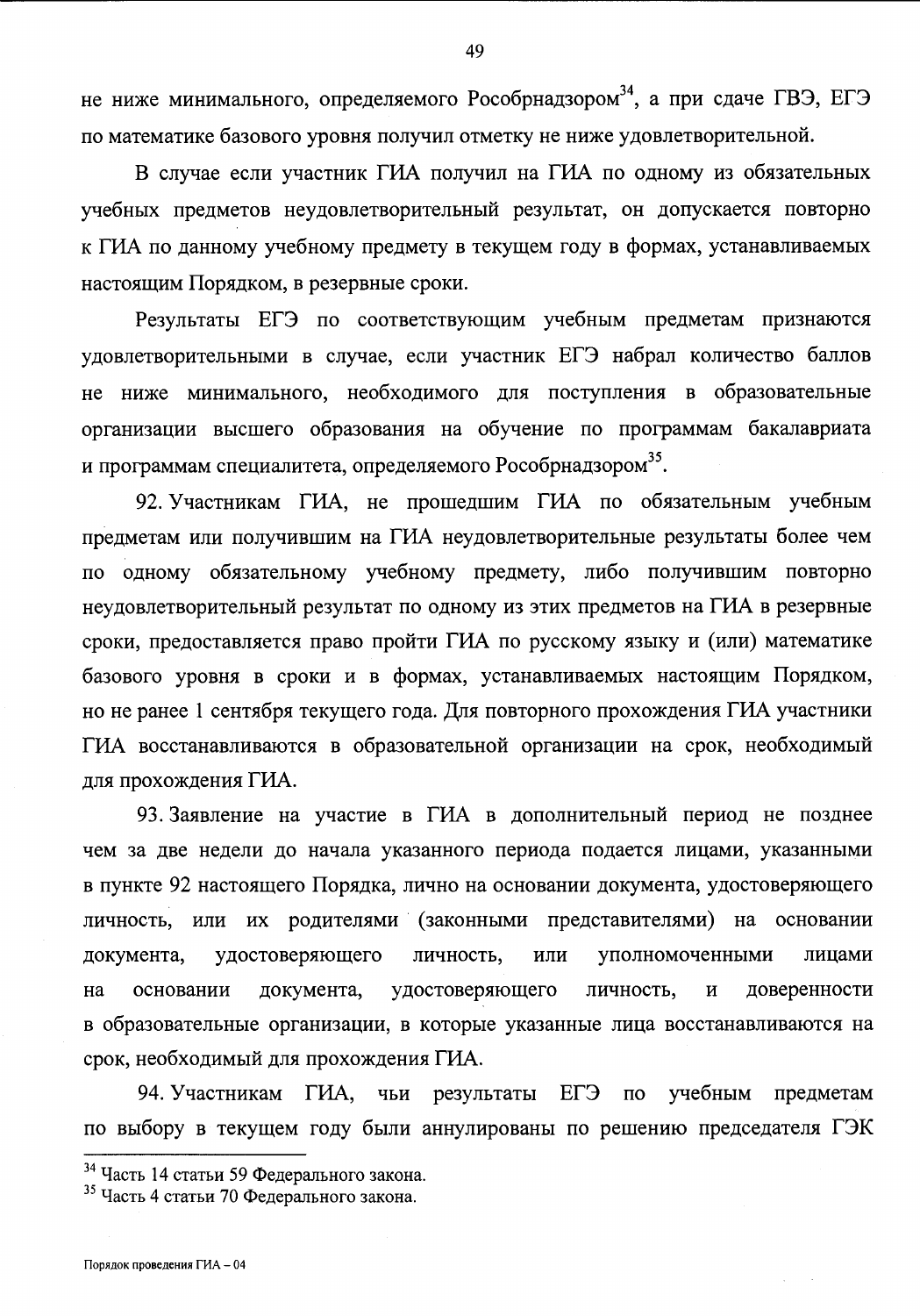в случае выявления фактов нарушения настоящего Порядка, предоставляется право участия в ЕГЭ по учебным предметам по выбору, по которым было принято решение об аннулировании результатов, не ранее чем через год с года аннулирования результатов ЕГЭ в сроки и формах, устанавливаемых настоящим Порядком.

Участникам ЕГЭ, чьи результаты ЕГЭ по учебным предметам в текущем году были аннулированы по решению председателя ГЭК в случае выявления фактов нарушения настоящего Порядка, предоставляется право участия в ЕГЭ по учебным предметам, по которым было принято решение об аннулировании результатов, не ранее чем через год с года аннулирования результатов ЕГЭ в сроки и формах, устанавливаемых настоящим Порядком.

95. Участникам ГИА, получившим в текущем году неудовлетворительные результаты ЕГЭ по учебным предметам по выбору, предоставляется право пройти экзамены по соответствующим учебным предметам в следующем году в сроки и формах, устанавливаемых настоящим Порядком.

Участникам ЕГЭ, получившим в текущем году неудовлетворительные результаты ЕГЭ по учебным предметам, предоставляется право пройти экзамены по соответствующим учебным предметам в следующем году в сроки и формах, устанавливаемых настоящим Порядком.

## IX. Прием и рассмотрение апелляций

96. Конфликтная комиссия принимает в письменной форме апелляции участников ГИА о нарушении настоящего Порядка и (или) о несогласии с выставленными баллами (далее вместе - апелляции).

97. Конфликтная комиссия не рассматривает апелляции по вопросам содержания и структуры заданий по учебным предметам, а также по вопросам, связанным с оцениванием результатов выполнения заданий экзаменационной работы с кратким ответом, нарушением участником экзамена требований настоящего Порядка и неправильным заполнением бланков ЕГЭ и ГВЭ.

98. При рассмотрении апелляции проверка изложенных в ней фактов не проводится лицами, принимавшими участие в организации и (или) проведении соответствующего экзамена либо ранее проверявшими экзаменационную работу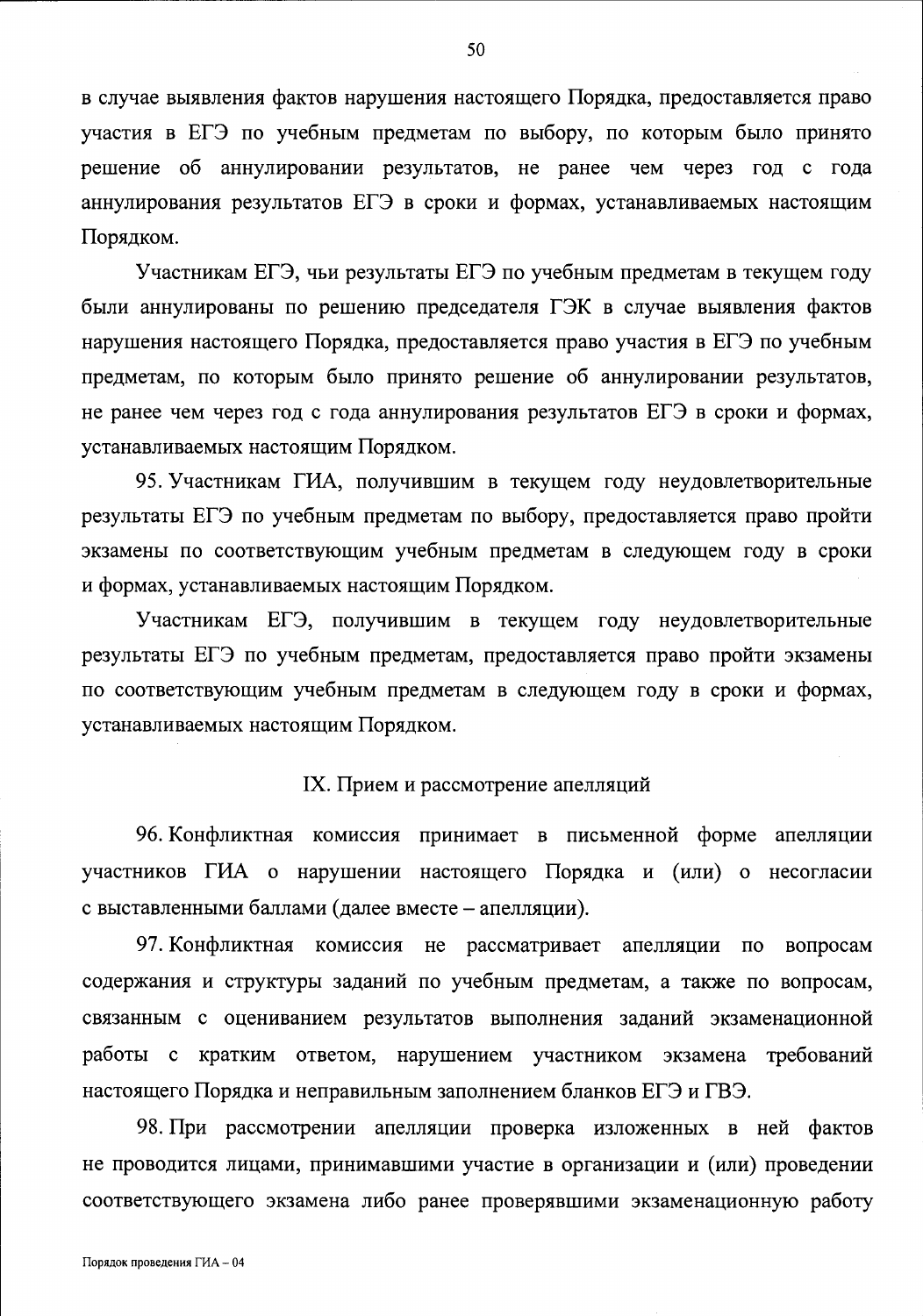участника экзамена, подавшего апелляцию.

В целях выполнения своих функций конфликтная комиссия запрашивает у уполномоченных лиц и организаций необходимые документы и сведения, в том числе бланки ЕГЭ и ГВЭ, КИМ, тексты, темы, задания, билеты, выполнявшиеся участниками ГВЭ, сведения о лицах, присутствовавших в ППЭ, иные сведения о соблюдении настоящего Порядка.

Участники экзаменов и (или) их родители (законные представители) при желании могут присутствовать при рассмотрении апелляции.

Конфликтная комиссия не позднее чем за один рабочий день до даты рассмотрения апелляции информирует участников ГИА, подавших апелляции, о времени и месте их рассмотрения.

При рассмотрении апелляции также могут присутствовать:

а) члены ГЭК - по решению председателя ГЭК;

б) аккредитованные общественные наблюдатели;

Рособрнадзора, в) должностные иные определенные лица лица, Рособрнадзором, а также должностные лица органа исполнительной власти субъекта Российской Федерации, осуществляющего переданные полномочия Российской Федерации в сфере образования, – по решению соответствующих органов.

Рассмотрение апелляции проводится в спокойной и доброжелательной обстановке.

99. Апелляцию о нарушении настоящего Порядка (за исключением случаев, установленных пунктом 97 настоящего Порядка) участник экзамена подает в день проведения экзамена по соответствующему учебному предмету члену ГЭК, не покидая ППЭ.

В целях проверки изложенных в апелляции о нарушении настоящего Порядка членом ГЭК организуется проведение проверки при участии сведений организаторов, не задействованных в аудитории, в которой проводился экзамен, экзаменаторов-собеседников, технических специалистов, ассистентов, общественных наблюдателей, сотрудников, осуществляющих охрану правопорядка, медицинских работников. Результаты проверки оформляются в форме  $\mathbf{M}$ заключения. Апелляция о нарушении настоящего Порядка и заключение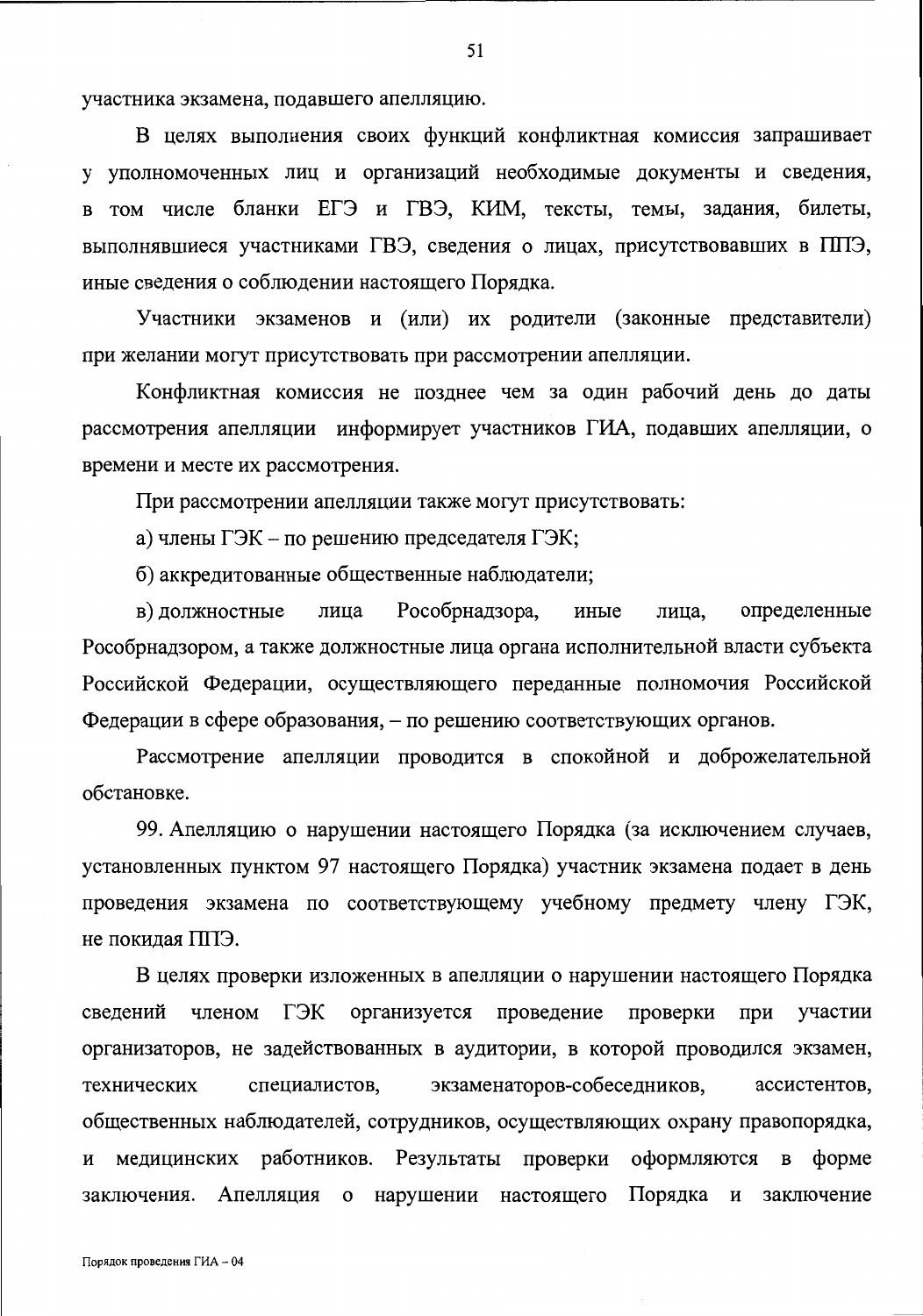о результатах проверки в тот же день передаются членом ГЭК в конфликтную комиссию.

При рассмотрении апелляции о нарушении настоящего Порядка конфликтная комиссия рассматривает апелляцию, заключение о результатах проверки и выносит одно из решений:

об отклонении апелляции;

об удовлетворении апелляции.

При удовлетворении апелляции о нарушении настоящего Порядка результат экзамена, по процедуре которого участником экзамена была подана указанная апелляция, аннулируется и участнику экзамена предоставляется возможность сдать экзамен по соответствующему учебному предмету в иной день, предусмотренный расписаниями проведения ЕГЭ, ГВЭ.

Конфликтная комиссия рассматривает апелляцию о нарушении настоящего Порядка в течение двух рабочих дней, следующих за днем ее поступления в конфликтную комиссию.

100. Апелляция о несогласии с выставленными баллами, в том числе по результатам перепроверки экзаменационной работы, подается в течение двух рабочих дней, следующих за официальным днем объявления результатов экзамена по соответствующему учебному предмету.

Участники ГИА или их родители (законные представители) на основании документов, удостоверяющих личность, подают апелляцию о несогласии с выставленными баллами в образовательные организации, которыми они были допущены к ГИА; участники ЕГЭ или их родители (законные представители) на основании документов, удостоверяющих личность, - в места, в которых они были зарегистрированы на сдачу ЕГЭ, а также в иные места, определенные ОИВ.

По решению ГЭК подача и (или) рассмотрение апелляций о несогласии с выставленными баллами организуются с использованием информационнотехнологий соблюдения требований коммуникационных при условии законодательства Российской Федерации в области защиты персональных данных.

принявший Руководитель организации, апелляцию несогласии  $\mathbf{o}$ с выставленными баллами, передает ее в конфликтную комиссию в течение одного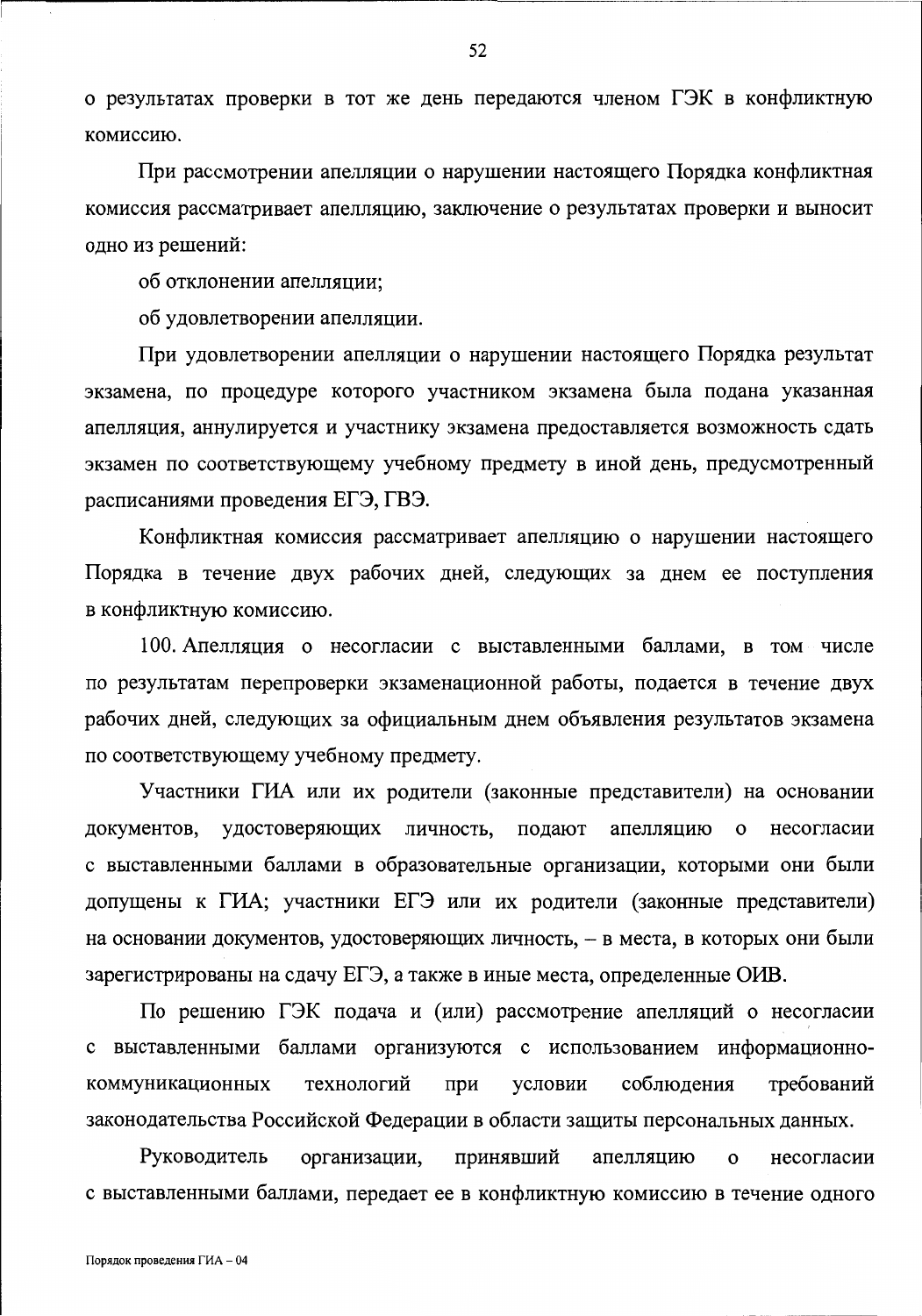рабочего дня после ее получения.

101. При рассмотрении апелляции о несогласии с выставленными баллами конфликтная комиссия запрашивает в РЦОИ, предметной комиссии распечатанные изображения экзаменационной работы, электронные носители, содержащие файлы с цифровой аудиозаписью устных ответов участника экзамена, протоколы устных ответов участника экзамена, сдававшего ГВЭ в устной форме, копии протоколов проверки экзаменационной работы предметной комиссией, КИМ и тексты, темы, задания, билеты, выполнявшиеся участником экзамена, подавшим апелляцию о несогласии с выставленными баллами.

материалы предъявляются участнику случае Указанные экзамена (B Участник  $er<sub>o</sub>$ участия  $\mathbf{B}$ рассмотрении апелляции). экзамена письменно предъявлены изображения выполненной подтверждает, что emy им экзаменационной работы, файл с цифровой аудиозаписью его устного ответа, протокол его устного ответа в случае если экзамен сдавался в устной форме.

рассмотрению До заседания конфликтной комиссии  $\overline{10}$ апелляции о несогласии с выставленными баллами конфликтная комиссия устанавливает правильность оценивания развернутого ответа участника экзамена, подавшего к рассмотрению апелляции привлекается эксперт апелляцию. Для этого по соответствующему учебному предмету, не проверявший ранее экзаменационную работу участника экзамена, подавшего апелляцию о несогласии с выставленными баллами.

В случае если эксперт не дает однозначного ответа о правильности оценивания экзаменационной работы участника экзамена, конфликтная комиссия обращается в Комиссию по разработке КИМ по соответствующему учебному предмету с запросом о разъяснениях по критериям оценивания.

102. По результатам рассмотрения апелляции о несогласии с выставленными баллами конфликтная комиссия принимает решение об отклонении апелляции и сохранении выставленных баллов либо об удовлетворении апелляции и изменении баллов. При этом в случае удовлетворения апелляции количество ранее выставленных баллов может измениться как в сторону увеличения, так и в сторону уменьшения количества баллов.